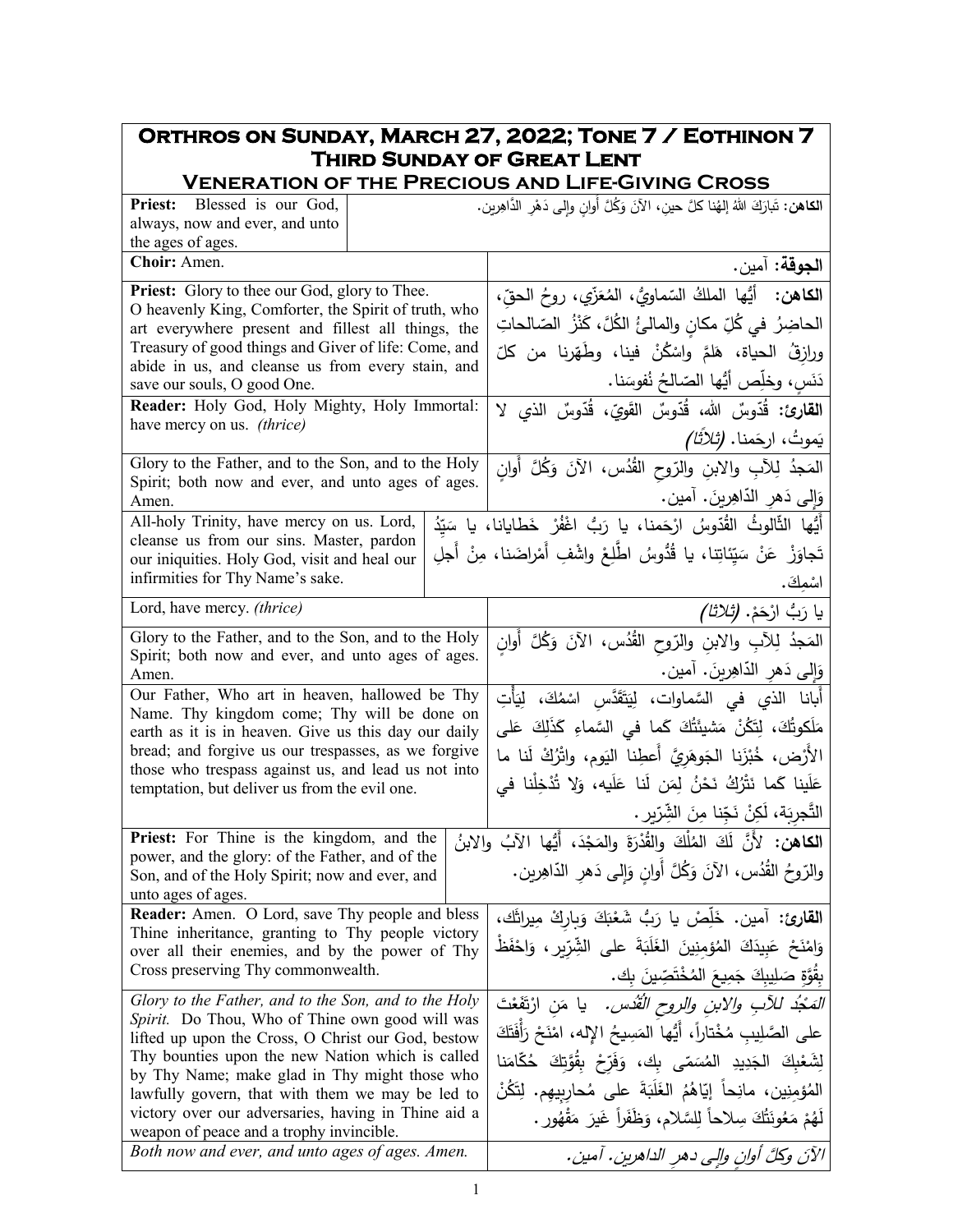| O Champion dread, who cannot be put to                                                                                  | أَيَّتُها الشَّفِيعَةُ الرَّهِيبَةُ غَيرُ المَخْذُولةِ، يا والِدَةَ الإِلهِ                   |  |
|-------------------------------------------------------------------------------------------------------------------------|-----------------------------------------------------------------------------------------------|--|
| confusion, despise not our petitions, O Good and<br>All-praised Theotokos; establish the way of the                     | الكُلِّيَّةَ التَّسْبِيح، لا تُعْرِضِي يا صالِحَةُ عَنْ تَوَسُّلاتِنا،                        |  |
| Orthodox; save those who have been called upon                                                                          | بَلْ وَطِّدِي سِيرَةَ المُسْتَقِيمِي الرَّأْيِ، وَخَلِّصِي الَّذِينَ                          |  |
| to govern us, leading us to that victory which is<br>from heaven, for thou art she who gavest birth to                  | أَمَرْتِ أَنْ يَتَمَلَّكُوا، وَامْنَحِيهِم الغَلَبَةَ مِنَ السَّماء، بِما                     |  |
| God, and alone art blessed.                                                                                             | أَنَّكِ وَلَدْتِ الإِلهَ، أَيَّتُها المُبارَكَةُ وَحْدَكِ.                                    |  |
| <b>LITANY</b>                                                                                                           |                                                                                               |  |
| Priest: Have mercy on us, O God, according to                                                                           | ا <b>لكاهن:</b> إِرْحَمْنا يا اللهُ بِعَظِيم رَحْمَتِكَ، نَطْلُبُ إِلَيكَ                     |  |
| Thy great mercy, we pray Thee, hear us, and have<br>mercy.                                                              | فَاسْتَجِبْ وَارْحَمْ.                                                                        |  |
| Choir: Lord, have mercy. (thrice)                                                                                       | ا <b>لجوقة:</b> يا رَبُّ ارْحَم. (ثلاثاً <i>)</i>                                             |  |
| Priest: Again we pray for<br>all pious and Orthodox<br>Christians.                                                      | الكاهن: وَأَيضاً نَطْلُبُ مِنْ أَجْلِ المَسِيجِيِّينَ الحَسَنِي الْعِبادَةِ الأَرثوذُكسِيّين. |  |
| Choir: Lord, have mercy. (thrice)                                                                                       | ا <b>لجوقة:</b> يا رَبُّ ارْحَم. (ثلاثاً <i>)</i>                                             |  |
| Priest: Again we pray for our Father and                                                                                | ا <b>لكاهن:</b> وَأَيضاً نَطْلُبُ مِنْ أَجْلِ أَبينا ومِتْروبوليتِنا (فُلان)                  |  |
| Metropolitan _______, our Bishop<br>and all our brotherhood in Christ.                                                  | ورَئِيسِ كَهَنَتِنا (فُلان)، وَكُلِّ إِخْوَتِنا في المَسِيح.                                  |  |
| Choir: Lord, have mercy. (thrice)                                                                                       | ا <b>لجوقة:</b> يا رَبُّ ارْحَم. (ثلاثاً <i>)</i>                                             |  |
| Priest: For Thou art a merciful God and lovest                                                                          | ا <b>لكاهن:</b> لأَنَّكَ إِلهٌ رَحِيمٌ وَمُحِبٌّ لِلبَشَرِ ، وَلَكَ نُرْسِلُ                  |  |
| mankind, and unto Thee we ascribe glory to the<br>Father and to the Son and to the Holy Spirit, now                     | المَجْدَ أَيُّها الآبُ وَالإِبْنُ وَالرُّوحُ القُدُسِ، الآنَ وَكُلَّ                          |  |
| and ever, and unto ages of ages.                                                                                        | أُوانِ وَإِلَى دَهْرِ الدَّاهِرِينِ.                                                          |  |
| Choir: Amen. Bless, father, in the Name of the<br>Lord.                                                                 | ا <b>لجوقة:</b> آمين، بِاسْم الرَّبِّ بارِكْ يا أب.                                           |  |
| <b>Priest:</b> Glory to the<br>Holy,                                                                                    | ا <b>لكاهن:</b> المَجدُ لِلثالُوثِ القُدُّوسِ، الواحِدِ في الجَوْهَرِ ، المُحْيي،             |  |
| Consubstantial, Life-giving,<br>and<br>غَيرِ المُنْقَسِم، كُلَّ حِين، الآنَ وَكُلَّ أُوانِ وَإِلى دَهْرِ الدَّاهِرِينِ. |                                                                                               |  |
| Undivided Trinity, always, now and<br>ever, and unto ages of ages.                                                      |                                                                                               |  |
| Choir: Amen.                                                                                                            | ا <b>لجوقة:</b> آمين.                                                                         |  |
| Glory to God in the highest, and on earth peace,                                                                        | المَجْدُ للهِ في العُلى، وَعَلى الأَرْضِ السَّلامُ، وَفي                                      |  |
| and good will toward men. <i>(thrice)</i>                                                                               | النّاس المَسَرّة. <i>(ثلاثاً)</i>                                                             |  |
| O Lord, open Thou my lips, and my mouth shall<br>show forth Thy praise. <i>(twice)</i>                                  | يا رَبُّ افْتَحْ شَفَتَيَّ فَيُخْبِرَ فَمِي بِتَسْبِحَتِكَ. ( <i>مَرَّتَيْنِ)</i>             |  |
| <b>PSALM 3</b>                                                                                                          |                                                                                               |  |
| O Lord, why are they multiplied that afflict me?                                                                        | يا رَبُّ لِماذا كَثُرَ الَّذِينَ يُحْزِنُونَنِى؟ كَثيرونَ قاموا                               |  |
| Many rise up against me. Many say unto my                                                                               |                                                                                               |  |
| soul: There is no salvation for him in his God.<br>But Thou, O Lord, art my helper, my glory, and                       | عَلَىِّ. كَثيرونَ يَقولونَ لِنَفْسي لا خَلاصَ لَهُ بِإِلْهِه.                                 |  |
| the lifter up of my head. I cried unto the Lord                                                                         | وأَنْتَ يا رَبُّ، ناصِرِي وَمَجْدِي وَرافِعُ رأسي. بصَوْتي                                    |  |
| with my voice, and He heard me out of His holy                                                                          | إِلَى الرَّبِّ صَرَخْتُ، فَأَجابَنِي مِنْ جَبَلِ قُدْسِه. أنا                                 |  |
| mountain. I laid me down and slept; I awoke, for<br>the Lord will help me. I will not be afraid of ten                  | رَقَدْتُ ونِمْتُ ثُمَّ قُمْتُ، لأَنَّ الرَّبَّ يَنصُرُني. فَلا                                |  |
| thousands of people that set themselves against                                                                         | أخافُ مِن رِبْواتِ الشَّعبِ المُحيطينَ بي، المُتوازرينَ                                       |  |
| me round about. Arise, O Lord, save me, O my<br>God, for Thou hast smitten all who without cause                        | عليّ. قُمْ يا رَبُّ، خَلِّصْنِي يا إِلْهِي، فَإِنَّكَ ضَرَبْتَ                                |  |
| are mine enemies; the teeth of sinners hast Thou<br>broken. Salvation is of the Lord, and Thy                           | كُلَّ مَنْ يُعادِيني باطلاً، وَسَحَقْتَ أَسْنانَ الخَطَأة.                                    |  |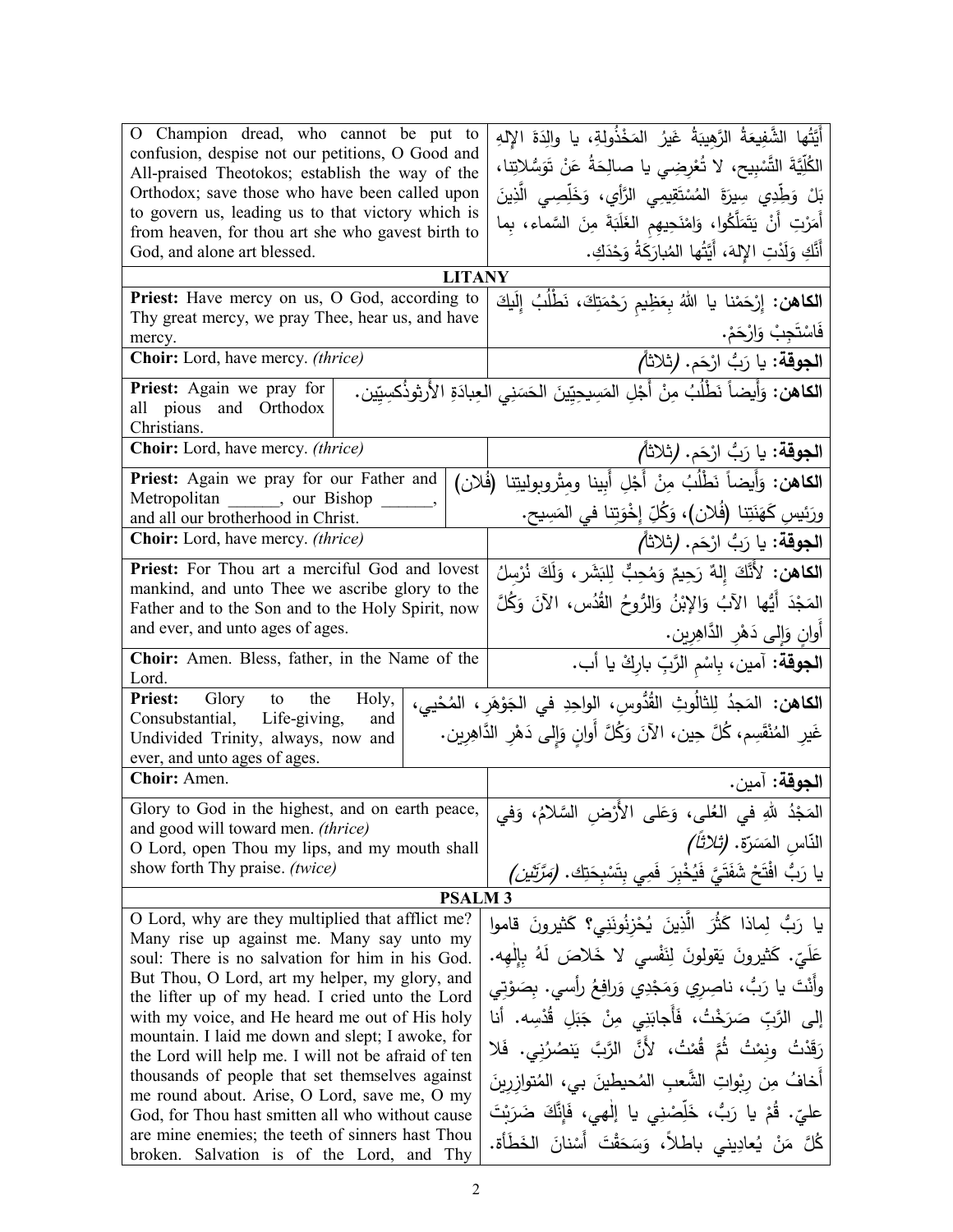| blessing is upon Thy people.                                                                        | لِلرَّبِّ الخَلاصُ وعلى شَعبِك بَرَكَتُك.                                     |
|-----------------------------------------------------------------------------------------------------|-------------------------------------------------------------------------------|
| I laid me down and slept; I awoke, for the Lord                                                     |                                                                               |
| will help me.                                                                                       | أَنا رَقَدْتُ وَنِمْتُ ثُمَّ قُمْتُ، لأَنَّ الرَّبَّ يَنْصُرُني.              |
| PSALM <sub>37</sub>                                                                                 |                                                                               |
| O Lord, rebuke me not in Thine anger, nor<br>chasten me in Thy wrath. For Thine arrows are          | يا رَبُّ، لا بِغَضَبِكَ تُوَبِّخْني، ولا بِرِجْزِكَ تُؤَدِّبْني. فَإِنَّ      |
| fastened in me, and Thou hast laid Thy hand                                                         | سِهامَكَ قد نَشَبَتْ فِيَّ، وَمَكَّنْتَ عليَّ يدَك. لَيْسَ                    |
| heavily upon me. There is no healing in my flesh                                                    | لِجَسَدِي شِفاءٌ مِنْ وَجْهِ غَضَبِكَ، وَلا سَلامَةٌ في                       |
| in the face of Thy wrath; and there is no peace in                                                  |                                                                               |
| my bones in the face of my sins. For mine                                                           | عِظامي مِنْ وَجْهِ خَطايايِ. لأَنَّ آثامي قَدْ تَعالَتْ                       |
| iniquities are risen higher than my head; as a<br>heavy burden have they pressed heavily upon me.   | فَوقَ رَأْسي، كَحِمْلٍ ثَقيلٍ قَدْ ثَقُلَتْ عَلَيَّ. قَدْ أَنْتَنَتْ          |
| My bruises are become noisome and corrupt in                                                        | وقاحَتْ جِراحاتي مِنْ قِبَلِ جَهالَتي. شَقِيتُ وَانْحَنَيْتُ                  |
| the face of my folly. I have been wretched and                                                      |                                                                               |
| utterly bowed down until the end; all the day                                                       | إلى الغايَةِ، والنَّهارَ كُلَّهُ مَشَيْتُ عابِسًا. لأَنَّ مَتْنَىَّ قَدِ      |
| long I went with downcast face. For my loins are<br>filled with mocking, and there is no healing in | امْتَلاً مَهازِئَ وليسَ لِجَسَدِي شِفاء. شَقِيتُ وَاتَّضَعْتُ                 |
| my flesh. I am afflicted and humbled                                                                | جِدًّا، وَكُنْتُ أَئِنٌ مِنْ تَنَهُّدِ قَلْبِي. يا رَبُّ، إِنَّ بُغْيَتِي     |
| exceedingly, I have roared from the groaning of                                                     | كُلُّها أمامَكَ، وتَنَهُّدِي لَمْ يَخْفَ عنك. قَدِ اضْطَرَبَ                  |
| my heart. O Lord, before Thee is all my desire,<br>and my groaning is not hid from Thee. My heart   | قَلْبِي وَفارَقَتْنِي قُوَّتِي، وَنُورُ عَيْنَيَّ أَيْضًا لَمْ يَبْقَ         |
| is troubled, my strength hath failed me; and the                                                    |                                                                               |
| light of mine eyes, even this is not with me. My                                                    | مَعي. أَصْدِقائي وأَقْرِبائي دَنَوْا مِنِّي وَوَقَفُوا لَدَيَّ،               |
| friends and my neighbors drew nigh over against<br>me and stood, and my nearest of kin stood afar   | وَجِنْسِي وَقَفَ مِنِّي بَعِيدًا. وَأَجْهَدَنِي الَّذِينَ يَطْلُبُونَ         |
| off. And they that sought after my soul used                                                        | نَفْسِي، وَالمُلْتَمِسُونَ لِيَ الشَّرَّ تَكَلَّمُوا بِالْباطِل،              |
| violence; and they that sought evils for me spake                                                   | وَغُشُوشًا طُولَ النَّهارِ دَرَسُوا. أمّا أنا فَكَأَصَمَّ لا                  |
| vain things, and craftiness all the day long did<br>they meditate. But as for me, like a deaf man I |                                                                               |
| heard them not, and was as a speechless man that                                                    | يَسْمَعُ، وَكَأَخْرَسَ لا يَفْتَحُ فاه. وصِرْتُ كإنْسان لا                    |
| openeth not his mouth. And I became as a man                                                        | يَسْمَعُ ولا في فَمِهِ تَبْكِيتٌ. لأَنِّى عَلَيْكَ، يا رَبُّ،                 |
| that heareth not, and that hath in his mouth no                                                     | تَوَكَّلتُ، أَنْتَ تَستَجِيبُ لي يا رَبِّي وإلهي. لأَنِّي قُلتُ               |
| reproofs. For in Thee have I hoped, O Lord;<br>Thou wilt hearken unto me, O Lord my God. For        | لا يَشْمَتْ بي أعدائي، وعِنْدَما زَلَّتْ قَدَمايَ عَظَّمُوا                   |
| I said: Let never mine enemies rejoice over me;                                                     | عَلَيَّ الكَلام. لأَنِّي أَنا لِلضَّرْبِ مُسْتَعِدٌّ، وَوَجَعِي لَدَيَّ       |
| yea, when my feet were shaken, those men spake<br>boastful words against me. For I am ready for     | في كُلِّ حِين. لأَنِّي أَنا أُخْبِرُ بِإِثْمِي، وَأَهتَمُّ مِنْ أَجْلِ        |
| scourges, and my sorrow is continually before                                                       |                                                                               |
| me. For I will declare mine iniquity, and I will                                                    | خَطِيئتي. أَمّا أَعدائي فَأَحياءُ، وَهُمْ أَشَدُّ مِنِّي، وقَدْ               |
| take heed concerning my sin. But mine enemies<br>live and are made stronger than I, and they that   | كَثُّرَ   الَّذِينَ   يُبْغِضونَنِي   ظُلْمًا،   الَّذِينَ   جازَوني   بَدَلَ |
| hated me unjustly are multiplied. They that                                                         | الخَيرِ شَرًّا، مَحَلُوا بِيْ لأجلِ ابْتِغائي الصَّلاحِ. فَلا                 |
| render me evil for good slandered me, because I                                                     | تُهْمِلْني يا رَبِّي وَإِلْهِي ولا تَتَباعَدْ عَنِّي. أَسْرِعْ إلى            |
| pursued goodness. Forsake me not, O Lord my<br>God, depart not from me. Be attentive unto my        |                                                                               |
| help, O Lord of my salvation.                                                                       | مَعُونَتي يا رَبَّ خَلاصي.                                                    |
| Forsake me not, O Lord my God, depart not from                                                      | فَلا تُهْمِلْني يا رَبِّي وَإِلٰهي ولا تَتَباعَدْ عَنِّي. أُسْرِعْ إلى        |
| me. Be attentive unto my help, O Lord of my                                                         | مَعُونَتي يا رَبَّ خَلاصي.                                                    |
| salvation.                                                                                          |                                                                               |
| <b>PSALM 62</b>                                                                                     |                                                                               |
| O God, my God, unto Thee I rise early at dawn.<br>My soul hath thirsted for Thee; how often hath    | يا أللهُ إِلْهِي إِلَيْكَ أَبْتَكِرٍ . عَطِشَتْ إِلَيْكَ نَفْسِي، وَاشْتاقَ   |
| my flesh longed after Thee in a land barren and                                                     |                                                                               |
|                                                                                                     |                                                                               |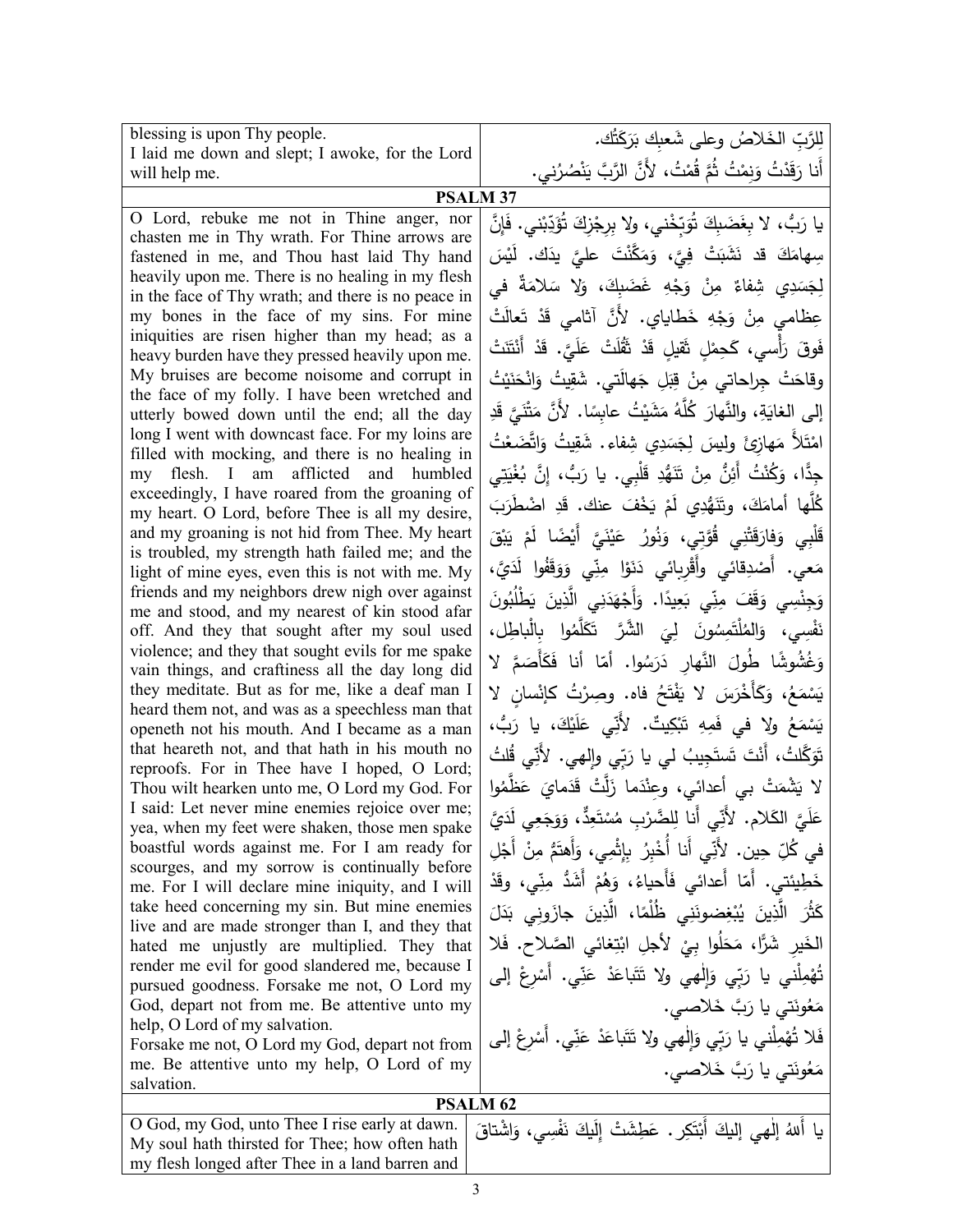| untrodden and unwatered. So in the sanctuary<br>have I appeared before Thee to see Thy power         | إِلَيكَ جَسَدي، في أَرضِ بَرِّيَّةٍ وَغَيرِ مَسلُوكَةٍ وَعادِمَةِ<br>الماء. هٰكذا ظَهَرْتُ لَكَ في القُدْسِ لأُعايِنَ قُوَّتَكَ |
|------------------------------------------------------------------------------------------------------|---------------------------------------------------------------------------------------------------------------------------------|
| and Thy glory. For Thy mercy is better than<br>lives; my lips shall praise Thee. So shall I bless    | وَمَجْدَك. لأَنَّ رَحْمَتَكَ أَفْضَلُ مِنَ الْحَياةِ، وَشَفَتَيَّ                                                               |
| Thee in my life, and in Thy name will I lift up<br>my hands. As with marrow and fatness let my       | تُسَبِّحانِك. هٰكذا أُبارِكُكَ في حَياتي وَبِاسْمِكَ أَرْفَعُ يَدَيِّ،                                                          |
| soul be filled, and with lips rejoicing shall my                                                     | فَتَمتَلئُ نَفْسِي كَما مِنْ شَحْمٍ ودَسَم، وَبِشِفاهِ الإِبْتِهاجِ                                                             |
| mouth praise Thee. If I remembered Thee on<br>my bed, at the dawn I meditated on Thee. For           | يُسَبِّحُكَ فَمي. إذا ذَكَرْتُكَ على فِراشِي، هَذَذْتُ بِكَ في                                                                  |
| Thou art become my helper; in the shelter of<br>Thy wings will I rejoice. My soul hath cleaved       | الأَسْحارِ ، لأَنَّكَ صِرْتَ لِي عَونًا وَبِظِلِّ جَناحَيكَ                                                                     |
| after Thee; Thy right hand hath been quick to                                                        | أَسْتَتِر . إِنْتَصَقَتْ نَفْسِى بِكَ، وَإِيّايَ عَضَدَتْ يَمِينُك. أَمّا                                                       |
| help me. But as for these, in vain have they<br>sought after my soul; they shall go into the         | الَّذِينَ يَطْلُبُونَ نَفسى باطِلاً، فَسَيَدْخُلونَ في أسافِلِ                                                                  |
| nethermost parts of the earth, they shall be                                                         | الأرض، وَيُدفَعُونَ إِلَى أَيدِي السُّيوفِ، وَيَكُونُونَ أَنْصِبَةً                                                             |
| surrendered unto the edge of the sword;<br>portions for foxes shall they be. But the king            |                                                                                                                                 |
| shall be glad in God, everyone shall be praised                                                      | لِلْثَعالبِ. أَمّا المَلِكُ فيُسَرُّ بالله، وَيُمتَدَحُ كُلُّ مَنْ يَحْلِفُ                                                     |
| that sweareth by Him; for the mouth of them is<br>stopped that speak unjust things.                  | بهِ، لأَنَّهُ قَدْ سُدَّتْ أَفْواهُ المُتَكَلِّمِينَ بِالظُّلْمِ.                                                               |
| At the dawn I meditated on Thee. For Thou art                                                        | هَذَنْتُ بِكَ في الأَسْحارِ  لأَنَّكَ صِرْتَ لِي عَوْنًا، وَبِظِلِّ                                                             |
| become my helper; in the shelter of Thy wings<br>will I rejoice. My soul hath cleaved after Thee;    | جَناحَيكَ أَستَتِر . إلْتَصَقَتْ نَفْسِي بِكَ، وَإِيّايَ عَضَدَتْ                                                               |
| Thy right hand hath been quick to help me.                                                           | يَمِينُك.                                                                                                                       |
| Glory to the Father, and to the Son, and to the<br>Holy Spirit; both now and ever, and unto ages of  | المَعْبُدُ لِلِآبِ وَالِإِبنِ وَالرُّوحِ الْقُدُسِ. الآنَ وَكُلَّ أُوانِ،                                                       |
| ages. Amen.                                                                                          | وَإِلِي دَهُرِ الذَّاهِرِينَ. آمين.                                                                                             |
| Alleluia, Alleluia, Alleluia. Glory to Thee, O God.<br>(THRICE)                                      | هَلِلوبِيا، هَلِلوبِيا، هَلِلوبِيا، المَجْدُ لَكَ يا الله. (ثلاثاً)                                                             |
| Lord, have mercy. (THRICE)                                                                           | يا رَبُّ ارْحَم. (ثلاثاً)                                                                                                       |
| Glory to the Father, and to the Son, and to the<br>Holy Spirit.                                      | المَجْد للِآبِ والابنِ والتروح القُدْس.                                                                                         |
|                                                                                                      | <b>PSALM 87</b>                                                                                                                 |
| Both now and ever, and unto ages of ages. Amen.<br>O Lord God of my salvation, by day have I cried   | الآنَ وكلَّ أوانِ، وإلى دَهْرِ الذَّاهرينِ. آمينِ.                                                                              |
| and by night before Thee. Let my prayer come                                                         | يا رَبُّ إِلٰهَ خلاصي، في النَّهارِ صَرَخْتُ وفي اللَّيلِ                                                                       |
| before Thee, bow down Thine ear unto my                                                              | أَمامَكَ، فَلْتَذْخُلْ قُدَّامَكَ صَلاتي، أَمِلْ أَذْنَكَ إلى                                                                   |
| supplication, for filled with evils is my soul, and<br>my life unto Hades hath drawn nigh. I am      | طَٰلِبَتِی، فَقَدِ امْتَلَأَتْ مِنَ الشُّرُورِ نَفسی، وَدَنَتْ مِنَ                                                             |
| counted with them that go down into the pit; I am                                                    | الْجَحيم حَياتي. حُسِبْتُ مَعَ الْمُنْحَدِرِينَ في الْجُبِّ،                                                                    |
| become as a man without help, free among the<br>dead, like the bodies of the slain that sleep in the | صِرْتُ مِثْلَ إِنْسانٍ لَيْسَ لَهُ مُعِينٌ، مَطْرُوهًا بَينَ                                                                    |
| grave, whom Thou rememberest no more, and                                                            | الأَمْواتِ مثلَ القَتلى الرّاقدِينَ في القُبُورِ ، الَّذِينَ لا                                                                 |
| they are cut off from Thy hand. They laid me in<br>the lowest pit, in darkness and in the shadow of  |                                                                                                                                 |
| death. Against me is Thine anger made strong,                                                        | تَذْكُرُهُمْ أَيضًا، وَهُمْ مِنْ يَذِكَ مُقْصَون. جَعَلُونی فی                                                                  |
| and all Thy billows hast Thou brought upon me.<br>Thou hast removed my friends afar from me;         | جُبِّ أَسْفَلِ السّافِلِين، في ظُلُماتِ المَوْتِ وَظِلالِه.                                                                     |
| they have made me an abomination unto                                                                | عَلَيَّ اسْتَقَرَّ  غَضَبُكَ، وَجَمِيعُ أَهْوالِكَ أَجَزْتَها  عَلَيّ.                                                          |
| themselves. I have been delivered up, and have<br>not come forth; mine eyes are grown weak from      | أَبْعَدْتَ عَنِّي مَعارِفِي، جَعَلُونِي لَهُمْ رَجاسَةً. قَدْ                                                                   |
| poverty. I have cried unto Thee, O Lord, the                                                         | أَسلِمْتُ وَما خَرَجْتُ، وَعَيناىَ ضَعُفَتا مِنَ المَسكَنةِ.                                                                    |
| whole day long; I have stretched out my hands                                                        |                                                                                                                                 |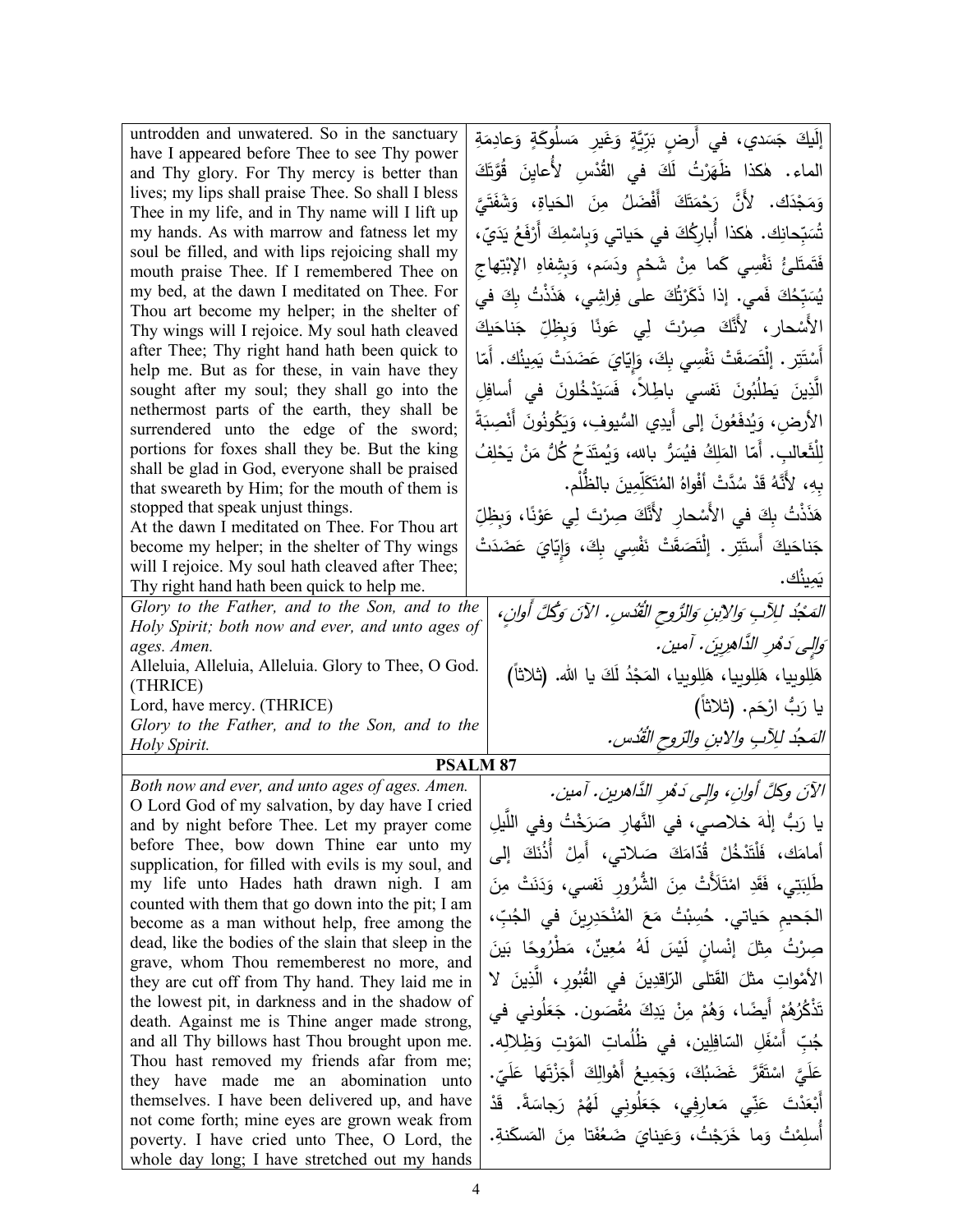unto Thee. Nay, for the dead wilt Thou work wonders? Or shall physicians raise them up that they may give thanks unto Thee? Nay, shall any in the grave tell of Thy mercy, and of Thy truth in that destruction? Nay, shall Thy wonders be known in that darkness, and Thy righteousness in that land that is forgotten? But as for me, unto Thee, O Lord, have I cried; and in the morning shall my prayer come before Thee. Wherefore, O Lord, dost Thou cast off my soul and turnest Thy face away from me? A poor man am I, and in troubles from my youth; yea, having been exalted, I was humbled and brought to distress. Thy furies have passed upon me, and Thy terrors have sorely troubled me. They came round about me like water, all the day long they compassed me about together. Thou hast removed afar from me friend and neighbor, and mine acquaintances because of my misery.

O Lord God of my salvation, by day have I cried and by night before Thee. Let my prayer come before Thee, bow down Thine ear unto my supplication.

Bless the Lord, O my soul, and all that is within me bless His holy name. Bless the Lord, O my soul, and forget not all that He hath done for thee, Who is gracious unto all thine iniquities, Who healeth all thine infirmities, Who redeemeth thy life from corruption, Who crowneth thee with mercy and compassion, Who fulfilleth thy desire with good things; thy youth shall be renewed as the eagle's. The Lord performeth deeds of mercy, and executeth judgment for all them that are wronged. He hath made His ways known unto Moses, unto the sons of Israel the things that He hath willed. Compassionate and merciful is the Lord, long-suffering and plenteous in mercy; not unto the end will He be angered; neither unto eternity will He be wroth. Not according to our iniquities hath He dealt with us, neither according to our sins hath He rewarded us. For according to the height of heaven from the earth, the Lord hath made His mercy to prevail over them that fear Him. As far as the east is from the west, so far hath He removed our iniquities from us. Like as a father hath compassion upon his sons, so hath the Lord had compassion upon them that fear Him; for He knoweth whereof we are made, He hath remembered that we are dust. As for man, his days are as the grass; as a flower of the field, so shall he blossom forth. For when the wind is passed over it, then it shall be gone, and no

صَرَخْتُ إِليكَ، يا رَبُّ، النَّهارَ كُلَّهُ وإِليكَ بَسَطْتُ<br>مَسَرَجْتُ إِليكَ، يَا رَبُّ، النَّهارَ كُلَّهُ وإليكَ بَسَطْتُ لَعَلَّكَ لِلأَمواتِ تَصنَعُ العَجائِبَ؟ أَمِ الأَطِبّاءُ يَدَيّ. أَل َبا مُمْ، فَيَعترِفُونَ لَك؟ هَلْ يُحَدِّثُ أَحَدٌ في القبرِ َه ُون ِ<br>مِّيمُ ق ٔ. و<br>= َ ِ<del>بَ</del>كَ ت َ َحم بِرَحمَتِكَ، وفي الهلاكِ بِحقِّكَ؟ هل تُعرَفُ في الظُّلمَةِ مَدلُكَ في أُرضٍ مَنْسِيَّة؟ وأنا إليْكَ، يا<br>مُمس ْ َع نَه، وَء ُك وو<br>ليليا َجائ ع ِماذا، �ا َ لاتي. ل ِ ص َداة َ في الغ ُك ُغ ل َب َت .<br>. رَخْتُ فَا َ رَ<br>ِ َنِبٌ، صَب<br>.. ر نْسي وَتَصْرِفُ وَجْهَكَ عَنِّي؟ فَقِيرٌ أنا، ف َ ةْصِ*ي* نَ ُق َ ُّب، ت رَد وفي الشَّقاءِ مُنذُ شَبابي، وحينَ ارْتَفَعْتُ اتَّضَعْتُ .<br>ا ِي. ْن ت َ َج ْزع ُك أَ ْ ِزعات ف ُ َم ،َ و ُك ْز َ ِ رج َ َّي جاز ل َ ْت. ع ؾٞۯڐ َ ئَدَ<br>أحد ت َ و أحاطَتْ بي كالماءِ، والنَّهارَ كُلَّهُ اكْتَنفَتْنِي مَعًا.<br>يَه أَبْعَدْتَ عَنِّي الصَّدِيقَ وَالقَرِيبَ وَمَعارِفِي مِنَ الشَّقاءِ. ٰ يا رَبُّ إِلٰهَ خَلاصي، في النَّهارِ صَرَخْتُ وفي اللَّيلِ<br>، أمامَك، فَلْتَدْخُلْ قُدّامَكَ صَلاتي، أَمِلْ أُذُنَكَ إلى<br>ِ طَلِبَتِي . .<br>ا

**PSALM 102**

بارِكي يا نَفسي الرَّبَّ، وَيا جَمِيعَ ما في داخِلي اسْمَهُ<br>.. َ ِ�ع َم ْ ج َ ي َنس َ َّ فسي الرَّب، ولا ت ُُّد ِ وس. �ار�ي �ا ن الق مُكافَآتِه. الَّذي يَغفِرُ جَمِيعَ آثامِك، الَّذي يَشْفي جَمِيعَ<br>يَ ڻراضِكِ، الَّذي يُنَجِّي مِنَ الفَسادِ حياتَكِ، الَّذ*ي*<br>... أَم َ ِ و مَةٍ<br>م لُكِ بالرَّحمَ ِلْلُهِ ل ا<br>أ ُ<br>يگ يُكَلِّلُكِ بالرَّحمَةِ وَالرَّأْفة، الَّذي يُشْبِعُ بالخَيْراتِ دَیْہِ<br>خیا ُ �الخ ِ<br>يَشْبِعُ الذي  $\zeta$ .<br>بع كَالنَّسرِ شَبابُكِ**.** الرَّبُّ صانِ<sub>ّ</sub><br>مُ ُ گ َّدد **∶** ئجَة<br>أ ت ُـا<br>ا فَدَ<br>فی بِّكِ<mark>، فَ</mark> َوات َشه ُوسى مَماتِ والقَضاءِ لِجَميعِ المَظْلومين. عَرَّفَ مُ الرَّحَ <sub>لُ</sub>وفٌ، َ ؤ َر <sub>َل</sub>َحِيمٌ وَرَ نِي إِسْرائيلَ مَشِيئاتِه. الرَّبُّ رَدِّ :<br>با با<br>أ Ĺ. َ ،ُ و ةُهُّ<br>ِ ق .<br>م طرُةِ ُ، الأَناةِ وَكَثِيرُ الرَّحْمَة، لَيْسَ إلى الإِنْا<br>، ِطَوِيلُ ِضاء <u>ئ</u>قہ<br>ح نَطُ، ولا إلى الدَّهرِ يَحْقِد. لا على حَسْبِ آثامِنَا ْ مْخَا َس � بَازانا. لأَنَّهُ صَنَعَ مَعَنا، ولا على حَسْبِ خَطايانا جَ مُّدارِ ارْتِفاعِ السَّماءِ عَنِ الأرض، قَوِّى الرَّبُّ<br>. .<br>ا ِق ِ�م .<br>ا َنِحْمَتَهُ على الَّذِينَ يَتَّقُونَهُ، وَبِمِقْدارِ بُعْدِ الْمَشْرِقِ مِنَ َ المَغْرِبِ أَبْعَدَ عَنّا سَيِّئاتِنا. كَما يَتَرَأَّفُ الأَبُ بِالبَنِينَ،<br>" ِيَتَرَأَّفُ الرَّبُّ بِخائفيه، لأَنَّهُ عَرَفَ جَبْلَتَنا وَذَكَرَ أَنَّنا<br>. <u>ٔ</u> َ َ بٌ نَحْنُ. الإِنْسانُ كَالعُشْبِ أَيّامُهُ وَكَزَهرِ الْحَقلِ<br>\* ُراب ت كذلكَ يُزْهِر ، لأَنَّهُ إذا هَبَّتْ فيهِ الرِّيحُ ليسَ يَثْبُتُ ولاِ ُ ُنذ َ م َ ِهي ِ ف ّ ُ َّ الرب َة َحم ّا ر ُه. أم َ ِوضع َ ُف ً أ�ضا م ُعر �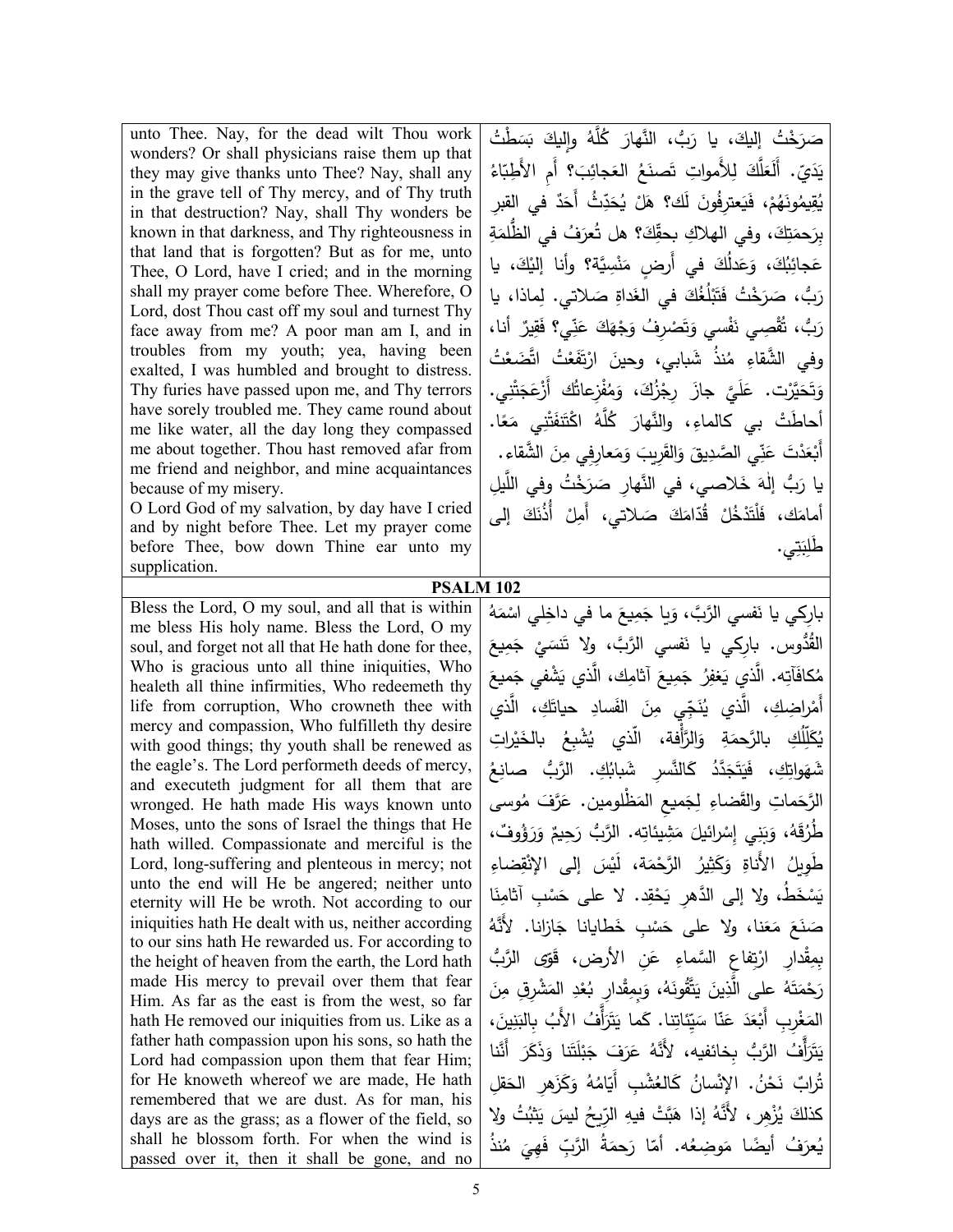| longer will it know the place thereof. But the<br>mercy of the Lord is from eternity, even unto<br>eternity, upon them that fear Him. And His<br>righteousness is upon sons of sons, upon them<br>that keep His testament and remember His<br>commandments to do them. The Lord in heaven<br>hath prepared His throne, and His kingdom ruleth | الدَّهْرِ ، وإلى الدَّهرِ على الَّذِينَ يَتَّقُونَهُ، وَعَدْلُهُ على<br>أبْناءِ البَنِينَ الحافِظِينَ عَهْدَهُ وَالذّاكِرِينَ وَصاياهُ<br>لِيَصْنَعُوها. الرَّبُّ هَيَّأٌ عَرْشَهُ في السَّماءِ، وَمَملَكَتُهُ<br>تَسُودُ على الجَميع. بارِكُوا الرَّبَّ يا جَمِيعَ مَلائِكَتِهِ، |
|-----------------------------------------------------------------------------------------------------------------------------------------------------------------------------------------------------------------------------------------------------------------------------------------------------------------------------------------------|-----------------------------------------------------------------------------------------------------------------------------------------------------------------------------------------------------------------------------------------------------------------------------------|
| over all. Bless the Lord, all ye His angels, mighty                                                                                                                                                                                                                                                                                           | المُقتَدِرِينَ بِقُوَّةٍ، العامِلِينَ بِكَلِمَتِهِ عِنْدَ سَماعٍ صَوْتِ                                                                                                                                                                                                           |
| in strength, that perform His word, to hear the<br>voice of His words. Bless the Lord, all ye His                                                                                                                                                                                                                                             | كَلامِهِ. باركوا الرَّبَّ يا جَمِيعَ قُوّاتِهِ، يا خُدّامَهُ                                                                                                                                                                                                                      |
| hosts, His ministers that do His will. Bless the                                                                                                                                                                                                                                                                                              | العامِلينَ إرادَتَهُ. باركُوا الرَّبَّ يا جَمِيعَ أعمالِهِ، في                                                                                                                                                                                                                    |
| Lord, all ye His works, in every place of His<br>dominion. Bless the Lord, O my soul.                                                                                                                                                                                                                                                         | كُلّ مَوضِع سِيادَتِه. بارِكي يا نَفْسي الرَّبَّ.                                                                                                                                                                                                                                 |
| In every place of His dominion, bless the Lord, O                                                                                                                                                                                                                                                                                             | في كُلِّ مَوضِعٍ سِيادَتِه. بارِكي يا نفسي الرَّبّ.                                                                                                                                                                                                                               |
| my soul.                                                                                                                                                                                                                                                                                                                                      |                                                                                                                                                                                                                                                                                   |
| <b>PSALM 142</b>                                                                                                                                                                                                                                                                                                                              |                                                                                                                                                                                                                                                                                   |
| O Lord, hear my prayer, give ear unto my<br>supplication in Thy truth; hearken unto me in                                                                                                                                                                                                                                                     | يا رَبُّ استَمِعْ صَلاتي، وَأَنْصِتْ بِحَقِّكَ إلى طِلبَتِي.                                                                                                                                                                                                                      |
| Thy righteousness. And enter not into judgment                                                                                                                                                                                                                                                                                                | إِستَجِبْ ل <sub>َّ</sub> ى بِعَدلِكَ، ولا تَدخُلْ ف <sub>َى</sub> المُحاكَمَةِ مَعَ                                                                                                                                                                                              |
| with Thy servant, for in Thy sight shall no man                                                                                                                                                                                                                                                                                               | عَبدِك، فإِنَّه لَنْ يَتَزَكَّى أَمامَكَ أَيُّ حَيّ. لأَنَّ الْعَدُوَّ قَدِ                                                                                                                                                                                                       |
| living be justified. For the enemy hath                                                                                                                                                                                                                                                                                                       |                                                                                                                                                                                                                                                                                   |
| persecuted my soul; he hath humbled my life<br>down to the earth. He hath sat me in darkness as                                                                                                                                                                                                                                               | اضْطَهَدَ نفسى، وَأَذَلَّ إلى الأرض حَياتي، وَأَجلَسَنِي                                                                                                                                                                                                                          |
| those that have been long dead, and my spirit                                                                                                                                                                                                                                                                                                 | في الظُلُماتِ مِثْلَ المَوْتي مُنْذُ الدَّهْرِ ، فَضَجِرَتْ                                                                                                                                                                                                                       |
| within me is become despondent; within me my                                                                                                                                                                                                                                                                                                  | رُوحي واضْطرَبَ قَلْبِي في داخِلي. تَذَكَّرتُ الأيّامَ                                                                                                                                                                                                                            |
| heart is troubled. I remembered days of old, I                                                                                                                                                                                                                                                                                                |                                                                                                                                                                                                                                                                                   |
| meditated on all Thy works, I pondered on the                                                                                                                                                                                                                                                                                                 | القَدِيمة. هَذَذْتُ في كُلِّ أَعمالِكَ، وَتَأَمَّلْتُ في صَنائِع                                                                                                                                                                                                                  |
| creations of Thy hands. I stretched forth my<br>hands unto Thee; my soul thirsteth after Thee                                                                                                                                                                                                                                                 | يَدَيْك. بَسَطْتُ يَدَيَّ إِليكَ وَنَفْسِي لَكَ كَأَرْضِ لا                                                                                                                                                                                                                       |
| like a waterless land. Quickly hear me, O Lord;                                                                                                                                                                                                                                                                                               | تُمطَر . أَسْرِعْ فَاسْتَجِبْ لِي يا رَبُّ، فَقَدْ فَنِيَتْ رُوحى.                                                                                                                                                                                                                |
| my spirit hath fainted away. Turn not Thy face                                                                                                                                                                                                                                                                                                | لا تَصْرِفْ وَجْهَكَ عَنِّى، فَأَشابِهَ الهابِطِينَ في الْجُبّ.                                                                                                                                                                                                                   |
| away from me, lest I be like unto them that go                                                                                                                                                                                                                                                                                                |                                                                                                                                                                                                                                                                                   |
| down into the pit. Cause me to hear Thy mercy<br>in the morning; for in Thee have I put my hope.                                                                                                                                                                                                                                              | إِجْعَلْنِي فِي الْغَداةِ مُسْتَمِعًا رَحْمَتَكَ، فَإِنِّي عَلَيْكَ                                                                                                                                                                                                               |
| Cause me to know, O Lord, the way wherein I                                                                                                                                                                                                                                                                                                   | تَوَكَّلْتُ. عَرِّفْني يا رَبُّ الطَّرِيقَ الَّذي أسلُكُ فيهِ، فَإِنِّي                                                                                                                                                                                                           |
| should walk; for unto Thee have I lifted up my                                                                                                                                                                                                                                                                                                | إليكَ رَفَعْتُ نَفسي. أَنْقِذْني من أعدائي يا رَبٌّ، فَإِنِّي                                                                                                                                                                                                                     |
| soul. Rescue me from mine enemies, O Lord;                                                                                                                                                                                                                                                                                                    |                                                                                                                                                                                                                                                                                   |
| unto Thee have I fled for refuge. Teach me to do<br>Thy will, for Thou art my God. Thy good Spirit                                                                                                                                                                                                                                            | قد لَجَأْتُ إِلَيْك. عَلِّمْني أَنْ أَعمَلَ مَرْضاتَكَ، لأَنَّكَ أنتَ                                                                                                                                                                                                             |
| shall lead me in the land of uprightness; for Thy                                                                                                                                                                                                                                                                                             | إلهي. رُوحُكَ الصّالِحُ يَهْدِيني في أرض مُسْتَقِيمة.                                                                                                                                                                                                                             |
| name's sake, O Lord, shalt Thou quicken me. In                                                                                                                                                                                                                                                                                                | مِنْ أَجْلِ اسْمِكَ، يا رَبُّ، تُحْيِيني. بِعَدلِكَ تُخرجُ مِنَ                                                                                                                                                                                                                   |
| Thy righteousness shalt Thou bring my soul out                                                                                                                                                                                                                                                                                                |                                                                                                                                                                                                                                                                                   |
| of affliction, and in Thy mercy shalt Thou                                                                                                                                                                                                                                                                                                    | الحُزنِ  نَفسى،  وَبِرَحمَتِكَ  تَستَأْصِلُ  أَعدائى،  وَتُهلِكُ                                                                                                                                                                                                                  |
| utterly destroy mine enemies. And Thou shalt<br>cut off all them that afflict my soul, for I am Thy                                                                                                                                                                                                                                           | جَمِيعَ الَّذِينَ يُحزِنُونَ نفسي لأَنَّى أنا عبدُك.                                                                                                                                                                                                                              |
| servant.                                                                                                                                                                                                                                                                                                                                      |                                                                                                                                                                                                                                                                                   |
| O Lord, give ear unto my supplication and enter                                                                                                                                                                                                                                                                                               | إستجبْ لي بِعَدْلِكَ، ولا تدخلْ في المُحاكَمَةِ مَعَ                                                                                                                                                                                                                              |
| not into judgment with Thy servant. (TWICE)                                                                                                                                                                                                                                                                                                   |                                                                                                                                                                                                                                                                                   |
| Thy good Spirit shall lead me in the land of                                                                                                                                                                                                                                                                                                  | عبدِكَ. (مرّتَين)                                                                                                                                                                                                                                                                 |
| uprightness.                                                                                                                                                                                                                                                                                                                                  | روحُكَ الصالِحُ يَهْديني في أَرْضٍ مُسْتَقيمةٍ.<br><i>المَجُد للِأبِ والابنِ والتروحِ القُدُس. الآنَ وَكُلَّ أَوانٍ</i>                                                                                                                                                           |
| Glory to the Father, and to the Son, and to the                                                                                                                                                                                                                                                                                               |                                                                                                                                                                                                                                                                                   |
| Holy Spirit; both now and ever, and unto ages of                                                                                                                                                                                                                                                                                              |                                                                                                                                                                                                                                                                                   |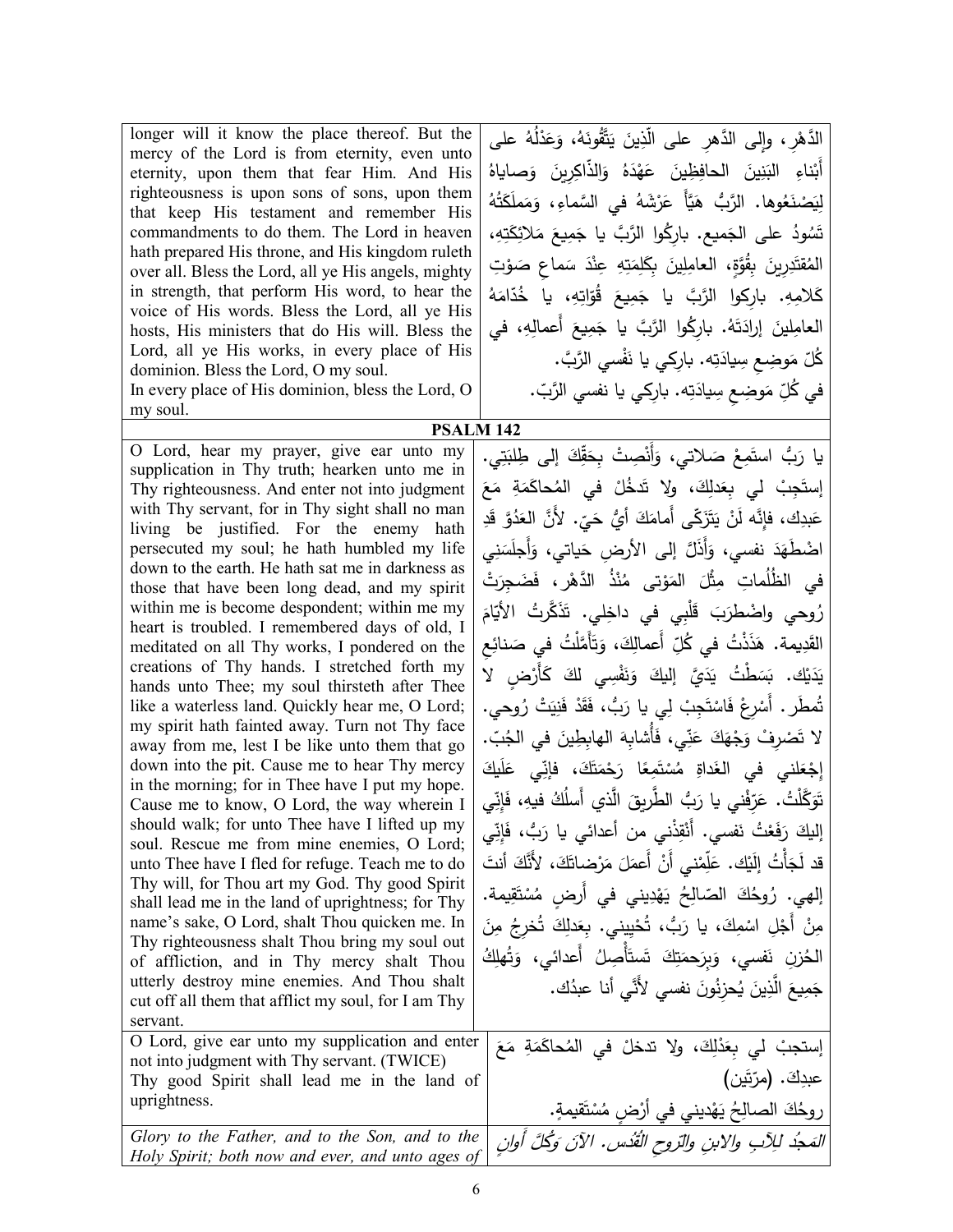| ages. Amen.<br>Alleluia, Alleluia, Alleluia. Glory to Thee, O God.<br>(THRICE)                         | وَالِي دَهرِ الدَّاهِرِينَ. آمين.<br>هَلِلوبِيا، هَلِلوبِيا، هَلِلوبِيا، المَجدُ لَكَ يا الله. (ثلاثاً)                                     |
|--------------------------------------------------------------------------------------------------------|---------------------------------------------------------------------------------------------------------------------------------------------|
| O our God and our Hope, glory to Thee!                                                                 | يا إِلَهَنا وَرَجاءَنا المَجدُ لَك.                                                                                                         |
| THE GREAT LITANY                                                                                       |                                                                                                                                             |
| Priest: In peace, let us pray to the Lord.                                                             | الكاهن: بِسَلامِ إلى الرَّبِّ نَطْلُب.                                                                                                      |
| Choir: Lord, have mercy.                                                                               | ا <b>لجوقة:</b> يا رَبُّ ارْحَم.                                                                                                            |
| Priest: For the peace from above and the salvation                                                     | ا <b>لكـاهن:</b> مِنْ أَجْلِ السَّلام الَّذِي مِنَ العُلـى وَخَـلاصِ                                                                        |
| of our souls, let us pray to the Lord.                                                                 | نُفُوسِنا، إِلى الرَّبِّ نَطْلُب.                                                                                                           |
| <b>Choir:</b><br>Lord, have mercy.                                                                     | ا <b>لجوقة:</b> يا رَبُّ ارْحَم.                                                                                                            |
| <b>Priest:</b> For the peace of the whole world,<br>the good estate of the holy churches of God,       | ا <b>لكاهن:</b> مِنْ أَجْلِ سَلام كُلِّ العالَم، وَحُسْنِ شَاتِ كَنائِسِ اللهِ<br>المُقَدَّسة، وَاتِّحادِ الجَمِيعِ، إِلى الرَّبِّ نَطْلُب. |
| and the union of all, let us pray to the Lord.                                                         |                                                                                                                                             |
| Choir: Lord, have mercy.                                                                               | ا <b>لجوقة:</b> يا رَبُّ ارْحَم.                                                                                                            |
| Priest: For this holy House and those who with<br>faith, reverence, and fear of God enter therein, let | ا <b>لكاهن:</b> مِنْ أَجْلِ هذا البَيتِ المُقَدَّسِ، وَالَّذِينَ يَدْخُلُونَ                                                                |
| us pray to the Lord.                                                                                   | إِلَيهِ بِإِيْمانِ وَوَرَعٍ وَخَوْفِ الله، إِلى الرَّبِّ نَطْلُبٍ.                                                                          |
| Choir: Lord, have mercy.                                                                               | ا <b>لجوقة:</b> يا رَبُّ ارْحَم.                                                                                                            |
| Priest: For our father and Metropolitan N.,                                                            | الكـاهن: مِنْ أَجْلِ أبينـا ومِتْروبوليتنـا (فـلان) ورَئـيس                                                                                 |
| (and for our Bishop N.), the honorable<br>presbytery, the deaconate in Christ, all the                 | كَهَنَتِنا (فُـلان)، والكَهَنَـةِ الْمُكَـرَّمينَ، والشَمامِسـة، خُـدّامِ                                                                   |
| clergy and the people, let us pray to the Lord.                                                        | المَسيح، وجَميع الإكْليروسِ والشَّعْبِ، إلى الرَّبِّ نَطْلُب.                                                                               |
| <b>Choir:</b> Lord, have mercy.                                                                        |                                                                                                                                             |
|                                                                                                        | ا <b>لجوقة:</b> يا رَبُّ ارْحَم.                                                                                                            |
| Priest: For Metropolitan Boulos and Archbishop                                                         |                                                                                                                                             |
| Youhanna and their quick release from captivity and                                                    | ا <b>لكاهن:</b> مِنْ أجلِ المِتْروبِوليت بولُسَ والمطران يوحنـا                                                                             |
| safe return, let us pray to the Lord.<br>Choir: Lord, have mercy.                                      | وفَكِّ أَسْرِهِما وعَوْدَتِهِما سالِمَيْنِ، إلى الرَّبِّ نَطْلُبٍ.                                                                          |
| Priest: For our country, its President,<br>civil                                                       | ا <b>لجوقة:</b> يا رَبُّ ارْحَم.                                                                                                            |
| authorities, and Armed Forces, let us pray to the                                                      | ا <b>لكاهن:</b> مِنْ أَجْلِ حُكّام هَذا البَلَدِ، ومُؤازَرَتِهِمْ في كُلِّ                                                                  |
| Lord.<br><b>Choir:</b><br>Lord, have mercy.                                                            | عَمَلٍ صالِحٍ، إلى الرَّبِّ نَطْلُبٍ.                                                                                                       |
| Priest: For this city and every city and countryside                                                   | ا <b>لجوقة:</b> يا رَبُّ ارْحَم.                                                                                                            |
| and the faithful, who dwell therein, let us pray to the                                                | ا <b>لكاهن:</b> مِنْ أَجْلِ هذِهِ المَدِينَة، وَجَمِيعِ المُدُنِ وَالقُرى،                                                                  |
| Lord.<br><b>Choir:</b><br>Lord, have mercy.                                                            | وَالْمُؤْمِنِينَ السّاكِنِينَ فِيها، إِلى الرَّبِّ نَطْلُب.                                                                                 |
| <b>Priest:</b> For healthful seasons, abundance of the fruits                                          | ا <b>لجوقة:</b> يا رَبُّ ارْحَم.                                                                                                            |
| of the earth, and peaceful times, let us pray to the                                                   | <b>الكــاهن:</b> مِـنْ أَجْـلِ اعْتِـدالِ الأَهْوِيَـةِ، وَخِصْـب ثِمــار                                                                   |
| Lord.<br><b>Choir:</b><br>Lord, have mercy.                                                            | الأَرْضِ وَأَوْقَاتٍ سَلامِيَّةٍ، إِلَى الرَّبِّ نَطْلُب.                                                                                   |
| <b>Priest:</b> For travelers by sea, by land, and by                                                   | ا <b>لجوقة:</b> يا رَبُّ ارْحَم.                                                                                                            |
| air, the sick, the suffering, the captive, and                                                         | الكــاهن: مِـنْ أَجْـلِ المُســافِرِينَ فِـي البَحْـرِ وَالبَـرِّ وَالجَـوِّ ،                                                              |
| for their salvation, let us pray to the Lord.<br>Lord, have mercy.<br><b>Choir:</b>                    | وَالمَرْضـى والمُتأْلِّمِين وَالأَسْرِي، وَخَلاصِهِمْ، إِلـى الرَّبِّ نَطْلُب.                                                              |
| Priest: For our deliverance from all tribulation,                                                      | ا <b>لجوقة:</b> يا رَبُّ ارْحَم.                                                                                                            |
| wrath, danger, and necessity, let us pray to the Lord.                                                 | <b>الكــاهن:</b> مِـنْ أَجْـلِ نَجاتِنـا مِـنْ كُـلِّ ضِـيقِ وَغَضَــبِ<br>وَخَطَرٍ وَشِدَّةٍ إِلَى الرَّبِّ نَطْلُبٍ.                      |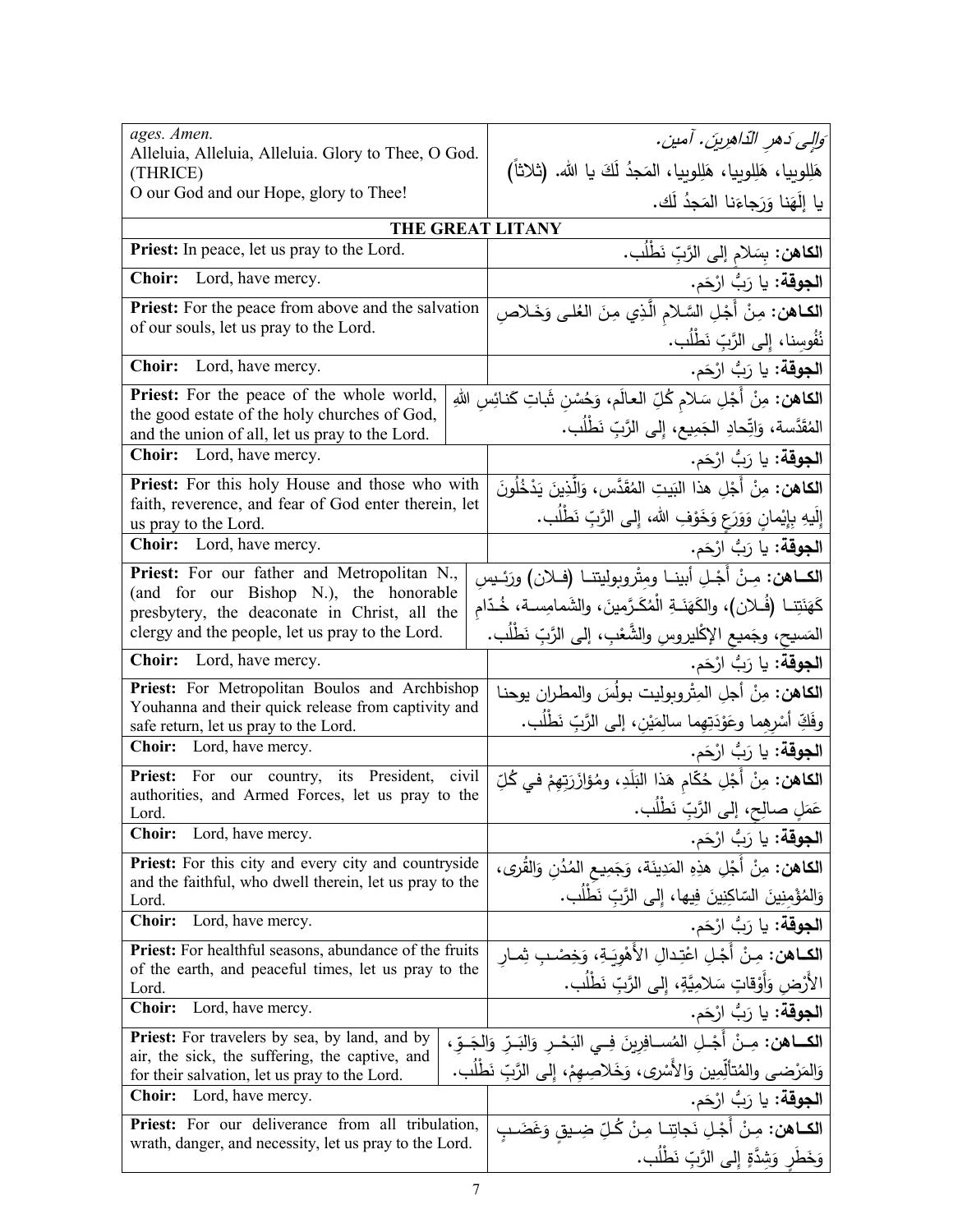| Choir: Lord, have mercy.                                                                               | ا <b>لجوقة:</b> يا رَبُّ ارْحَم.                                                               |  |
|--------------------------------------------------------------------------------------------------------|------------------------------------------------------------------------------------------------|--|
| Priest: Help us; save us; have mercy on us; and keep<br>us, O God, by Thy grace.                       | الكاهن: أَعْضُدْ وَخَلِّصْ وارْحَمْ واحفَظْنا يا اللهُ بنِعْمَتِكَ.                            |  |
| Choir: Lord, have mercy.                                                                               | ا <b>لجوقة:</b> يا رَبُّ ارْحَم.                                                               |  |
| Priest: Calling to remembrance our all-holy,                                                           | الكــاهن: بَعْدَ ذِكْرِنـا الكُلِّيَّـةَ القَداسَـةِ الطَّـاهِرَةَ الفائِقَـةَ                 |  |
| immaculate, most blessed and glorious Lady the<br>Theotokos and ever-Virgin Mary, with all the Saints, | البَرَكاتِ المَجِيدة، سَيِّدَتَنا والِدَةَ الإِلـهِ الدّائِمَـةَ البَتُولِيَّـةِ               |  |
| let us commend ourselves and each other, and all our                                                   | مَـرْيَمَ، مَـعَ جَمِيــع القِدِّيسِـين، لِنُـوْدِعْ أَنْفُسَـنا وَبَعْضُـنا                   |  |
| life unto Christ our God.                                                                              |                                                                                                |  |
| To Thee, O Lord.<br><b>Choir:</b>                                                                      | بَعْضاً وَكُلَّ حَياتِنا لِلْمَسِيحِ الإِله.<br>ا <b>لجوقة:</b> لَكَ يا رَبّ.                  |  |
|                                                                                                        |                                                                                                |  |
| <b>Priest:</b> For unto Thee are due all glory,<br>honor, and worship to the Father and to the         | ا <b>لكاهن:</b> لأَنَّهُ يَنْبَغِي لَكَ كُلُّ تَمْجِيدٍ وَإِكْرامٍ وَسُجُودٍ، أَيُّها الآبُ    |  |
| Son and to the Holy Spirit, now and ever, and<br>unto ages of ages.                                    | وَالِإِبْنُ وَالرُّوحُ القُدُس، الآنَ وَكُلَّ أُوانِ وَإِلى دَهْرِ الدّاهِرِينِ.               |  |
| Choir: Amen.                                                                                           | ا <b>لجوقة:</b> آمين.                                                                          |  |
|                                                                                                        | "GOD IS THE LORD" IN TONE SEVEN                                                                |  |
| <b>Chanter:</b> God is the Lord and hath appeared unto                                                 | المُعْرَقِّل: اللهُ الرَّبُّ ظَهَرَ لذا، مُبارَكٌ الآتي باسْم                                  |  |
| us. Blessed is He that cometh in the Name of the<br>Lord. (Repeat after verses)                        |                                                                                                |  |
| 1. O give thanks unto the Lord, and call upon His                                                      | الرَّبّ. (تع <i>اد بعد الإستيخونات)</i><br>1– إعْتَرِفوا لِلْرَّبِّ وادْعوا باسْمِهِ القُدّوس. |  |
| holy Name.                                                                                             |                                                                                                |  |
| 2. All nations compassed me about, but in the                                                          | 2– كلُّ الأُمَم أحاطوا بي وباسْم الرَّبِّ قَهَرْتُهُم.                                         |  |
| Name of the Lord will I destroy them.<br>3. This is the Lord's doing; it is marvelous in               |                                                                                                |  |
| 3– مِنْ قِبَلِ الرَّبّ كَانَتْ هَذَه وَهِيَ عَجِيبةٌ فِي أَعْيُنِنَا.<br>our eyes.                     |                                                                                                |  |
|                                                                                                        | RESURRECTIONAL APOLYTIKION IN TONE SEVEN                                                       |  |
| Thou didst shatter death by Thy Cross, Thou didst                                                      | حَطَمْتَ بِصَليبِكَ المَوْتَ، وفَتَحْتَ لِلِّصّ الفِرْدَوْسِ،                                  |  |
| open paradise to the thief; Thou didst turn the<br>sadness of the ointment-bearing women into joy.     | وَحَوَّلْتَ نَوْحَ حامِلاتِ الطِّيبِ، وأَمَرْتَ رُسُلَكَ أَنْ                                  |  |
| And didst bid Thine Apostles proclaim a warning,                                                       | يَكْرِزوا، بأنَّكَ قَدْ قُمْتَ أَيُّها المَسيحُ الإِلهُ، مانِحاً                               |  |
| that Thou hast risen O Christ, granting to the                                                         |                                                                                                |  |
| العالَمَ الرَّحْمَةَ العُظْمي.<br>world the Great Mercy.                                               |                                                                                                |  |
| Glory to the Father, and to the Son, and to the                                                        | APOLYTIKION OF THE HOLY CROSS IN TONE ONE                                                      |  |
| Holy Spirit. O Lord, save Thy people and bless                                                         | المجدُ للآبِ، والابنِ، والروح القدسِ. ﴿ خَلِصْ يا                                              |  |
| Thine inheritance, granting to Thy people victory                                                      | رِبُّ شَعْبَكَ، وباركْ ميراثَكَ، وامْنَحْ عَبِيدَكَ الْمُؤمِنينَ                               |  |
| over all their enemies, and by the power of Thy                                                        | الْغَلَبَـةَ علـى الشِّرّيرِ ، واحْفَـظ بِقُـوَّةٍ صَـليبِكَ جَميــعَ                          |  |
| Cross preserving Thy commonwealth.<br>المُخْتَصِّينَ بِك.                                              |                                                                                                |  |
| RESURRECTIONAL THEOTOKION IN TONE ONE                                                                  |                                                                                                |  |
| Both now and ever and unto ages of ages.                                                               | إِنَّ<br>الآنَ وكلَّ أوانِ والِـي دهرِ الـداهرينِ. آمـين.                                      |  |
| Amen. As Gabriel cried aloud unto thee, "Hail,<br>O Virgin," with that cry did the Lord of all         | جِبْرائيلَ لَمّا تَفَوَّهَ نَحْوَكِ أَيَّتُها العَذْراءُ بالسَّلام، فَمَعَ                     |  |
| become incarnate in thee, O holy ark, as spake                                                         | الصَّوْتِ تَجَسَّدَ سَيِّدُ الكُلِّ فيكِ، أَيَّتُها السَّفينَةُ المُقَدَّسَةُ،                 |  |
| the righteous David; and Thou wast revealed as                                                         | كما قالَ داودُ الصِّدّيقِ. وظُهَرْتِ أَرْحَبَ مِنَ السَّماواتِ                                 |  |
| more spacious than the heavens, in that thou<br>bore thy Creator. Wherefore, glory to Him              |                                                                                                |  |
| Who abode in thee; glory to Him Who came                                                               | حامِلَةً خالِقَكِ. فَالْمَجْدُ للَّذي حَلَّ فيكِ، المَجُدُ للَّذي أتى                          |  |
| from thee; glory to Him, Who through thy                                                               | مِنْكِ، المَجْدُ لِلَّذِي أَعْتَقَنا بِولِادَتِهِ مِنْكِ.                                      |  |
| birth-giving hath set us free.<br>THE LITTLE LITANY                                                    |                                                                                                |  |
|                                                                                                        |                                                                                                |  |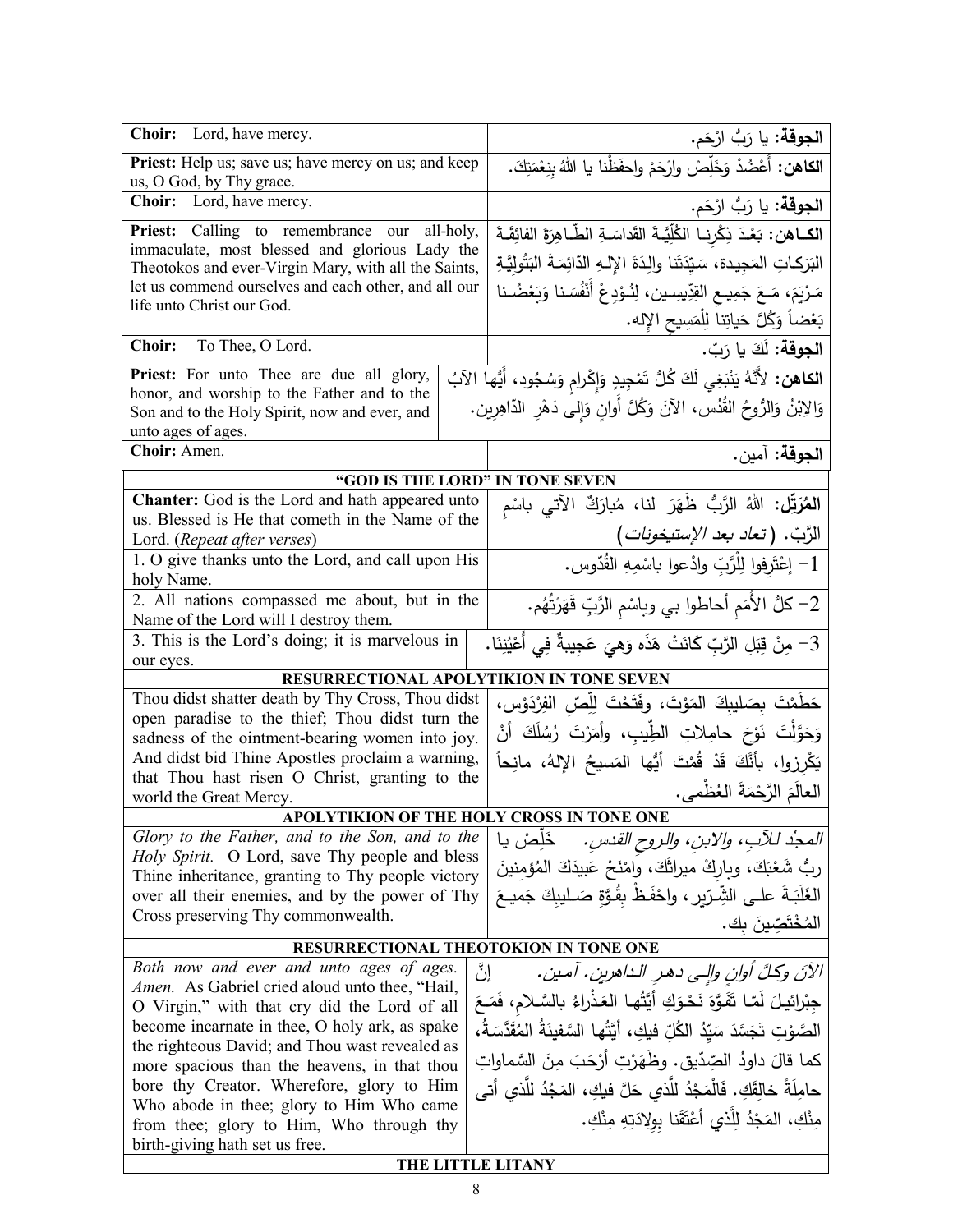| Priest: Again and again, in peace, let us<br>pray to the Lord.                                                                                                                                                                                                                                                                                                                                                                                                                                                                                                                                                                                                                                                                 | الكاهن: أيْضاً وأيْضاً بِسَلامِ إلى الرَّبِّ نَطْلُب.                                                                                                                                                                                                                                                                                                                                                   |  |
|--------------------------------------------------------------------------------------------------------------------------------------------------------------------------------------------------------------------------------------------------------------------------------------------------------------------------------------------------------------------------------------------------------------------------------------------------------------------------------------------------------------------------------------------------------------------------------------------------------------------------------------------------------------------------------------------------------------------------------|---------------------------------------------------------------------------------------------------------------------------------------------------------------------------------------------------------------------------------------------------------------------------------------------------------------------------------------------------------------------------------------------------------|--|
| <b>Choir:</b> Lord, have mercy.                                                                                                                                                                                                                                                                                                                                                                                                                                                                                                                                                                                                                                                                                                | ا <b>لجوق</b> : يا ربُّ ارْحَمْ.                                                                                                                                                                                                                                                                                                                                                                        |  |
| <b>Priest:</b> Help us; save us; have mercy on us;<br>and keep us, O God, by Thy grace.                                                                                                                                                                                                                                                                                                                                                                                                                                                                                                                                                                                                                                        | ا <b>لكاهن:</b> أعْضُدْ، وَخَلِّصْ، وارْحَمْ، واحفَظْنا يا اللهُ بِنِعْمَتِكَ.                                                                                                                                                                                                                                                                                                                          |  |
| <b>Choir:</b> Lord, have mercy.                                                                                                                                                                                                                                                                                                                                                                                                                                                                                                                                                                                                                                                                                                | ا <b>لجوق</b> : يا ربُّ ارْحَمْ.                                                                                                                                                                                                                                                                                                                                                                        |  |
| Priest: Calling to remembrance our all-<br>immaculate, most-blessed<br>holy,<br>and<br>glorious Lady the Theotokos and ever-<br>virgin Mary, with all the saints: let us<br>commend ourselves and each other, and all<br>our life unto Christ our God.                                                                                                                                                                                                                                                                                                                                                                                                                                                                         | ا <b>لكاهن:</b> بعدَ ذِكْرِنا الكُلِّيَّةَ القَداسَةِ، الطاهِرَةَ، الفائِقَةَ البَرَكاتِ<br>المَجيدة، سيِّدَتَنا والِدَةَ الإِلهِ الدائِمَةَ البَتولِيَّةِ مَرْيَمَ مَعَ جميع<br>القدِّيسين، لِنُؤدِعْ أَنْفُسَنا وبَعْضُنا بَعْضاً وَكُلَّ حَياتِنا لِلْمَسيح<br>الإله.                                                                                                                                |  |
| Choir: To Thee, O Lord.                                                                                                                                                                                                                                                                                                                                                                                                                                                                                                                                                                                                                                                                                                        | ا <b>لجوق</b> : لكَ يا ربّ.                                                                                                                                                                                                                                                                                                                                                                             |  |
| <b>Priest:</b> For Thine is the might, and Thine is<br>the kingdom, and the power and the glory<br>of the Father and of the Son and of the Holy<br>Spirit, now and ever, and unto ages of ages.                                                                                                                                                                                                                                                                                                                                                                                                                                                                                                                                | الكاهن: لأنَّ لكَ العِزَّةَ ولكَ المُلْكَ والقُوَّةَ والمَجْدَ أَيُّها الآبُ<br>والإبنُ والروحُ القُدُسُ، الآنَ وكُلَّ أوانِ وإلى دَهْرِ الدَّاهِرين.                                                                                                                                                                                                                                                   |  |
| Choir: Amen.                                                                                                                                                                                                                                                                                                                                                                                                                                                                                                                                                                                                                                                                                                                   | ا <b>لجوق</b> : آمين.<br>SEVENTH TONE RESURRECTIONAL KATHISMATA (Plain Reading) First Kathisma                                                                                                                                                                                                                                                                                                          |  |
| Verily, Life was placed in a grave, and a seal<br>إِنَّ الْحَياةَ قَدْ وُضِعَ في الرَّمْسِ، وجُعِلَ خَتْمٌ على<br>was placed on the stone, and the soldiers<br>الْحَجَرِ ، والْجُنْدُ حَرَسوا المَسيحَ كَأَنَّهُ مَلِكٌ راقِد.<br>guarded Christ as they would a slumbering<br>king. The angels, therefore, did glorify Him;<br>فالمَلائِكَةُ مَجَّدوهُ بما أنَّهُ إلهٌ غيرُ مائِتٍ، والنِّسْوَةُ هَتَفْنَ<br>for He was a deathless God, and the women<br>قائلاتٍ: قَدْ قامَ الرَّبُّ المانِحُ العالَمَ الرَّحْمَةَ العُظْمي.<br>cried, saying: The Lord hath risen, Who giveth<br>the world Great Mercy.<br>Glory to the Father, and to the Son, and to the<br>الصَّجْدُ للآبِ، والإبنِ، والروح القُدْسِ. ۚ أَيُّها المَسيحُ |                                                                                                                                                                                                                                                                                                                                                                                                         |  |
| Holy Spirit. O Lord Christ, Thou hast led Death<br>captive by Thy three-day burial, and didst raise<br>corrupt man by Thy life-bearing Resurrection.<br>Wherefore, glory to Thee, O Thou alone the<br>Lover of mankind.                                                                                                                                                                                                                                                                                                                                                                                                                                                                                                        | الإِلهُ، إِنَّكَ سَبَيْتَ الْمَوْتَ بِدَفْنِكَ الثُّلاثِيِّ الأَيَّامِ،<br>وأَنْهَضْتَ بِقِيامَتِكَ المُتَسَرْبِلَةِ الحياةَ، الإنسانَ<br>الفاسِد. فَالْمَجْدُ لَكَ أَيُّها المُحِبُّ النِّشَرِ وحدَكَ.                                                                                                                                                                                                 |  |
| (Theotokion of the Resurrectional Apolytikion)                                                                                                                                                                                                                                                                                                                                                                                                                                                                                                                                                                                                                                                                                 | (والدية للقيامة)                                                                                                                                                                                                                                                                                                                                                                                        |  |
| Both now and ever, and unto ages of ages. Amen.<br>In that thou art the treasury of our resurrection O<br>all-praised one, lead thou forth from the pit and<br>bottom of transgression those who set their hope<br>in thee. For thou hast saved those who were guilty<br>of sin, in that thou didst give birth to our<br>Salvation; O thou who before giving birth wast<br>virgin, and at giving birth and after giving birth<br>was virgin still.                                                                                                                                                                                                                                                                             | الآنَ وكُلَّ أُوانِ وإِلَى دَهْرِ الدَّاهِرِينَ. آمين.<br>بما أَنَّكِ كَنْزُ قيامَتِنا أَيَّتُها الكُلِّيَّةُ التَّسْبِيحِ، فانْتَشِلِّي<br>الــواثِقينَ بـكِ مِـنْ عُمْـق جُـبّ الـزَّلَات. لأَنَّـكِ أَنْـتِ<br>خَلَّصْتِ السَّاقِطينَ تَحْتَ طَائِلَةِ الخَطيئَةِ لَمّا وَلَدْتِ<br>الخَـلاص. يـا مَـنْ هـي قَبْـلَ الـولادَةِ عَـذراءُ، وفـي<br>الولادَةِ عذراءُ، وبَعْدَ الولادَةِ أَيْضاً عذراءٍ. |  |
| While the tomb was sealed, Thou didst shine forth                                                                                                                                                                                                                                                                                                                                                                                                                                                                                                                                                                                                                                                                              | <b>Second Kathisma</b>                                                                                                                                                                                                                                                                                                                                                                                  |  |
| from it, O Life; and while the doors were closed,<br>Thou didst come in to Thy Disciples, O Christ<br>God, Resurrection of all, renewing in us through<br>them an upright spirit, according to the greatness<br>of Thy mercy.                                                                                                                                                                                                                                                                                                                                                                                                                                                                                                  | إِذْ كَانَ الْقَبْرُ ۖ مَخْتوماً أَشْرَقْتَ مِنْهُ أَيُّها الْحَياة، ولَمَّا<br>كانَتِ الأَبْوابُ مُغْلَقَةً، وافَيْتَ التَّلاميذَ أَيُّها المَسيحُ<br>الإِلهُ قِيامَةُ الكُلِّ، وجَدَّدْتَ لَنا بهمْ روحاً مُسْتَقيماً<br>بِحَسَبِ عَظْيمِ رَحْمَتِكَ.                                                                                                                                                 |  |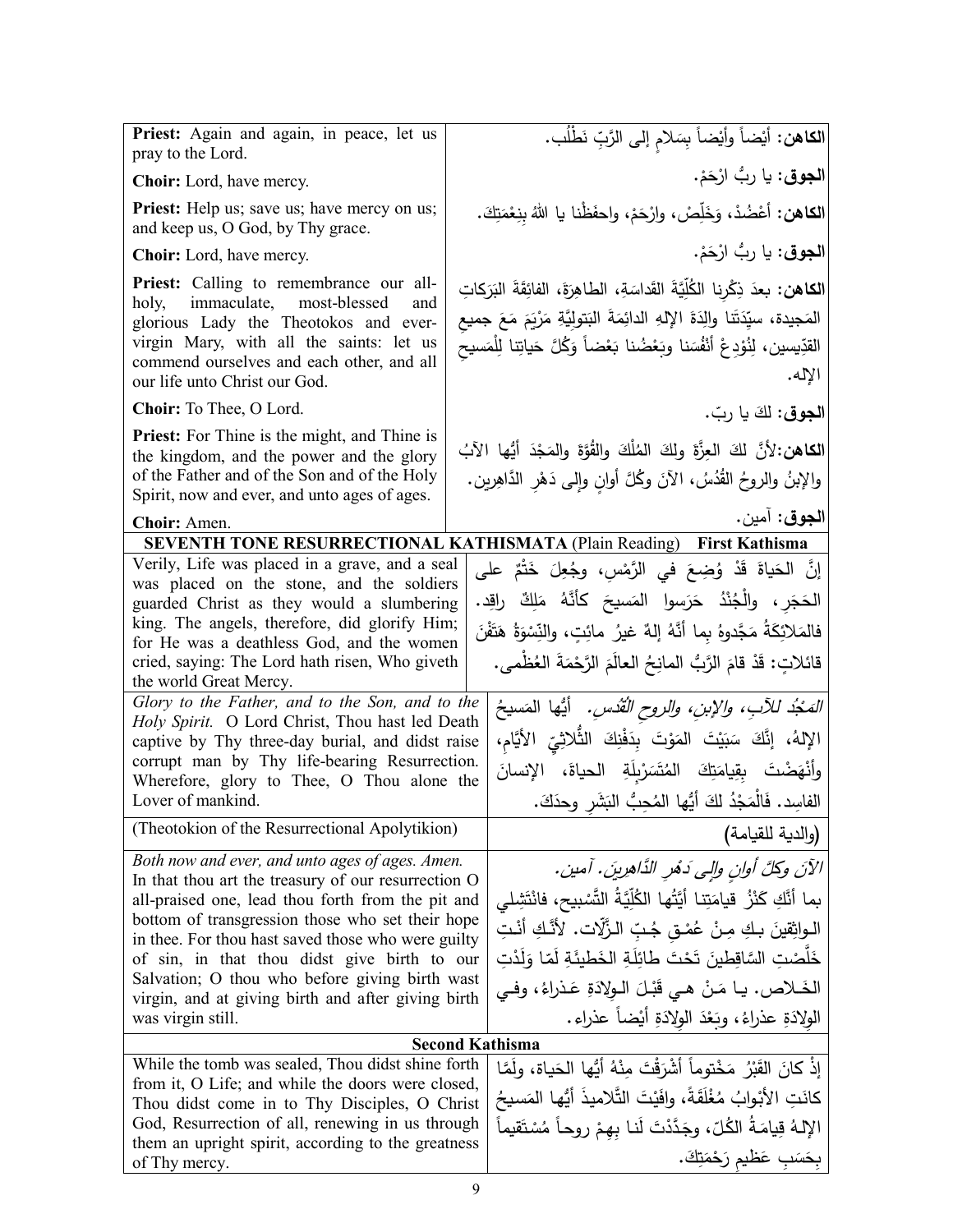| Glory to the Father, and to the Son, and to the<br>Holy Spirit. The women bearing ointment mixed<br>with tears did hasten to Thy grave. And when they<br>saw the soldiers guarding Thee, O King of all,<br>they said to themselves: Who shall roll for us the<br>stone? But the Messenger of the great counsel did<br>rise, trampling down Death. Wherefore, O<br>Almighty One, O Lord, glory to Thee.                                                                                                                             | الْمَجْدُ للآبِ، والإبنِ، والروح القدسِ.    إنَّ النِّسْوَةَ<br>أَسْرَعْنَ إِلَى قَبْرِكَ حامِلاتٍ طُيوباً مُمْتَزِجَةً بِدُموعٍ،<br>وإِذْ رَأَيْنَ الْجُنْدَ يَحْرُسونَكَ يا مَلِكَ الكُلِّ، قُلْنَ في<br>أَنْفُسِهِنَّ: مَنْ يُدَحْرِجُ لَنا الْحَجَرَ ؟ لَكِنَّ رَسولَ الرَّأْيِّ<br>العَظيم قامَ دائِساً المَوْتَ. فَيا أَيُّها القادِرُ  على كُلِّ<br>شَيْءٍ، يا رَبُّ المَجْدُ لَك.                                                                                      |  |
|------------------------------------------------------------------------------------------------------------------------------------------------------------------------------------------------------------------------------------------------------------------------------------------------------------------------------------------------------------------------------------------------------------------------------------------------------------------------------------------------------------------------------------|--------------------------------------------------------------------------------------------------------------------------------------------------------------------------------------------------------------------------------------------------------------------------------------------------------------------------------------------------------------------------------------------------------------------------------------------------------------------------------|--|
| Both now and ever, and unto ages of ages. Amen.<br>Rejoice, O Virgin full of grace, Theotokos, O<br>Haven of mankind and their Intercessor; for from<br>thee was incarnate the Savior of the world; for<br>thou alone art Mother and Virgin at the same<br>time. Wherefore, intercede with Christ our God,<br>that He grant safety to the universe, O ever-<br>blessed and glorified one.                                                                                                                                          | الآنَ وكلَّ أوانِ والِي دهرِ الداهرينَ. آمين.<br>إفْرَحي أَيَّتُها البَتولُ والِدَةُ الإِلهِ المُنْعَمُ عليها، ميناءُ<br>جِنْسِ النِّشَرِ وشَـفيعَتُهُم، لأنــهُ منـكِ تجسَّـدَ مُنْقِـذَ<br>العالم، وأنتِ وحدَكِ لَمْ تَزالـي والِدَةَ وعذراءَ معـاً.<br>فَتَشَفَّعي إلـى المَسـيح إلهِنــا لِكَــي يَهَـبَ المَسْـكونَةَ<br>السَّلامَةَ، أَيَّتُها المُبارَكَةُ والمُمَجَّدَةُ دائماً.                                                                                       |  |
|                                                                                                                                                                                                                                                                                                                                                                                                                                                                                                                                    | <b>Third Kathisma for the Holy Cross</b>                                                                                                                                                                                                                                                                                                                                                                                                                                       |  |
| In Paradise of old the tree stripped me bare; for<br>by giving me its fruit to eat, the enemy brought<br>in death. But now the Tree of the Cross that<br>clothes men with the garment of life has been<br>set up on earth, and the whole world is filled<br>with boundless joy. Beholding it venerated, O<br>ye people, let us with one accord raise in faith<br>our cry to God: His house is full of glory.                                                                                                                       | إِنَّ العَدُوَّ في الفِرْدوْسِ قَديماً عَرِّي آدَمَ بِواسِطَةِ العودِ،<br>وجَلَبَ المَوْتَ لأَجْلِ المَذاقَة، وأمّا عودُ الصَّليبِ<br>فانْغَرَسَ على الأرْضِ آتِياً لِلْبَشَرِ بِلِباسِ الحَياةِ،<br>واسْتَوْعَبَ العالَمُ بِأَسْرِهِ كُلَّ فَرَحٍ. فَلْنُشَاهِدْهُ أَيُّهَا<br>الشعوبُ مَسْجوداً لَهُ، ونَصْرُخْ للهِ بإيمان ونَغْماتٍ<br>ِ مُؤتَلِفَةٍ أَنَّ بَيْتَهُ مَمْلُومٌ مَجْداً.                                                                                     |  |
| Glory to the Father, and to the Son, and to the<br>Holy Spirit; both now and ever, and unto ages<br>of ages. Amen. In Paradise of old the tree<br>stripped me bare; for by giving me its fruit to<br>eat, the enemy brought in death. But now the<br>Tree of the Cross that clothes men with the<br>garment of life has been set up on earth, and the<br>whole world is filled with boundless joy.<br>Beholding it venerated, O ye people, let us with<br>one accord raise in faith our cry to God: His<br>house is full of glory. | المجدُ للآبِ، والإبنِ، والروح القُدسِ؛ الآنَ وكلَّ أوانِ<br><i>والى دهرِ الداهرين، آمين.</i> إنَّ العَدُوَّ في الفِرْدوْسِ<br>قَديماً عَرِّي آدَمَ بِواسِطَةِ العودِ، وجَلَبَ المَوْتَ لأجْلِ<br>المَذاقَة، وأمّا عودُ الصَّليبِ فانْغَرَسَ على الأرْضِ آتِياً<br>لِلْبَشَرِ بِلِبِاسِ الحَياةِ، واسْتَوْعَبَ العالَمُ بِأَسْرِهِ كُلَّ فرَحٍ.<br>فلْنُشاهِدْهُ أَيُّها الشعوبُ مَسْجوداً لَهُ، ونَصْرُخْ للهِ<br>بإيمان ونَغْماتٍ مُؤتَلِفَةٍ أَنَّ بَيْتَهُ مَمْلوءٌ مجْداً. |  |
| <b>EVLOGETARIA (BENEDICTIONS) IN TONE FIVE</b>                                                                                                                                                                                                                                                                                                                                                                                                                                                                                     |                                                                                                                                                                                                                                                                                                                                                                                                                                                                                |  |
| Blessed art Thou, O Lord; teach me Thy statutes.<br>The company of the Angels was amazed when<br>they beheld Thee numbered among the dead. Yet<br>Thyself, O Savior, destroyed the power of death,<br>with Thee raising up Adam and releasing all men<br>from Hell.<br>Blessed art Thou, O Lord; teach me Thy statutes.<br>Wherefore, O Women Disciples, do ye mingle<br>sweet-smelling spices with your tears of pity? The<br>radiant Angel within the sepulcher cried unto the                                                   | ُ <i>مْبازڭْ أَنتَ ياربُّ عَلَمِْنى حُقوقَك.</i> جمْعُ المَلائكةِ<br>انْذَهَلَ مُتَحَيِّراً، عِنْدَ مُشَاهَدَتِهِمْ إِيَّاكَ مَحْسوباً بينَ<br>الأمواتِ أَيُّها المُخَلِّص، وداحِضاً قُوَّةَ المَوتِ،<br>ومُنْهِضاً آدَمَ مَعَكَ، ومُعْتِقاً إيّانا مِنَ الجَحيم كافةً.<br>مُ <i>بارَكٌ أنتَ يا ربُّ عَلَّفِنى حُقوقَك.</i> المَلاكُ اللامِعُ<br>عِنْدَ القَبْرِ تَفَوَّهَ نَحْوَ حامِلاتِ الطَّيبِ قـائِلاً: لِـمَ                                                            |  |
| Myrrh-bearing Women: Behold the grave, and<br>understand, for the Savior is risen from the tomb.                                                                                                                                                                                                                                                                                                                                                                                                                                   | تَمْزُجْنَ الطَّيوبَ بالدُّموعِ، بِتَرَتٍّ يا تِلْميذات؟ أنظُرْنَ<br>اللَّحْدَ وافْرَحْنَ، لأَنَّ المُخَلِّصَ قَدْ قامَ مِنَ القَبْرِ .                                                                                                                                                                                                                                                                                                                                        |  |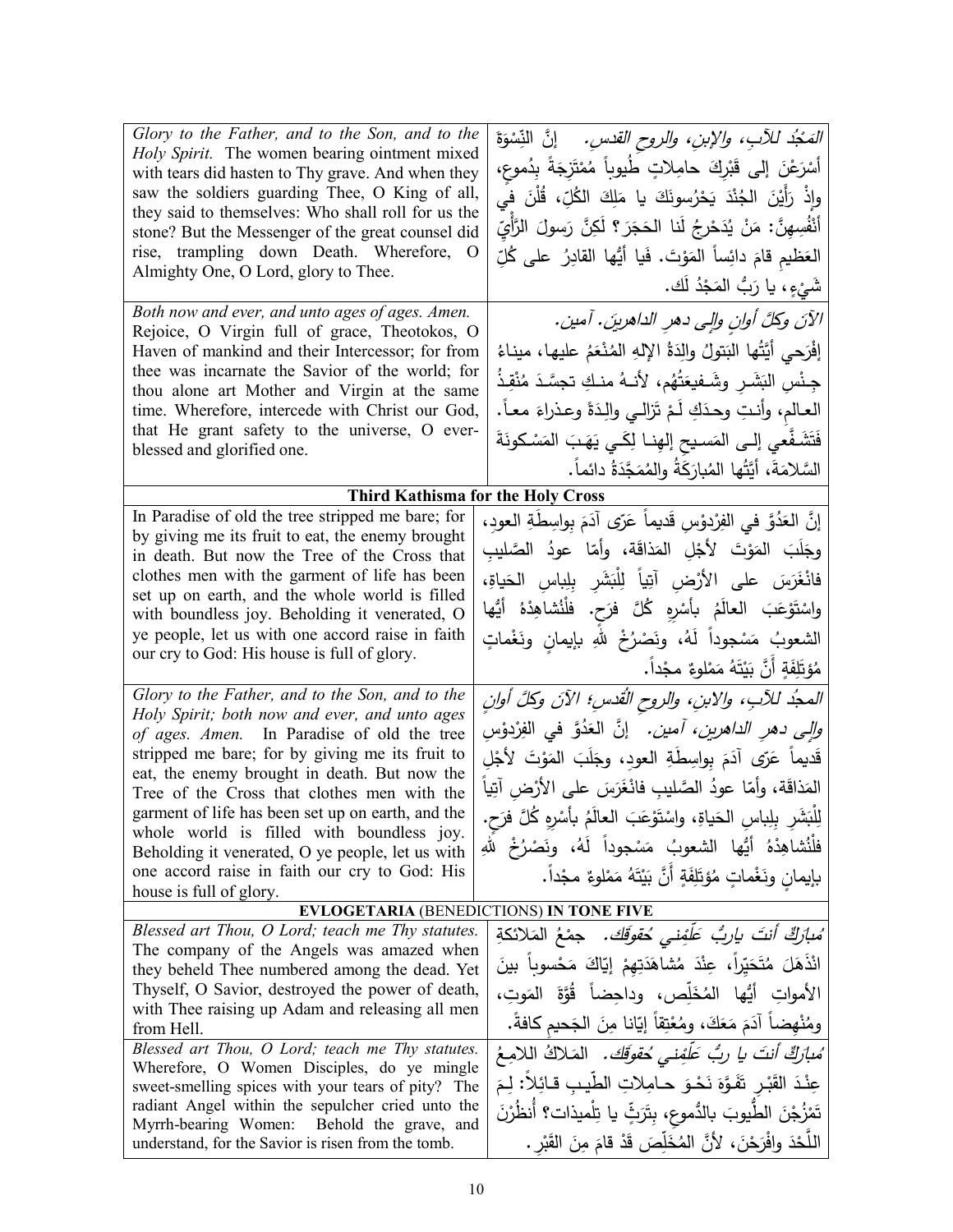| Blessed art Thou, O Lord; teach me Thy statutes.<br>Very early in the morning, did the Myrrh-bearing<br>Women run lamenting unto Thy tomb. But an<br>Angel came toward them, saying: The time for<br>lamentation is passed; weep not, but announce<br>unto the Apostles the Resurrection.<br>Blessed art Thou, O Lord; teach me Thy<br>statutes. The Myrrh-bearing Women mourned,<br>as bearing spices they drew near Thy tomb, O<br>Savior. But the Angel spake unto them, saying:<br>Why number ye the living among the dead? In<br>that He is God He is risen from the grave.<br>Glory to the Father, and to the Son, and to the<br>Holy Spirit. We adore the Father, as also His<br>Son, and the Holy Spirit, the Holy Trinity in<br>one Essence, crying with the Seraphim: Holy,<br>holy, holy art Thou, O Lord.<br>Both now and ever, and unto ages of ages. |  | مُ <i>بازڭ أنتَ يا ربُّ عَلَّفِنى حُقوقَك.</i> إنَّ حامِلاتِ<br>الطِّيبِ سَحَراً جِداً، سارَعْنَ إلى قَبْرِكَ نائِحاتٍ. إلاَّ<br>أَنَّ المَلاكَ وقَفَ بِهِنَّ، وقالَ لَهُنَّ: زمانُ النَّوْحِ قَدْ<br>كَفَّ وبَطَلَ فَلا تَبْكينَ، بلْ بَشِّرْنَ الرُّسُلَ بِالقِيامَة.<br>ُ <i>مبارَكٌ أنتَ يا ربُ عَلَّفِنى مُقوقَك.</i> إنَّ النِّسْوَةَ حامِلاتِ<br>الطِّيبِ، وافَـيْنَ بـالحَنوطِ إلــي قَبْـركَ أَيُّهـا المُخَلِّـص.<br>فَسَمِعْنَ مَلاكاً مُتَنَغِّماً نَحْوَهُنَّ قائلاً: لِمَ تَحْسِبْنَ الْحَيَّ<br>مَعَ المَوْتي؟ فَبِما أَنَّهُ إِلهٌ، قَدْ قامَ مِنَ القَبْرِ ناهِضاً.<br>الْمَجُدُ للآبِ، وإلابنِ، والرّوحِ الْقُدْسِ. ۚ نَسْجُدُ لِلآبِ،<br>ولابْنِهِ، ولروح قُدْسِهِ، ثالوثاً قدُّوساً في جَوْهرٍ واحِدٍ،<br>هاتِفينَ مَعَ السّارافيم: قُدّوسٌ، قُدّوسٌ، قُدّوسٌ أنتَ يا رَبّ.<br>الآنَ وكُلَّ أُولِنِ وإلى دَمُرِ الداهرِينَ، آمين. ۖ أَيَّتُها العَذْراءُ، |
|--------------------------------------------------------------------------------------------------------------------------------------------------------------------------------------------------------------------------------------------------------------------------------------------------------------------------------------------------------------------------------------------------------------------------------------------------------------------------------------------------------------------------------------------------------------------------------------------------------------------------------------------------------------------------------------------------------------------------------------------------------------------------------------------------------------------------------------------------------------------|--|-------------------------------------------------------------------------------------------------------------------------------------------------------------------------------------------------------------------------------------------------------------------------------------------------------------------------------------------------------------------------------------------------------------------------------------------------------------------------------------------------------------------------------------------------------------------------------------------------------------------------------------------------------------------------------------------------------------------------------------------------------------------------------------------------------------------------------------------------------------------------------|
| Amen. In that thou didst bear the Giver of<br>Life, O Virgin, thou didst redeem Adam<br>from sin, and didst give to Eve joy in place<br>of sadness; and He who was incarnate of<br>thee, both God and man, hath restored to life<br>those who had fallen therefrom.                                                                                                                                                                                                                                                                                                                                                                                                                                                                                                                                                                                                |  | لَـقَدْ وَلَـدْتِ مُعْطِـيَ الحَيـاة، وأَنْقَـذْتِ آدَمَ مِـنَ الخَطيئـة،<br>ومَنَحْتِ حَوّاءَ الفَرَحَ عِوَضَ الحُزْنِ، لَكِنَّ الإِلـهَ والإِنْسانَ<br>الْمُتَجَسِّدَ مِنْكِ، أَرْشَدَهُما إِلَى الْحَياةِ الَّتِي قَدْ تَهَوَّرا مِنْها.                                                                                                                                                                                                                                                                                                                                                                                                                                                                                                                                                                                                                                   |
| Alleluia, Alleluia, Alleluia. Glory to Thee, O God.<br>(THRICE)<br>O our God and our Hope, glory to Thee!                                                                                                                                                                                                                                                                                                                                                                                                                                                                                                                                                                                                                                                                                                                                                          |  | هَلِلوبِيا، هَلِلوبِيا، هَلِلوبِيا، المَجْدُ لَكَ يا الله. (ثلاثًا )<br>يا إلهَنا ورجاءَنا لكَ المَجْد.                                                                                                                                                                                                                                                                                                                                                                                                                                                                                                                                                                                                                                                                                                                                                                       |
|                                                                                                                                                                                                                                                                                                                                                                                                                                                                                                                                                                                                                                                                                                                                                                                                                                                                    |  | THE LITTLE LITANY                                                                                                                                                                                                                                                                                                                                                                                                                                                                                                                                                                                                                                                                                                                                                                                                                                                             |
| Priest: Again and again, in peace, let us<br>pray to the Lord.                                                                                                                                                                                                                                                                                                                                                                                                                                                                                                                                                                                                                                                                                                                                                                                                     |  | ا <b>لكاهن:</b> أيْضاً وأيْضاً بِسَلامِ إلى الرَّبِّ نَطْلُب.                                                                                                                                                                                                                                                                                                                                                                                                                                                                                                                                                                                                                                                                                                                                                                                                                 |
| Choir: Lord, have mercy.                                                                                                                                                                                                                                                                                                                                                                                                                                                                                                                                                                                                                                                                                                                                                                                                                                           |  | ا <b>لجوق</b> : يا ربُّ ارْحَمْ.                                                                                                                                                                                                                                                                                                                                                                                                                                                                                                                                                                                                                                                                                                                                                                                                                                              |
| Priest: Help us; save us; have mercy on us;<br>and keep us, O God, by Thy grace.                                                                                                                                                                                                                                                                                                                                                                                                                                                                                                                                                                                                                                                                                                                                                                                   |  | الكاهن: أعْضُدْ، وَخَلِّصْ، وارْحَمْ، واحفَظْنا يا اللهُ بِنِعْمَتِكَ.                                                                                                                                                                                                                                                                                                                                                                                                                                                                                                                                                                                                                                                                                                                                                                                                        |
| <b>Choir:</b> Lord, have mercy.                                                                                                                                                                                                                                                                                                                                                                                                                                                                                                                                                                                                                                                                                                                                                                                                                                    |  | ا <b>لجوق</b> : يا ربُّ ارْحَمْ.                                                                                                                                                                                                                                                                                                                                                                                                                                                                                                                                                                                                                                                                                                                                                                                                                                              |
| <b>Priest:</b> Calling to remembrance our all-holy,<br>immaculate, most-blessed and glorious Lady<br>the Theotokos and ever-virgin Mary, with all<br>the saints: let us commend ourselves and<br>each other, and all our life unto Christ our<br>God.                                                                                                                                                                                                                                                                                                                                                                                                                                                                                                                                                                                                              |  | الكاهن: بعدَ ذِكْرِنا الكُلِّيَّةَ القَداسَةِ، الطاهِرَةَ، الفائِقَةَ البَرَكاتِ<br>المَجيدة، سيِّدَتَنا والِدَةَ الإِلهِ الدائِمَةَ البَتولِيَّةِ مَرْيَمَ مَعَ جميع<br>القدِّيسين، لِنودعْ أَنفُسَنا ويَعْضُنا بَعْضاً وَكُلَّ حَياتِنا للِّمَسيح<br>الإله.                                                                                                                                                                                                                                                                                                                                                                                                                                                                                                                                                                                                                 |
| Choir: To Thee, O Lord.                                                                                                                                                                                                                                                                                                                                                                                                                                                                                                                                                                                                                                                                                                                                                                                                                                            |  | ا <b>لجوق:</b> لكَ يا رب.                                                                                                                                                                                                                                                                                                                                                                                                                                                                                                                                                                                                                                                                                                                                                                                                                                                     |
| <b>Priest:</b> For blessed is Thy Name, and<br>glorified is Thy kingdom of the Father and<br>of the Son and of the Holy Spirit, now and<br>ever, and unto ages of ages.<br>Choir: Amen.                                                                                                                                                                                                                                                                                                                                                                                                                                                                                                                                                                                                                                                                            |  | ا <b>لكاهن:</b> لأنَّ اسْمَكَ مُبارَكٌ ومُلْكَكَ مُمَجَّدٌ أَيُّها الآبُ والإِبنُ<br>والروحُ القُدُس، الآنَ وكلَّ أوانِ وإلى دَهْرِ الدَّاهِرينِ.<br>الجوق: آمين.                                                                                                                                                                                                                                                                                                                                                                                                                                                                                                                                                                                                                                                                                                             |
| <b>SEVENTH TONE RESURRECTIONAL HYPAKOE (Plain Reading)</b>                                                                                                                                                                                                                                                                                                                                                                                                                                                                                                                                                                                                                                                                                                                                                                                                         |  |                                                                                                                                                                                                                                                                                                                                                                                                                                                                                                                                                                                                                                                                                                                                                                                                                                                                               |
| O Thou Who hast taken our image and our<br>likeness, and endured crucifixion in the flesh, save<br>me by Thy Resurrection, O Christ God, for Thou<br>art the Lover of Mankind.                                                                                                                                                                                                                                                                                                                                                                                                                                                                                                                                                                                                                                                                                     |  | يـا مَـن اتَّخَـذَ صــورَتَنا ومثالَنـا، واحْتَمَـلَ الصَّـلبَ<br>بالجَسَدِ، خَلِّصْني بقِيامَتِكَ أَيُّها المَسيحُ الإِلهُ، بما<br>أَنَّكَ مُحِبُّ الْبَشَرِ .                                                                                                                                                                                                                                                                                                                                                                                                                                                                                                                                                                                                                                                                                                               |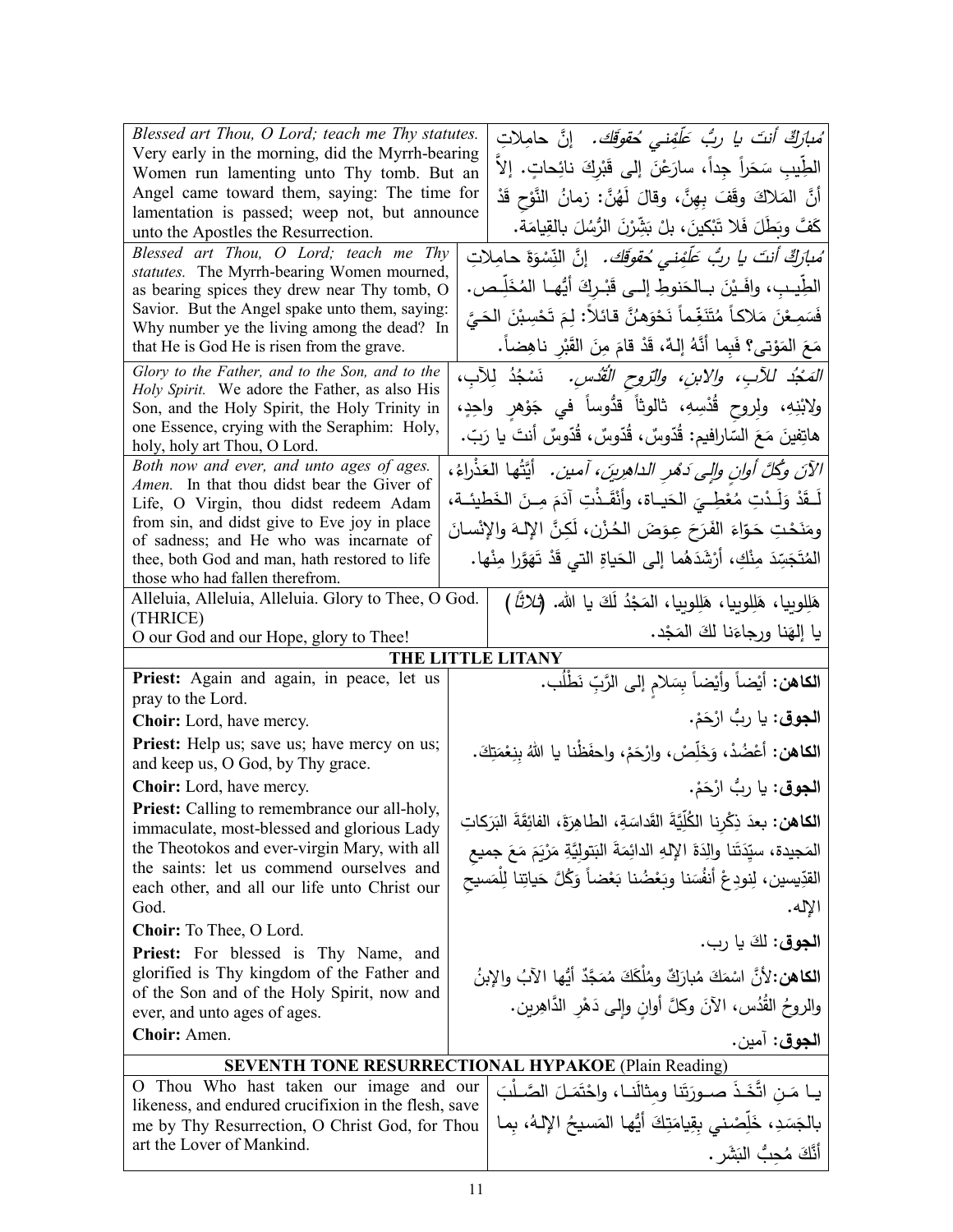|        | <b>SEVENTH TONE RESURRECTIONAL ANABATHMOI</b> (Plain Reading) First Antiphony                 |                                                                            |  |  |
|--------|-----------------------------------------------------------------------------------------------|----------------------------------------------------------------------------|--|--|
| $^{+}$ | O Savior, Who didst restore Zion from                                                         | + أَيُّها الْمُخَلِّصُ، يا مَنْ رَدَدْتَ سَبْيَ صِهْيَوْنَ مِنَ            |  |  |
|        | the captivity of error, deliver me from the                                                   |                                                                            |  |  |
| $^{+}$ | bondage of sufferings and restore my life.<br>He that soweth sorrow in the south,             | الضَّلالَةِ، أَعْتِقْني مِنْ عُبودِيَّةِ الآلامِ وأَحْيِني.                |  |  |
|        | fasting with tears, the same shall reap                                                       | + إنَّ الزَّارعَ في الجَنوبِ حُزْناً وصَوْماً ودُموعاً، هذا                |  |  |
|        | sheaves of reviving and ever-nourishing<br>joys.                                              | يَجْني أَغْمارَ الفَرَحِ المُحْيِيَةَ والمُغَذِّيَةَ دائماً.               |  |  |
| $^+$   | Glory to the Father, and to the Son, and<br>to the Holy Spirit; both now and ever, and        | + المَجْدُ للآبِ، والإبنِ، والرُّوحِ الْقُدْسِ، الآنَ وكلَّ أُوانٍ         |  |  |
|        | unto ages of ages. Amen.                                                                      | والِي دَهُرِ الداهِرِينِ، آمينِ.                                           |  |  |
| $^{+}$ | In the Holy Spirit is the fountain of divine                                                  | + بالروح القُدُسِ يَنْبوعُ الذَّخائِرِ الإِلهِيَّةِ، لأنَّ مِنْهُ          |  |  |
|        | treasures; for from Him cometh wisdom,<br>awe, and understanding. To Him,                     |                                                                            |  |  |
|        | therefore, be praise, glory, might, and                                                       | الحِكْمَةُ، والرَّهْبَةَ، والفَهْم. فلَهُ السُّبْحُ والمَجْدُ والعِزَّةُ   |  |  |
|        | honor.                                                                                        | والإكْرامُ.                                                                |  |  |
|        |                                                                                               | <b>Second Antiphony</b>                                                    |  |  |
| $+$    | If the Lord buildeth not the house of the<br>soul, then vainly do we labor; for without       | + إِنْ لَمْ يَبْنِ الرَّبُّ بَيْتَ النَّفْسِ فَباطِلاً نَتْعَب. لأَنَّهُ   |  |  |
|        | Him, no deed nor word is perfected.                                                           | بِدونِهِ لا يَكْمُلُ عَمَلٌ ولا قَوْلٌ أبداً.                              |  |  |
| $^{+}$ | Verily, the saints who are the hire of the<br>fruit of Thy womb, by the moving of the         | + إنَّ القِدّيسينَ الذينَ هُمْ أُجْرَةُ ثَمَرَةٍ النَطْنِ، بِتَحَرُّكِهِمْ |  |  |
|        | spirit flourish the beliefs of fatherly                                                       | مِنَ الرُّوحِ، يؤلِّفونَ اعْتِقاداتِ التَّبَنيِ الأُبَوِيَّةِ.             |  |  |
|        | adoption.                                                                                     |                                                                            |  |  |
| $^+$   | Glory to the Father, and to the Son, and to<br>the Holy Spirit; both now and ever, and        | + المَجْدُ للآبِ، والإبنِ، والروح القُدْسِ، الآنَ وكُلَّ أُوانٍ            |  |  |
|        | unto ages of ages. Amen.                                                                      | والِي دَهْرِ الداهِرِينِ، آمينِ.                                           |  |  |
| $^+$   | By the Spirit was existence bestowed on<br>all creation; for He is of the Godhead             | + بالروح القُدُسِ أَعْطِيَ الوجودُ لِكُلِّ البَرايا، لأنَّهُ ذو            |  |  |
|        | before existence, and He is the<br>unapproachable Light, the God of all, and                  | الرُّبوبِيَّةِ مِنْ قَبْلِ الوجودِ، وهُوَ النورُ الذي لا يُذنى             |  |  |
|        | their life.                                                                                   | منهُ وإِلهُ الكُلِّ وحَياتُهُم.                                            |  |  |
|        |                                                                                               | <b>Third Antiphony</b>                                                     |  |  |
| $+$    | Verily, they who fear the Lord are now<br>forever blessed; for they have found the            | + إِنَّ خائِفي الرَّبِّ يُغَبَّطونَ دائِماً، لأَنَهُمْ قَدْ وَجَدوا        |  |  |
|        | way of life in the never-decaying glory.                                                      | طْرِيقَ الحَياةِ في المَجْدِ الذي لَنْ يَبْلَى أَبِداً.                    |  |  |
| $^+$   | O high Priest, as thou seest thy children's<br>children like plants around thy table,         | + يا رَئِيسَ الرُّعاةِ، إذا نَظَرْتَ بَني بَنيكَ كالغُروسِ                 |  |  |
|        | rejoice and be happy, and offer them to<br>Christ.                                            | حَوْلَ مائِدَتِكَ، إفْرَحْ، وسُرَّ ، وقَدِّمْهُمْ إلى المَسيح.             |  |  |
| $^{+}$ | Glory to the Father, and to the Son, and to                                                   | + المَجْدُ للأبِ، والإبنِ، والروح القُدُسِ، الآنَ وكلَّ أوانِ              |  |  |
|        | the Holy Spirit; both now and ever, and<br>unto ages of ages. Amen.                           | وإلى دَهْرِ الداهِرِينِ، آمينِ.                                            |  |  |
| $^+$   | By the Holy Spirit is the abundance of                                                        |                                                                            |  |  |
|        | gifts, the richness of glory, and depth of                                                    | + إنَّ الروحَ القُدُسَ هُوَ غَوْرُ المَواهِبِ، وغنى                        |  |  |
|        | the great ordinances; for He is worshipful<br>and coeternal in glory with the Father and      | المَجْدِ، ولَجَّةُ الأَحْكام العَظيمَةِ، لأَنَّهُ مَعْبودٌ ومُساو          |  |  |
|        | the Son.                                                                                      | لِلآبِ والإِبْنِ في المَجْدِ.                                              |  |  |
|        |                                                                                               | PROKEIMENON FOR THE RESURRECTION IN TONE SEVEN                             |  |  |
|        | Arise, O Lord my God, and let Thy hand be<br>exalted. Forget not Thy wretched ones to the end | قُمْ أَيُّها الرَّبُّ إلهي وَلْتَرْتَفِعْ يَدُكَ، لا تَنْسَ بِائِسيكَ      |  |  |
|        | of time. (TWICE)                                                                              | إلى الإنْقِضاء. (مرتين)                                                    |  |  |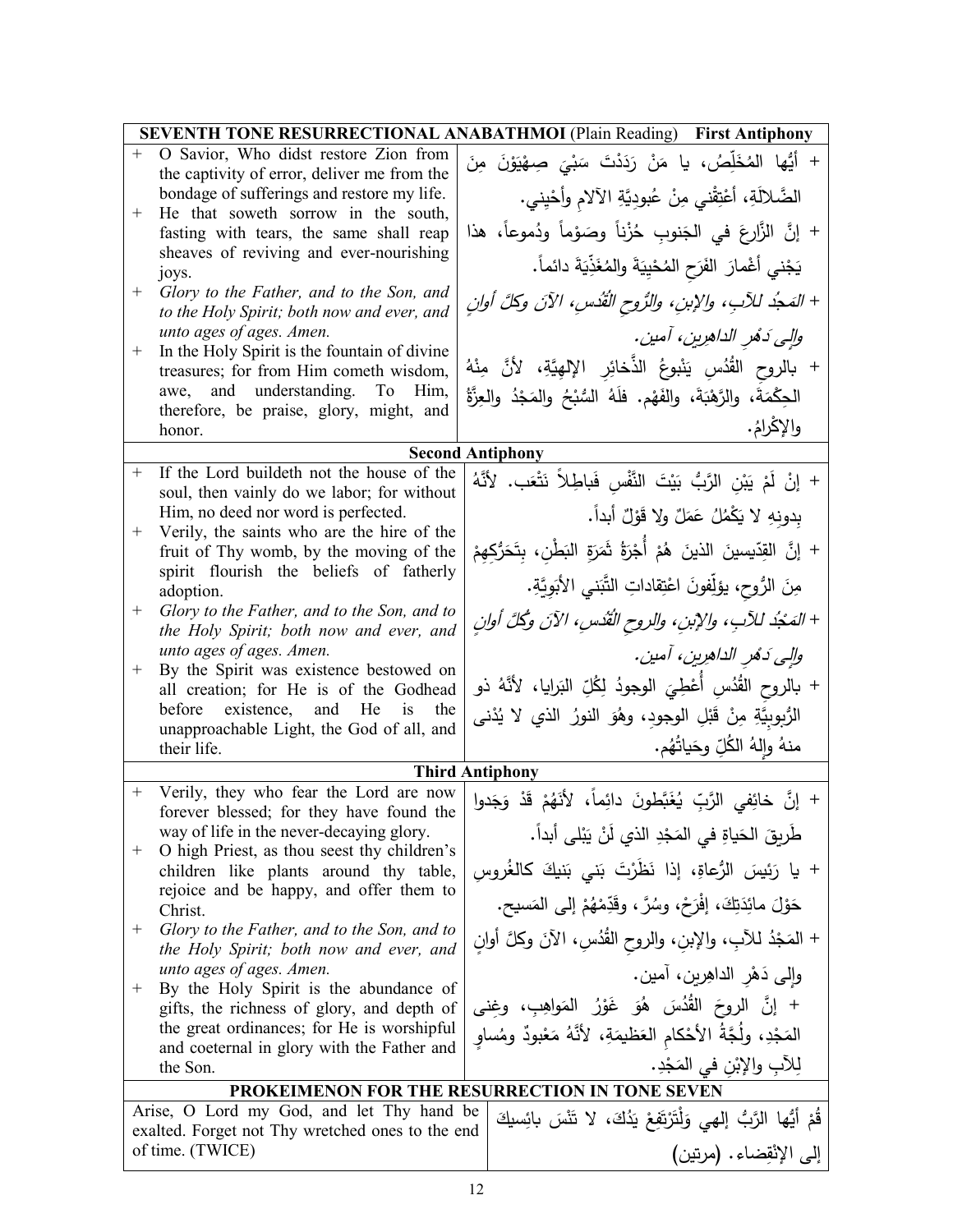| <b>Stichos:</b> To Thee do I confess, O my Lord, from                                                 |  | <b><i>زِنْكَـجْكَ:</i></b> أَعْتَرِفُ لَكَ يا رِبُّ مِنْ كُلِّ قَلْبِي.             |  |
|-------------------------------------------------------------------------------------------------------|--|-------------------------------------------------------------------------------------|--|
| my whole heart.                                                                                       |  |                                                                                     |  |
| Arise, O Lord my God, and let Thy hand be<br>exalted. Forget not Thy wretched ones to the end         |  | قُمْ أَيُّها الرَّبُّ إلهي وَلْتَرْتَفِعْ يَذُكَ، لا تَنْسَ بائِسيكَ                |  |
| of time.                                                                                              |  | إلى الإنْقِضاء.                                                                     |  |
| <b>Deacon:</b> Let us pray to the Lord.                                                               |  | ا <b>لشماس:</b> إلى الرَّبّ نَطْلُب.                                                |  |
| <b>Choir:</b> Lord, have mercy.                                                                       |  | ا <b>لمرتل:</b> يا ربُّ ارْحَم.                                                     |  |
| <b>Priest:</b> For Holy art Thou, O our God, Who                                                      |  | ا <b>لكاهن:</b> 'لِأَنَّكَ قُدُّوسٌ أَنْتَ يا إِلهَنا، وفي القِدّيسينَ تَسْتَقِرُّ  |  |
| restest in the Holies, and unto Thee do we                                                            |  |                                                                                     |  |
| ascribe glory to the Father and to the Son and<br>to the Holy Spirit, now and ever, and unto          |  | وتَسْتَرِيحُ، ولَكَ نُرسِلُ المَجْدَ أَيُّها الآبُ، والإِبْنُ، والرّوحُ             |  |
| ages of ages.                                                                                         |  | الْقُدُس، الآنَ وكُلَّ أُوانٍ وإِلَى دَهْرِ الداهِرِينِ.                            |  |
| <b>Chanter:</b> Amen. Let everything that hath breath<br>praise the Lord. (twice)                     |  | المُرَبِّل: آمين. كُـلُّ نَسَمَةٍ، فَلْتُسَبِّحِ الرَّبَّ. (مرتين)                  |  |
| Praise ye God in His saints; praise Him in the                                                        |  | سَبْحوا اللهَ في قَدِيسيهِ سَبْحوهُ في فَلَكِ قُوَّتِه .                            |  |
| firm foundation of His power.                                                                         |  |                                                                                     |  |
| Let everything that hath breath praise the Lord.                                                      |  | فَلْتُسَبِّحِ الرَّبَّ، كُـلُّ نَسَمَةٍ.                                            |  |
|                                                                                                       |  | THE SEVENTH EOTHINON GOSPEL                                                         |  |
| <b>Deacon:</b> And that we may be accounted<br>worthy to hear the Holy Gospel, let us pray            |  | ا <b>لشماس:</b> مِنْ أَجْلِ أَنْ نَكونَ مُسْتَحِقِّينَ لِسَماعِ الإِنْجِيلِ         |  |
| unto the Lord our God.                                                                                |  | المُقَدَّس، إلى الرَّبِّ إلهِنا نَطْلُب.                                            |  |
| <b>Choir:</b> Lord, have mercy. <i>(thrice)</i>                                                       |  | ا <b>لمرتل:</b> يا رَبُّ ارْحَمْ. <i>(ثلاثاً)</i>                                   |  |
| Deacon: Wisdom! Attend! Let us hear the<br>Holy Gospel.                                               |  | <b>الشماس:</b> الحِكْمَةُ، فَلْنَستَقِمْ ولْنَسْمَع الإِنْجيلَ المُقَدَّس.          |  |
| <b>Priest:</b> Peace be to all.                                                                       |  | ا <b>لكاهن:</b> السَّلامُ لِجَميعِكُم.                                              |  |
| <b>Choir:</b> And to thy spirit.                                                                      |  | المرتل: ولروجكَ.                                                                    |  |
| <b>Priest:</b> The Reading from the Holy Gospel<br>according to Saint John. (20:1-10)                 |  | ا <b>لكاهن:</b> فَصْلٌ شَرِيفٌ مِنْ بِشارَةِ القِدّيسِ <b>يوحنا</b> الإنْجيليّ      |  |
| Choir: Glory to Thee, O Lord, glory to                                                                |  | الْبَشْيْرِ وْالتِّلْمِيْذِ الطَّاهِرِ .                                            |  |
| Thee.                                                                                                 |  | ا <b>لمرتل:</b> المَجْدُ لَكَ يا رَبُّ المَجْدُ لَك.                                |  |
| Deacon: Let us attend!                                                                                |  | الشماس: لِنُصْـغ!                                                                   |  |
|                                                                                                       |  |                                                                                     |  |
| Priest: On the first day of the week, Mary<br>Magdalene came to the tomb early, while it was          |  | ا <b>لكاهن:</b> في أوَّلِ الأسْبوعِ، جاءَتْ مريمُ المَجْدَلِيَّةُ إلى               |  |
| still dark, and saw that the stone had been taken                                                     |  | القَبْرِ  في  الغَداةِ والظَّلامُ باقِ، فَرَأْتِ  الحَجَرَ  مُدَحْرَجاً             |  |
| away from the tomb. So she ran, and went to                                                           |  | عَنِ القَبْرِ فَأَسْرَعَتْ وجاءَتْ إِلَى سِمْعانَ بُطْرُسَ والِي                    |  |
| Simon Peter and the other disciple, the one                                                           |  | النِّلْميذِ الآخَرِ  الذي كانَ يسوعُ يُحِبُّهُ، وقالَتْ لَهُما: "قَدْ               |  |
| whom Jesus loved, and said to them, "They<br>have taken the Lord out of the tomb and we do            |  | أَخَذُوا الرَّبَّ مِنَ القَبْرِ ولا نَعلَمُ أَينَ وَضَعوهُ" فَخَرَجَ                |  |
| not know where they have laid Him." Peter then                                                        |  | بُطْرُسُ والتِّلْميذُ الآخَرُ، وأقبَلا إلى القَبْرِ وكانا                           |  |
| came out with the other disciple, and they went                                                       |  |                                                                                     |  |
| toward the tomb. They both ran, but the other                                                         |  | مُسْرِعَيْنِ مَعاً، فَسَبَقَ النِّلْميذُ الآخَرُ بُطْرُسَ وجاءَ إلى                 |  |
| disciple outran Peter and reached the tomb first;<br>and stooping to look in, he saw the linen cloths |  | القَبْرِ   أُولاً   وانْحَنى   فَرَأَى   الأَكْفانَ   مَوْضوعَةً،   لكِنَّهُ   لَمْ |  |
| lying there, but he did not go in. Then Simon                                                         |  | يدخُل ثُمَّ جاءَ سِمْعانُ بُطْرُسُ يَتْبَعُهُ، ودَخَلَ القبْرَ،                     |  |
| Peter came, following him, and went into the                                                          |  | فَرَأَى الأَكْفَانَ مَوْضوعَةً، والمِنْديلَ الذي كَانَ على                          |  |
| tomb; he saw the linen cloths lying, and the<br>napkin, which had been on Jesus' head, not            |  | رَأْسِهِ غيرَ مَوْضوعٍ مَعَ الأَكفانِ، بَلْ مَلْفوفاً في                            |  |
| lying with the linen cloths but rolled up in a                                                        |  | مؤضِعٍ على حِدَتِهِ فَحينَئِذٍ دَخَلَ النِّلْميذُ الآخَرُ ، الذي                    |  |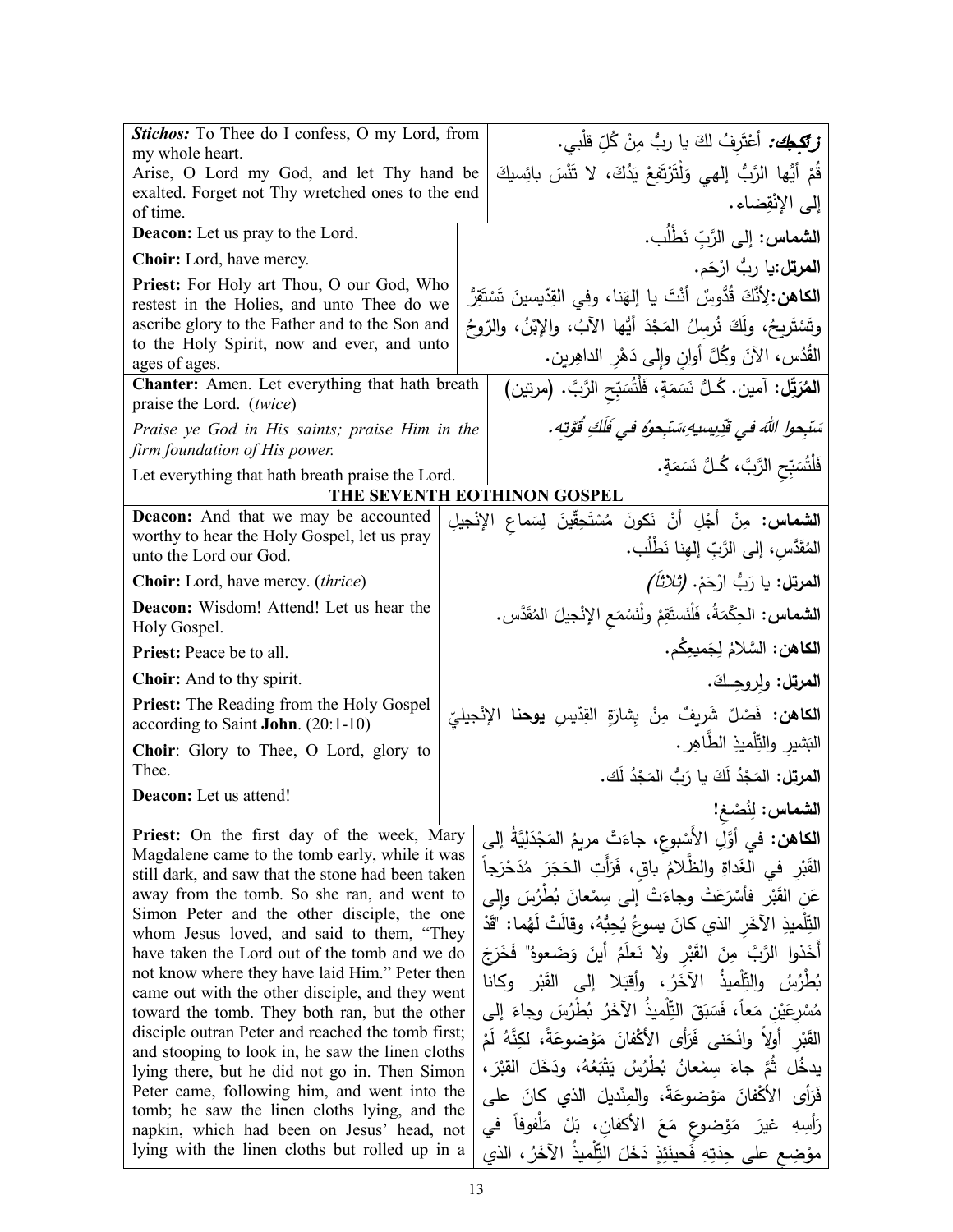| place by itself. Then the other disciple, who                                                      | جاءَ أَوَّلاً إلى القَبْرِ ، فَرَأَى وآمَنَ لأَنَّهُمْ لَمْ يَكُونُوا بَعْدُ      |  |
|----------------------------------------------------------------------------------------------------|-----------------------------------------------------------------------------------|--|
| reached the tomb first, also went in, and he saw<br>and believed; for as yet they did not know the | يعرِفونَ الكِتابَ أَنَّهُ يَنْبَغي أَنْ يَقومَ مِنْ بينِ الأموات                  |  |
| Scripture, that Jesus must rise from the dead.                                                     | وانْصَرَفَ النِّلْميذان عائِدَيْنِ إِلَى مَقَرِّهِما.                             |  |
| Then the disciples went back to their homes.                                                       |                                                                                   |  |
| <b>Choir:</b> Glory to Thee, O Lord, glory to Thee.                                                | ا <b>لمرتل:</b> المَجْدُ لَكَ يا رَبُّ، المَجْدُ لَك.                             |  |
| <b>Reader:</b> In that we have beheld<br>the                                                       | ا <b>لقارىء :</b> إذْ قَدْ رأينا قِيامَةَ المَسيح، فَلْنَسْجُدْ لِلرَّبِّ         |  |
| Resurrection of Christ, let us bow down before                                                     |                                                                                   |  |
| the Holy Lord Jesus, the only sinless One. Thy                                                     | القُدُّوسِّ، يَسوعَ المَعْصومِ مِنَ الخَطَأَ وحدَهُ. لِصَليبِكَ                   |  |
| Cross do we adore, O Christ, and Thy holy                                                          | أَيُّها المَسيحُ نَسْجُدُ ولقِيامَتِكَ المُقَدَّسَةِ نُسَبِّحُ ونُمَجِّدُ،        |  |
| Resurrection we praise and glorify: for Thou art                                                   |                                                                                   |  |
| our God, and we know none other beside Thee;                                                       | لأَنَّكَ أَنتَ هو إلهُنا وآخَرَ سواكَ لا نَعْرِفُ وبِاسْمِكَ                      |  |
| we call upon Thy Name. O come, all ye faithful,                                                    | نُسَمّى. هَلَمَّ يا مَعْشَرَ المؤمنينَ نَسْجُدْ لِقيامَةِ المَسيح                 |  |
| let us adore Christ's holy Resurrection. For lo,                                                   | المُقَدَّسة، لأنَّ هوذا بالصليبِ قَدْ أتى الفَرَحُ لِكُلِّ                        |  |
| through the Cross is joy come into all the world.<br>Ever blessing the Lord, let us sing His       |                                                                                   |  |
| Resurrection: for in that He endured the Cross                                                     | العالَم. لِنُبارِكِ الرَّبَّ في كلِّ حينٍ ونُسَبِّحْ قِيامَتَهُ، لأَنَّهُ         |  |
| for us, He hath destroyed death by death.                                                          | إِذِ احْتَمَلَ الصَّلْبَ مِنْ أَجْلِنا، المَوْتَ بالمَوْتِ حَطَّمْ.               |  |
|                                                                                                    | <b>PSALM 50</b>                                                                   |  |
| Have mercy on me, O God, according to Thy                                                          | ارْحَمْني يا اللهُ كعظيمِ رَحْمَتِكَ، وكَمِثْلِ كَثْرَةِ رأفتِكَ                  |  |
| Great Mercy; and according to the multitude of                                                     |                                                                                   |  |
| Thy compassions blot out my transgression.                                                         | امْحُ مَأْثِمي.                                                                   |  |
| Wash me thoroughly from mine iniquity, and                                                         | إغْسِلْني كَثيراً مِنْ إثْمي، ومِنْ خَطْيَنَتي طَهِّرْني.                         |  |
| cleanse me from my sin.                                                                            |                                                                                   |  |
| For I know mine iniquity, and my sin is ever                                                       | لأنّي أنا عارِفٌ بإثْمي، وخَطيئَتي أمامي في كلِّ حينٍ.                            |  |
| before me.                                                                                         |                                                                                   |  |
| Against Thee only have I sinned and done this<br>evil before Thee, that Thou mightest be justified | إليكَ وحدَكَ أخطأتُ، والشرَّ قُدّامَكَ صَنَعْتُ، لكَي                             |  |
| in Thy words, and prevail when Thou art judged.                                                    | تَصْدُقَ في أقوالِكَ وتَغْلِبَ في مُحاكَمَتِك.                                    |  |
| For behold, I was conceived in iniquities,                                                         | هاءنذا بالآثام حُبِلَ بي، وبالخَطايا وَلَدَتْني أُمّي.                            |  |
| and in sins did my mother bear me.                                                                 |                                                                                   |  |
| For behold, Thou hast loved truth; the hidden and                                                  | لِأَنَّكَ قَدْ أَحْبَبْتَ الْحقَّ، وأَوْضَحْتَ لَي غَوامِضَ                       |  |
| secret things of Thy wisdom hast Thou made                                                         |                                                                                   |  |
| manifest unto me.                                                                                  | جِكْمَتِكَ ومَسْتوراتِها.                                                         |  |
| Thou shalt sprinkle me with hyssop, and I shall be                                                 | تَنْضَحُني بالزوفى فأطْهُرُ ، تَغْسِلُنى فأبْيَضُّ                                |  |
| made clean; Thou shalt wash me, and I shall be                                                     | أكثَرَ مِنَ الثَّلْجِ.                                                            |  |
| made whiter than snow.<br>Thou shalt make me to hear joy and gladness;                             |                                                                                   |  |
| the bones that be humbled, they shall rejoice.                                                     | تُسْمِعُني بَهْجَةً وسروراً، فَتَبْتَهجُ عِظامي الذَّليلَة.                       |  |
| Turn Thy face away from my sins, and blot out all                                                  | إِصْرِفْ وِجْهَكَ عَنْ خَطَايَايَ، وَلِمْحُ كُلَّ مآثِمي.                         |  |
| mine iniquities.                                                                                   |                                                                                   |  |
| Create in me a clean heart, O God,                                                                 | قَلْباً نَقِيّاً اخْلُقْ فِيَّ يا اللهُ، وروحاً مُسْتَقيماً جَدِّدْ فَي أَحْشائي. |  |
| and renew a right spirit within me.                                                                |                                                                                   |  |
| Cast me not away from Thy presence, and take                                                       | لا تَطْرَحْني مِنْ أمام وَجْهِكَ، وروحُكَ القُدُّوسُ                              |  |
| not Thy Holy Spirit from me.                                                                       |                                                                                   |  |
|                                                                                                    |                                                                                   |  |
| Restore unto me the joy of Thy salvation, and                                                      | لا تَنْزِعْهُ منّي.<br>إمْنَحْني بَهْجَةَ خلاصِكَ، وبِروحِ                        |  |
| with Thy governing Spirit establish me.                                                            | اعْضُدْني.                                                                        |  |
| I shall teach transgressors Thy ways, and the                                                      | فأُعَلِّمُ الْأَثَمَةَ طَٰرُقَكَ، والكَفَرَةُ إِلَيْكَ يَرْجِعون.                 |  |
| ungodly shall turn back unto Thee.                                                                 |                                                                                   |  |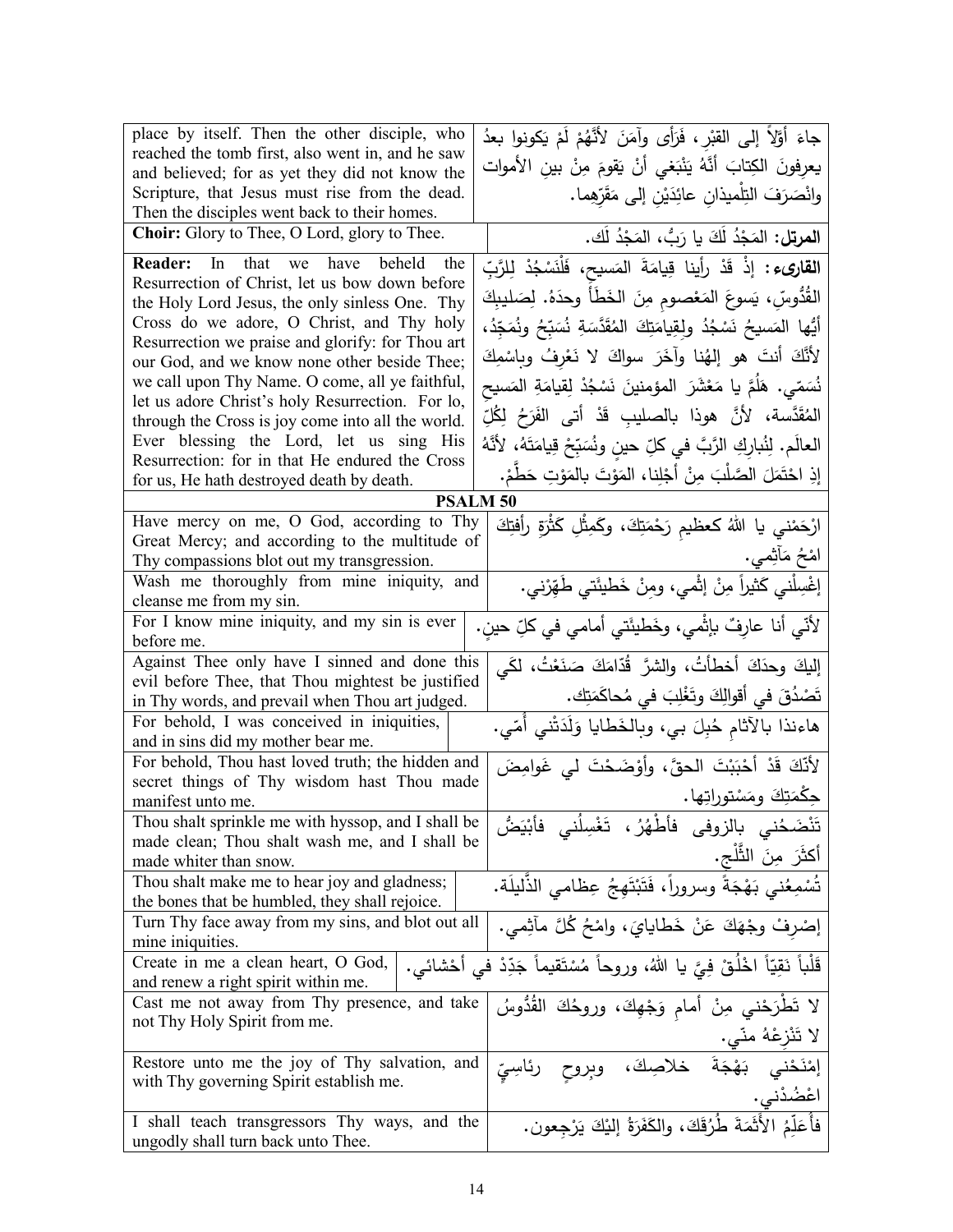| Deliver me from blood-guiltiness, O God, Thou                                                                                                                                       | أَنْقِذْني مِنَ الدِّماءِ يا اللهُ إلهَ خَلاصي، فيَبْتَهِجَ             |  |  |
|-------------------------------------------------------------------------------------------------------------------------------------------------------------------------------------|-------------------------------------------------------------------------|--|--|
| God of my salvation; my tongue shall rejoice in                                                                                                                                     | لِساني بِعَدْلِكَ.                                                      |  |  |
| Thy righteousness.                                                                                                                                                                  |                                                                         |  |  |
| O Lord, Thou shalt open my lips, and my mouth<br>shall declare Thy praise.                                                                                                          | يا ربُّ افْتَحْ شَفَتَيَّ، فَيُخَبِّرَ فَمي بِتَسْبِحَتِكَ.             |  |  |
| For if Thou hadst desired sacrifice, I had given it;                                                                                                                                |                                                                         |  |  |
| with whole-burnt offerings Thou shalt not be                                                                                                                                        | لأنكَ لَوْ آثَرْتَ الذَّبِيحَةَ، لَكُنْتُ الآنَ أُعْطَى،                |  |  |
| pleased.                                                                                                                                                                            | لكِنَّكَ لا تُسَرُّ بالمُحْرَقات.                                       |  |  |
| A sacrifice unto God is a broken spirit; a heart that                                                                                                                               | الذبيحَةُ للهِ روحٌ مُنْسَحِقٌ، القَلْبُ المُتَخشِّعُ                   |  |  |
| is broken and humbled God will not despise.                                                                                                                                         |                                                                         |  |  |
|                                                                                                                                                                                     | والمُتَواضِعُ لا يَرْذُلُهُ اللهُ.                                      |  |  |
| Do good, O Lord, in Thy good pleasure unto                                                                                                                                          | أَصْلِحْ يا ربُّ بِمَسَرَّتِكَ صِهْيَونَ ولْمَتُبْنَ أَسْوارُ           |  |  |
| Zion, and let the walls of Jerusalem be built up.                                                                                                                                   |                                                                         |  |  |
|                                                                                                                                                                                     | أورشَليم.                                                               |  |  |
| Then shalt Thou be pleased with a sacrifice of                                                                                                                                      | حينئذٍ شُرٌّرٍ بِذَبِيحَةِ العَدْلِ قُرْبِاناً ومُحْرَقات.              |  |  |
| righteousness, with oblation and whole-burnt offerings.                                                                                                                             |                                                                         |  |  |
| Then shall they offer bullocks upon Thine altar.                                                                                                                                    | حينئذٍ يُقَرّبونَ على مَذْبَحِكَ العُجولِ.                              |  |  |
| <b>LENTEN TROPARIA AFTER PSALM 50 IN TONE EIGHT</b>                                                                                                                                 |                                                                         |  |  |
| Glory to the Father, and to the Son, and to the                                                                                                                                     | <i>المَعْبُد للأبِ والإبنِ والروح القدّسِ.</i> افْتَحْ لمي أبْوابَ      |  |  |
| Holy Spirit. Open to me the doors of repentance,                                                                                                                                    |                                                                         |  |  |
| O Life-giver; for my soul goeth early to the                                                                                                                                        | النَّوْبَةِ يا واهِبَ الحَياةِ، لأنَّ روحي تَبْتَكِرُ إلى هَيْكَلِ      |  |  |
| temple of Thy holiness, coming in the temple of<br>قُدْسِكَ، آتِياً بِهَيْكَلِ جَسَدي مُدَنَّساً بِجُمْلَتِهِ. لَكِن، بِما                                                          |                                                                         |  |  |
| my body, wholly polluted. But because Thou art                                                                                                                                      |                                                                         |  |  |
| compassionate, purify me by the compassion of                                                                                                                                       | أَنَّكَ مُتَعَطِّفٌ، نَقِّنى بتَحَذُّن مَراحِمِك.                       |  |  |
| Thy mercies.                                                                                                                                                                        |                                                                         |  |  |
| Both now and ever, and unto ages of ages. Amen.                                                                                                                                     | الآنَ وَكُلَّ أُوانٍ وَإِلَى دَهْرِ الذَّاهِرِينَ. آمين.                |  |  |
| Prepare for me the way of salvation, O Theotokos;                                                                                                                                   | سَهِّلي لي مَناهِجَ الْخَلاص يا والِدَةَ الإِله، فإنِّي قَدْ            |  |  |
| for I have profaned myself with coarse sins, and<br>consumed my whole life with procrastination. But                                                                                |                                                                         |  |  |
| by thine intercessions purify thou me from all                                                                                                                                      | دَنَّسْتُ نَفْسى بِخَطايا سَمِجَةٍ، وأَفْنَيْتُ عُمْرِي كُلَّهُ         |  |  |
| abomination.                                                                                                                                                                        | بالتَواني. لكِنْ بِشفاعاتِكِ، نَقّيني مِنْ كُلِّ رَجاسَةٍ.              |  |  |
| (TONE SIX) Have mercy upon me, O God,                                                                                                                                               | (باللحن السَّادِس) يا رَحيُم، ارْجَمْنِي يا الله                        |  |  |
| according to Thy loving-kindness: according unto                                                                                                                                    |                                                                         |  |  |
| the multitude of Thy tender mercies blot out my                                                                                                                                     | كَعظيم رَحْمتِكَ، وكَمثِّلِ كَثْرَةِ رَأَفاتِكَ امْحُ مَأْثِمِي         |  |  |
| transgressions. If I think upon the multitude of my                                                                                                                                 | . ۖ إِذا تَصَوَّرْتُ كَثْرَةَ أَفْعالَى الرَّدِيئَةِ أَنا الشَّقيِّ،    |  |  |
| evil deeds, wretch that I am, I tremble for the terrible                                                                                                                            |                                                                         |  |  |
| Day of Judgment. But, trusting the compassion of                                                                                                                                    | فإنّي أَرْتَعِدُ مِنْ يَومِ الدَّيْنونَةِ الرَّهيبِ. لَكِنِّي إِذْ      |  |  |
| Thy mercy, I shout to Thee like David, Have mercy                                                                                                                                   | أنا واثِقٌ بتَحَنُّنِكَ، أَهْتِفُ إِلَيْكَ مِثْلَ داوِد:                |  |  |
| upon me, O God, according to Thy Great Mercy.                                                                                                                                       | إرْحَمْنِي يا اللّٰهُ، بِحَسَبِ عَظيم رَحْمَتِكَ.                       |  |  |
| THE INTERCESSION <sup>1</sup>                                                                                                                                                       |                                                                         |  |  |
|                                                                                                                                                                                     |                                                                         |  |  |
| Deacon: O God, save Thy people, and bless                                                                                                                                           | <b>الشماس:</b> خَلِّصْ يا اللهُ شعبَكَ، وباركْ ميراثَكَ، وافتقِدْ       |  |  |
| Thine inheritance. Visit Thy world with mercy<br>عالَمَكَ بالرَّحمةِ والرأفاتِ، وارْفَعْ شأنَ المسيحيينَ                                                                            |                                                                         |  |  |
| and compassions. Exalt the horn of Orthodox                                                                                                                                         |                                                                         |  |  |
| الأرثوذُكْسيين، وأَسْبغْ علينا مراحِمَكَ الغَنِيَّة، بشَفاعاتِ<br>Christians, and send down upon us Thy rich                                                                        |                                                                         |  |  |
| mercies. Through the intercessions of our all-<br>سَيّدَتِنا والِدَةِ الإِلهِ الكُلِّيَّةِ الطّهارَةِ والدائِمَةِ البَتوليَّةِ مَرْبَمِ؛<br>immaculate Lady the Theotokos and ever- |                                                                         |  |  |
| وبِقَوَّةِ الصليبِ الكَريمِ المُحْييِ — الذي نُكَرِّمُهُ اليَوْمِ —<br>virgin Mary; by the might of the precious and                                                                |                                                                         |  |  |
| life-giving<br>Cross—which<br>especially<br>we                                                                                                                                      |                                                                         |  |  |
|                                                                                                                                                                                     | وبطِلْباتِ القُوّاتِ السَّماويَّةِ المُكَرَّمَةِ العادِمَةِ الأَجْسادِ؛ |  |  |

<span id="page-14-0"></span><sup>1</sup> Saints of particular local veneration may be included among the Saints of their same classification at the discretion of the pastor.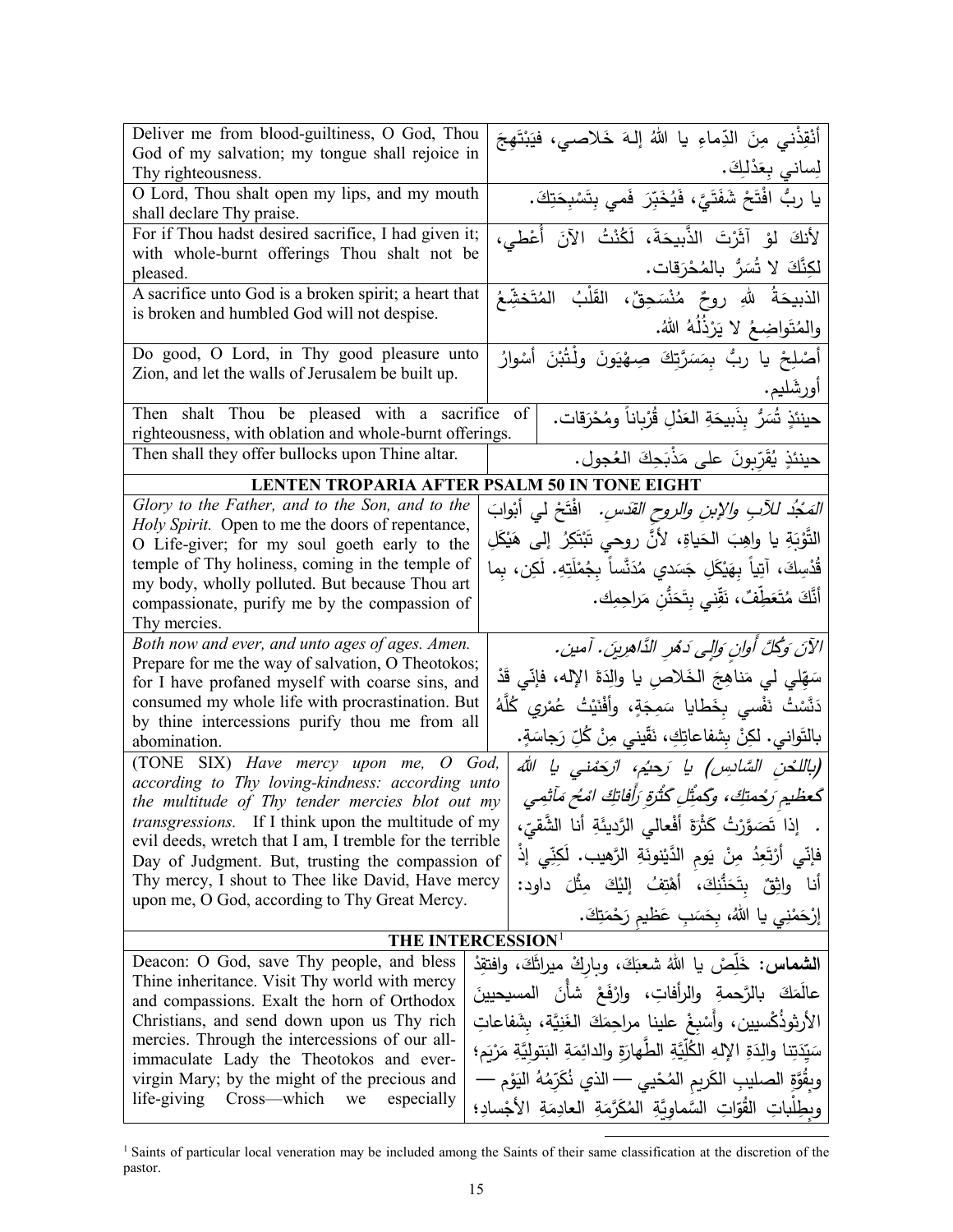| venerate today-by the protection of the<br>honorable bodiless Powers of heaven; at the<br>supplication of the honorable, glorious<br>prophet, forerunner and Baptist John; of the<br>holy, glorious, all-laudable apostles Peter and<br>Paul, and of all the holy apostles; of our<br>fathers among the saints, great hierarchs and<br>ecumenical teachers Basil the Great, Gregory<br>the Theologian and John Chrysostom;<br>Athanasius, Cyril and John the Merciful,<br>patriarchs of Alexandria; Nicholas of Myra,<br>Spyridon of Trimythous and Nektarios of<br>Pentapolis the Wonderworkers; of our fathers<br>among the saints Tikhon, patriarch of Moscow<br>and Raphael, bishop of Brooklyn; of the holy,<br>glorious, great-martyrs, George the Trophy-<br>bearer, Demetrios the Myrrh-streamer,<br>Theodore the Soldier, Theodore the General,<br>and Menas the Wonderworker; of the<br>hieromartyrs Ignatius the God-bearer of<br>Antioch, Charalampos and Eleutherios; of the<br>holy, glorious great women martyrs, Thekla,<br>Barbara, Anastasia, Katherine, Kyriaki,<br>Photeini, Marina, Paraskeva and Irene; of the | والنَّبيِّ   الكَريمِ   السابِقِ   المَجيدِ    يوحنّا    المَعْمَدانِ؛<br>والقِدّيسَيْنِ المُشَرَّفَيْنِ الرَّسولَيْنِ بُطْرُسَ وبولَسَ، وسائِر<br>الرُّسُلِ المُشَرَّفينَ الْجَديرِينَ بِكُلِّ مَديح؛ وآبائِنا القِدّيسينَ<br>مُعَلِّمي المَسْكونَةِ رؤساءِ الكَهَنَةِ المُعَظَّمينَ باسيليوسَ<br>الكبير ، وغريغوريوسَ اللاهوتي، ويوحَنّا الذَهَبِيّ الفَم؛<br>وآبائِنا القِدّيسينَ أَثَناسيوسَ وكيرلِّسَ وبوحَنا الرَّحيم<br>بَطارِكَةِ الإِسْكَنْدَرِيَّة، وأَبينا القِديس نيقولِاوسَ رَئيس<br>أساقِفَةِ ميرا الليكِيَّة، واسْبيريدونَ أَسْقُفِ تْرِيمِيثوسَ،<br>ونكْتاريوسَ أَسْقُفِ المُدُنِ الخَمْسِ العَجائِبِيين، وأبينا<br>القدّيس تيخون بَطْرِيَرْكِ موسكو ،والقدّيس رافائيل<br>أَسْقُفِ بروكلين؛ والقديسِينَ المجيدينَ الشَّهَداءِ العُظَماءِ<br>جاورجيوسَ اللابِسِ الظفرِ ، وديميتريوسَ المُفيضِ<br>الطيبَ، وثيودورسَ التيروني، وثيودورسَ قائِدِ الْجَيْشِ،<br>وميناسَ الصانِعِ العَجائِبِ؛ والقِدّيسينَ الشُّهَداءَ<br>إغْناطِيوسَ المُتَوَشِّح بالله، خَرالَمْبوسَ والِفْثيربِوس؛<br>والشَّهيداتِ العَظيماتِ تَقْلا، بَرْبِارَة، أَنَسْطَاسِيا، كاثْرِينا،<br>كيرياكي، فوتيني، مارينا، باراسكيفا، وآيرين؛ والقِدّيسينَ |
|--------------------------------------------------------------------------------------------------------------------------------------------------------------------------------------------------------------------------------------------------------------------------------------------------------------------------------------------------------------------------------------------------------------------------------------------------------------------------------------------------------------------------------------------------------------------------------------------------------------------------------------------------------------------------------------------------------------------------------------------------------------------------------------------------------------------------------------------------------------------------------------------------------------------------------------------------------------------------------------------------------------------------------------------------------------------------------------------------------------------------------------|--------------------------------------------------------------------------------------------------------------------------------------------------------------------------------------------------------------------------------------------------------------------------------------------------------------------------------------------------------------------------------------------------------------------------------------------------------------------------------------------------------------------------------------------------------------------------------------------------------------------------------------------------------------------------------------------------------------------------------------------------------------------------------------------------------------------------------------------------------------------------------------------------------------------------------------------------------------------------------------------------------------------------------------------------------------------------------------------------------------------------------------|
|                                                                                                                                                                                                                                                                                                                                                                                                                                                                                                                                                                                                                                                                                                                                                                                                                                                                                                                                                                                                                                                                                                                                      |                                                                                                                                                                                                                                                                                                                                                                                                                                                                                                                                                                                                                                                                                                                                                                                                                                                                                                                                                                                                                                                                                                                                      |
| holy, glorious, right-victorious martyrs; of our<br>venerable and God-bearing fathers who shone<br>in the ascetic life; of Saint N., the patron and<br>protector of this holy community; of the holy<br>and righteous ancestors of God, Joachim and<br>Anna; and of all the saints: we beseech Thee,<br>O most merciful Lord, hearken unto the<br>petitions of us sinners who make our<br>supplications unto Thee, and have mercy upon                                                                                                                                                                                                                                                                                                                                                                                                                                                                                                                                                                                                                                                                                               | المَجيدينَ الشُّهَداءِ المُتَأَلِّقِينَ بالظَفَرِ؛ وآبائِنا الأبرارِ<br>الْمُتَوَشِّحينَ بالله؛ والقدّيسِ (فلان) شَفيع هَذِهِ الكَنيسَةِ<br>المُقَدَّسَة؛ والقِدِّيسَيْنِ الصدِّيقَيْنِ جَدَّي المسيح الإِلهِ يواكيمَ<br>وِحَنَّةَ؛ وجَميع قِدّيسيكَ، نَتَضَرَّعُ إِليكَ أَيُّها الرَّبُّ الجزيلُ<br>الرَّحْمَةِ، فَاسْتَجِبْ لَنا نَحْنُ الخَطَأَةَ الطالِبِينَ إِليكَ وارْحَمْنا .                                                                                                                                                                                                                                                                                                                                                                                                                                                                                                                                                                                                                                                                                                                                                 |
| us.<br>Chanter: Lord, have mercy. Lord, have mercy.                                                                                                                                                                                                                                                                                                                                                                                                                                                                                                                                                                                                                                                                                                                                                                                                                                                                                                                                                                                                                                                                                  | ا <b>لمرتل:</b> يا رَبُّ ارْحَمْ، يا رَبُّ ارْحَمْ، يا رَبُّ ارْحَمْ.(4 مرات)                                                                                                                                                                                                                                                                                                                                                                                                                                                                                                                                                                                                                                                                                                                                                                                                                                                                                                                                                                                                                                                        |
| Lord, have mercy.(Repeat 4 times)<br><b>Priest:</b> Through the mercy and compassions and<br>love for mankind of Thine Only-begotten Son, with<br>Whom Thou art blessed, together with Thine all-<br>holy, and good, and life-giving Spirit: now and ever,<br>and unto ages of ages.                                                                                                                                                                                                                                                                                                                                                                                                                                                                                                                                                                                                                                                                                                                                                                                                                                                 | ِ ا <b>لكاهن:</b> برَحْمَةِ ورَأفاتِ ابْنِكَ الوَحيدِ ومَحَبَّتِهِ لِلْبَشَرِ ،<br>الذي أنتَ مُبارَكٌ مَعَهُ ومعَ روحِكَ الكُلِّيِّ قُدْسُهُ الصَّالِحِ<br>والمُحْيى، الآنَ وكُلَّ أوانِ وإلى دَهْرِ الداهِرين.<br>ا <b>لمرتل:</b> آمين.                                                                                                                                                                                                                                                                                                                                                                                                                                                                                                                                                                                                                                                                                                                                                                                                                                                                                             |
| Choir: Amen.                                                                                                                                                                                                                                                                                                                                                                                                                                                                                                                                                                                                                                                                                                                                                                                                                                                                                                                                                                                                                                                                                                                         | <b>KONTAKION &amp; OIKOS FOR THIRD SUNDAY OF GREAT LENT (Plain Reading)</b>                                                                                                                                                                                                                                                                                                                                                                                                                                                                                                                                                                                                                                                                                                                                                                                                                                                                                                                                                                                                                                                          |
| The fiery sword no longer guards the gate of                                                                                                                                                                                                                                                                                                                                                                                                                                                                                                                                                                                                                                                                                                                                                                                                                                                                                                                                                                                                                                                                                         |                                                                                                                                                                                                                                                                                                                                                                                                                                                                                                                                                                                                                                                                                                                                                                                                                                                                                                                                                                                                                                                                                                                                      |
| Eden, for in a strange and glorious way the wood<br>of the Cross has quenched its flames. The sting of<br>death and the victory of hell are now destroyed,<br>for Thou art come, my Savior, crying unto those<br>in hell: "Return again to Paradise."                                                                                                                                                                                                                                                                                                                                                                                                                                                                                                                                                                                                                                                                                                                                                                                                                                                                                | إِنَّ السَّيْفَ النارِيَّ لَنْ يَحْرُسَ مِنْ بِعْدُ عَدْنَ، لِأَنَّ<br>عودَ الصَّليبِ قدْ أَطْفَأْهُ إِطْفاءَ مُدْهِشاً. فكُسِرَتْ<br>شَوْكَةُ المَوْتِ، وبِادَتْ غَلَبَةُ الْجَحيم، وَوَقَفْتَ يا<br>مُخلِّصـى، هاتِفاً بالذين فيها: أَدْخُلوا مِنْ جَديدٍ إلى<br>الفرْدَوْس.                                                                                                                                                                                                                                                                                                                                                                                                                                                                                                                                                                                                                                                                                                                                                                                                                                                       |
|                                                                                                                                                                                                                                                                                                                                                                                                                                                                                                                                                                                                                                                                                                                                                                                                                                                                                                                                                                                                                                                                                                                                      |                                                                                                                                                                                                                                                                                                                                                                                                                                                                                                                                                                                                                                                                                                                                                                                                                                                                                                                                                                                                                                                                                                                                      |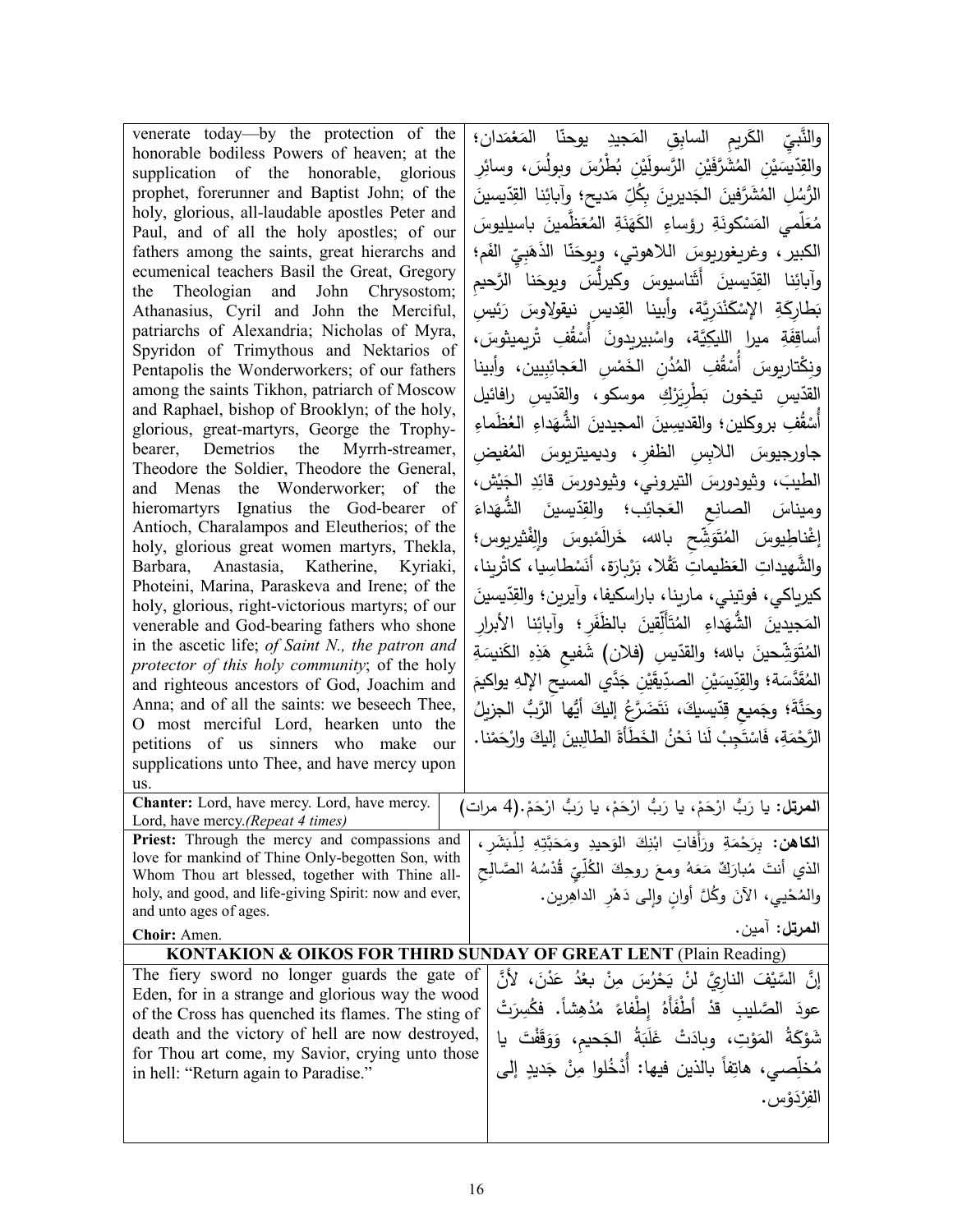Pilate set up three crosses in the place of the Skull, two for the thieves and one for the Giver of Life. Seeing Him, hell cried to those below: "O my ministers and my powers! Who is this that has fixed a nail in my heart? A wooden spear has pierced me suddenly, and I am torn apart. Inwardly I suffer; anguish has seized my belly and my senses. My spirit trembles, and I am constrained to cast out Adam and his posterity. A tree brought them to my realm, but now the Tree of the Cross brings them back again to Paradise." إِنَّ بيلاطُسَ نَصَبَ في الجُلْجُلَةِ ثَلاثَةَ صِلبانٍ، إثْنَيْنِ ْ لِلِّصَيْنِ وواحِداً لِواهِبِ الحياةَ، الذي لمّا أَبْصَرَهُ الجَحيمُ<br>سيستمين ْ َذا َ ه ُو ْ ه َن َُّواتي، م ُ َّدامي وق َل: �ا خ َ ف َ في أَس َّذین ِل َ ل قال الذي شَكَّ قَلْبي بِمِسْمارٍ، وطَعَنَني بَغْتَةً بِحَرْبةٍ خَشَبِيَّة؟ وها أنا أتَمَزَّقُ في دواخِلي، وتَتَوَجَّعُ أَحْشائي،<br>أُمْنُونَ مَسْتَفَرَّةً في اللَّهُ في اللَّهُ مِنْ أَمْنِ مَنْ أَمْنَ مِنْ أَمْنَ مِنْ أَمْنَ الْمَنْ وَالْمَن .<br>-وتُظْلِمُ حواسِّي، وتَضْطَرِبُ روحي، وأَضْطَرُّ مُكْرَهاً أنْ<br>أ ؘ أَقْذِفَ آدَمَ وذُرِّيَتَهُ كُلَّها، المَدْفوعينَ إليَّ بِسَبَبِ العودِ،<br>أَقْذِفَ آدَمَ وذُرِّيَتَهُ كُلَّها، المَدْفوعينَ إليَّ بِسَبَبِ العودِ، ْ ُم ُه ْ ِخل د ُ ْ َّلأن العود س. َ ی َو ْد ِر ٍ إلى الف َدید ْ ج ِن م

**THE SYNAXARION** (Plain Reading)

On March 27 in the Holy Orthodox Church, we commemorate the holy Martyr Matrona of Thessalonica; Martyrs Philetos the senator, his wife Lydia of Rome and those with them; and Paul, bishop of Corinth.

On this same day, the Third Sunday of the Fast, we keep the feast of the Veneration of the honorable and life-creating Cross.

## *Verses*

Let the whole world entire worship the Cross through Which it truly knew to worship Thee, O Word.

Every hard and strenuous work is accomplished with great difficulty, which appears especially in the middle of such work; for the effort in this performance brings with it fatigue which makes the accomplishment of the rest difficult. Having arrived with God's grace at the middle of the Fast, our compassionate Mother—the Holy Orthodox Church—thought fit to reveal to us the Holy Cross as the joy of the world and power of the faithful to help us carry on the struggles of the divine Fast.

 By its power, O Christ God, preserve us from the crafty designs of the evil one and account us worthy to worship Thy divine Passion and life-giving Resurrection, as we achieve the course of the Forty Days with ease, and have mercy on us, as Thou alone art good and the Lover of mankind. Amen.

| <b>KATAVASIAE OF THE THIRD SUNDAY</b>                                                                                                                                                               | <b>GREAT LENT CANON IN TONE ONE</b>                                        |
|-----------------------------------------------------------------------------------------------------------------------------------------------------------------------------------------------------|----------------------------------------------------------------------------|
| Ode 1. Of old the divine Moses foreshadowed<br>Thy Cross, passing Israel across the Red Sea                                                                                                         | (الأولى) إنَّ مُوسى الإلهِيَّ قَدْ سَبَقَ فَرَسَمَ صَلِيبَكَ               |
| when he struck the moist element with his rod,                                                                                                                                                      | قَديماً، وأجازَ  إسْرائيلَ في البَحْرِ  الأَحَمَرِ ، لمّا ضَرَبَ           |
| singing to Thee, O Christ God, a song of exodus.                                                                                                                                                    | الْجَوْهَرَ الرَّطْبَ بِالْعَصِـا، مُرَتِّلاً لَكَ، أَيُّها الْمَسيحُ      |
|                                                                                                                                                                                                     | الإلهُ، تَسْبِيحاً على الخُروج.                                            |
| Ode 3. O Christ Master, establish me by Thy                                                                                                                                                         | <b>(الثالثـة)</b> أيُهـا المَسيحُ السَّيّدُ، ثَبَتْنـى بصَـليبكَ علـى      |
| Cross on the rock of faith, lest my heart be<br>shaken by the impacts of the arrogant enemy; for                                                                                                    | صَـخْرَةِ الإيمــانِ، لِـئَلاً يَتَزَعْـزَعَ قَلْبــِي مِـنْ صَـدَماتِ     |
| Thou alone art holy.                                                                                                                                                                                | العَدُقِ العاتي، لأَنَّكَ أَنْتَ وَحْدَكَ قُدّوس.                          |
| Ode 4. When the greater luminary beheld Thee                                                                                                                                                        | (ا <b>لرابعة)</b> إنَّ النَيِّرَ  الأَعْظَمَ، لمّا شاهَدَكَ مُعَلَّقاً على |
| suspended on the Cross, O mighty One, he<br>trembled, and, drawing in his rays, hid them.<br>And the whole of creation praised Thy long-<br>suffering; for the earth was filled with Thy<br>praise. | الصَّليبِ أَيُّها المُقْتَدِرُ ، ارْتَعَدَ، وجَمَعَ أَشِعَّتَهُ وأَخْفاها. |
|                                                                                                                                                                                                     | والخَليقَةُ بِأَسْرِها سَبَّحَتْ بِخَوْفٍ طولَ أناتِكَ، لأنَّ              |
|                                                                                                                                                                                                     | الأَرْضَ قَدِ امْتَلَأْتْ مِنْ تَسْبِحَتِكَ.                               |
| <b>Ode 5.</b> To Thee, O Savior of the world, do we                                                                                                                                                 | (الخامسة) إليكَ نَدَّلِجُ يا مُخَلِّصَ العالَمِ، مُسَبِّحينَ               |
| travel early, praising Thee, having found safety<br>in Thy Cross, through which Thou didst renew<br>mankind and lead us to the never-setting light.                                                 | إيّاكَ، لأنَّنا وَجَدْنا سَلاماً بِصَليبِكَ، الذي بِهِ جَدَّدْتَ           |
|                                                                                                                                                                                                     | الْجِنْسَ البَشَرِيَّ، واقْتَدْتَنا إلى النور الذي لا يَغْرُب.             |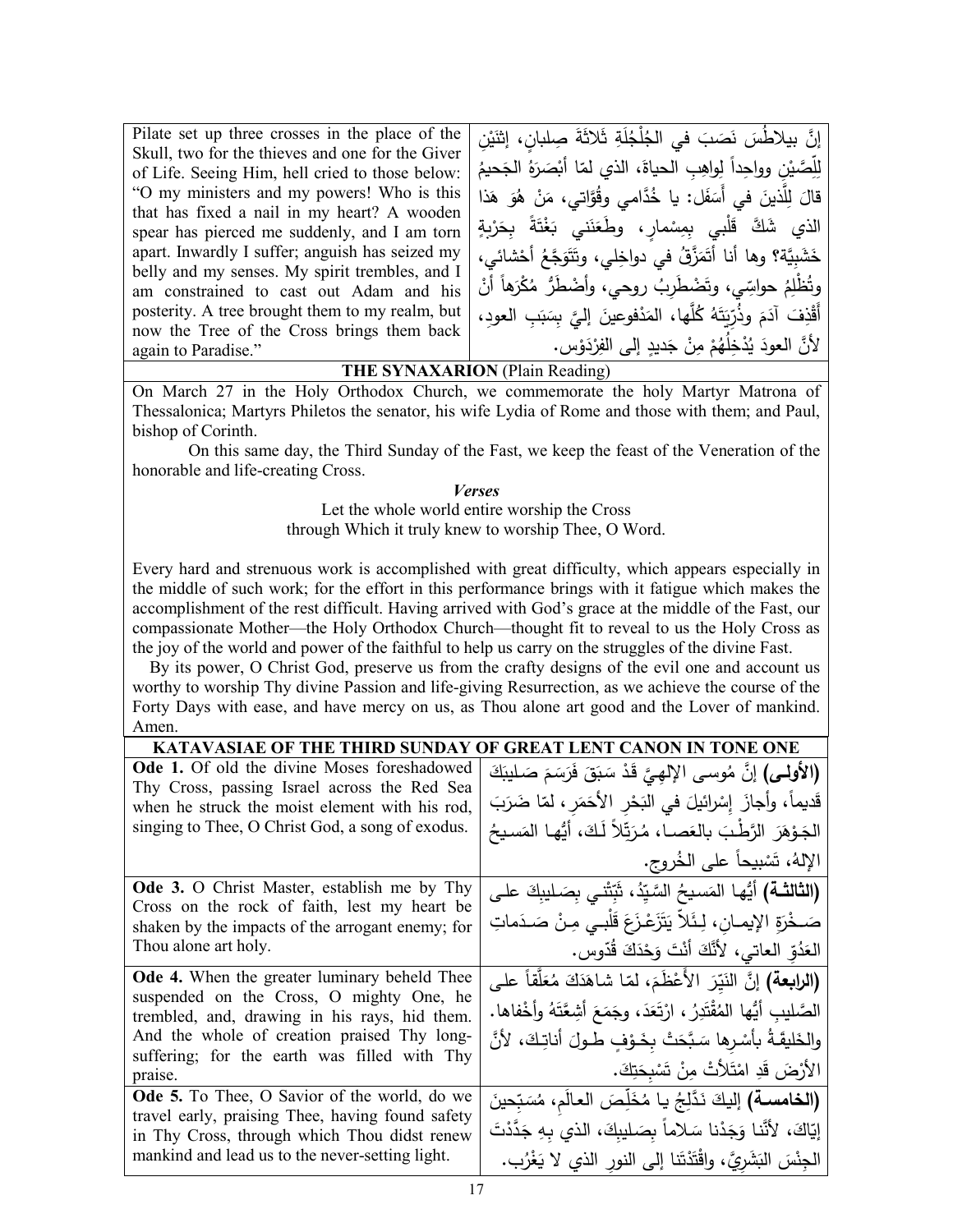| Ode 6. Jonah the Prophet foreshadowed Thy                                                                                       |                                  | <b>(السادســة)</b> إنَّ يونــانَ النَّبِـيَّ سَبَقَ فَرَسَـمَ الصــليبَ     |  |  |
|---------------------------------------------------------------------------------------------------------------------------------|----------------------------------|-----------------------------------------------------------------------------|--|--|
| divine Cross, when he stretched out his hands in                                                                                |                                  |                                                                             |  |  |
| the belly of the whale, and sprang out, saved                                                                                   |                                  | الإلهيَّ، لمّا بَسَطَ يَدَيْهِ في جَوْفِ الحوتِ، وطَفَرَ                    |  |  |
| from the beast by Thy might, O Word.                                                                                            |                                  | ناجِياً مِنَ الوَحْشِ، بِقُدْرَتِكَ أَيُّها الكَلِمَة.                      |  |  |
| Ode 7. He Who delivered the three youths                                                                                        |                                  | (ا <b>لسابعة)</b> إنَّ الذي أَنْقَذَ الفِتْيَةَ مِنَ اللهيبِ أتى إلى الأرْض |  |  |
| from the flames came to earth, taking a                                                                                         |                                  | مُتَّخِـذاً جَسَـداً، وقَـدْ سُـمِّرَ  علــى الصَّــليبِ مَانَحــأ إيّانــا |  |  |
| body, and was nailed to the Cross, freely<br>granting us salvation, He Who alone is                                             |                                  |                                                                             |  |  |
| blessed, transcendent in glory, the God of                                                                                      |                                  | الخَلاصَ، وهو المُبارَكُ وَحْدَهُ، والفائِقُ التَّمْجِيدِ، إلهُ آبائنا.     |  |  |
| our Fathers.                                                                                                                    |                                  |                                                                             |  |  |
| We praise, we bless, and we worship the<br>ُنَصَ <i>ّبَحْ وَنُباركُ وَنَسْجُدُ لِلِّرَّبِّ.</i> (ا <b>لثامنة)</b> إنَّ دانِيالَ |                                  |                                                                             |  |  |
| Lord. Ode 8. When Daniel, the great among                                                                                       |                                  |                                                                             |  |  |
| Prophets, was thrown of old into the den of                                                                                     |                                  | المُعَظَّمَ في الأنبياءِ، لمّا طَرِحَ في جُبِّ الأسودِ قديماً،              |  |  |
| lions, and stretched out his hands in the shape                                                                                 |                                  | وبَسَطَ ذِراعَيْهِ بِشَكْلِ صَليبٍ، نَجا مِنِ افْتِراسِها بِغَيْرِ          |  |  |
| of a cross, he escaped from their ravening                                                                                      |                                  | أذيً، مُباركاً المَسيحَ الإِلهَ على مدى الدهور .                            |  |  |
| unhurt, blessing Christ God unto all ages.<br>Deacon: The Theotokos and Mother of the                                           |                                  |                                                                             |  |  |
| Light, let us honor and magnify in song.                                                                                        |                                  | ا <b>لشماس:</b> لوالدَةِ الإلهِ وأمِّ النورِ بالتسابيح نكرِّمُ مُعَظِّمين.  |  |  |
|                                                                                                                                 |                                  | <b>MAGNIFICATIONS IN TONE ONE</b>                                           |  |  |
| My soul doth magnify the Lord, and my spirit                                                                                    |                                  | تُعَظِّمُ نَفسي الرَّبَّ، وتَبْتَهِجُ روحي باللهِ مُخَلِّصي.                |  |  |
| hath rejoiced in God my Savior. Refrain: More                                                                                   |                                  |                                                                             |  |  |
| honorable than the Cherubim, and more glorious                                                                                  |                                  | اللازمة: يا مَنْ هي أكرَمُ مِنَ الشاروبيم، وأرْفَعُ مَجْداً                 |  |  |
| beyond compare than the Seraphim, thou who                                                                                      |                                  | بِغَيرِ قِياسِ مِنَ الساراِفيمِ، التي مِنْ دونِ فَسادٍ وَلَدَتْ             |  |  |
| without corruption bearest God the Word, and art                                                                                |                                  |                                                                             |  |  |
| كَلِمَةَ الله، حَقًّا أَنَّكِ والدةُ اﻹلهِ إياكِ نُعظِّم.<br>truly Theotokos, we magnify thee.                                  |                                  |                                                                             |  |  |
| For He hath regarded the lowliness of His<br>handmaiden; for behold from henceforth all                                         |                                  | لأَنَّهُ نَظَرَ إلى تَواضُعٍ أَمَتِهِ، فَها مُنْذُ الآنَ تُطَوِّبُني        |  |  |
| generations shall call me blessed. (Refrain)                                                                                    |                                  | جميعُ الأجيالِ. (اللازمة)                                                   |  |  |
| For He that is mighty hath magnified me, and                                                                                    |                                  | لأنَّ القَديرَ  صَنَعَ بي عَظائِمَ وقُدُّوسٌ  اسْمُهُ، ورَحْمَتُهُ          |  |  |
| holy is His Name; and His mercy is on them that                                                                                 |                                  |                                                                             |  |  |
| fear Him, throughout all generations. (Refrain)                                                                                 |                                  | إلى جيلٍ فَجيلٍ للذينَ يَتَّقونَهُ. (اللازمة)                               |  |  |
| He hath showed strength with His arm; He hath                                                                                   |                                  | صَنَعَ عِزّاً بِساعِدِهِ، وَشَتَّتَ المُتَكَبِّرِينَ بذِهْنِ قُلوبِهِم.     |  |  |
| scattered the proud in the imagination of their<br>hearts. (Refrain)                                                            |                                  | (اللازمة)                                                                   |  |  |
| He hath put down the mighty from their seat,                                                                                    |                                  |                                                                             |  |  |
| and hath exalted the humble and meek. He                                                                                        |                                  | حَطِّ المُقْتَدِرِينَ عَنِ الكَراسي ورَفَعَ المُتَواضعينَ، مَلأً            |  |  |
| hath filled the empty with good things, and                                                                                     |                                  | الْجِياعَ مِنَ الْخَيْرِاتِ، والأَغْنِياءَ أَرْسَلَهُم فَارِغِينَ.          |  |  |
| the rich hath He sent empty away. (Refrain)                                                                                     |                                  | (اللازمة)                                                                   |  |  |
| He remembering His mercy hath helped His                                                                                        |                                  | عَضَدَ إسرائيلَ فَتاهُ لِيذْكُرَ رَحْمَتَهُ، كما قالَ لآبائِنا              |  |  |
| servant Israel, as He promised to our forefathers,                                                                              |                                  |                                                                             |  |  |
| Abraham and his seed forever. (Refrain)                                                                                         |                                  | إبْراهيمَ ونَسْلِهِ إلى الأبد. (اللازمة)                                    |  |  |
| Ode 9. O virgin Mother, truly the birth-giver of<br>God, who didst conceive without seed Christ our                             |                                  | (الأوديــة التاســعة) أيَّتُهـا الأمُّ العـذْراءُ، والدةُ الإلـهِ           |  |  |
| God, elevated in the flesh on the Cross, these                                                                                  |                                  | بالحَقيقةِ، يا مَنْ وَلَدَتْ خُلُوّاً مِنْ زَرْعِ المَسيحَ إلهَنا،          |  |  |
| happenings all we believers now magnify, as is                                                                                  |                                  | الذي رُفِعَ بالجَسَدِ علـى الصَّـليبِ، نُعَظِّمُـكِ الآنَ                   |  |  |
| meet.                                                                                                                           |                                  | مَعَهُ، نحنُ المؤمنينَ، بِواجِبِ الاسْتِئْهالِ.                             |  |  |
|                                                                                                                                 |                                  | THE LITTLE LITANY                                                           |  |  |
| Deacon: Again and again, in peace, let us                                                                                       |                                  | ا <b>لشماس:</b> أيْضاً وأيْضاً بِسَلام إلى الرَّبِّ نَطْلُب.                |  |  |
| pray to the Lord.                                                                                                               | ا <b>لجوق</b> : يا ربُّ ارْحَمْ. |                                                                             |  |  |
| Choir: Lord, have mercy.                                                                                                        |                                  |                                                                             |  |  |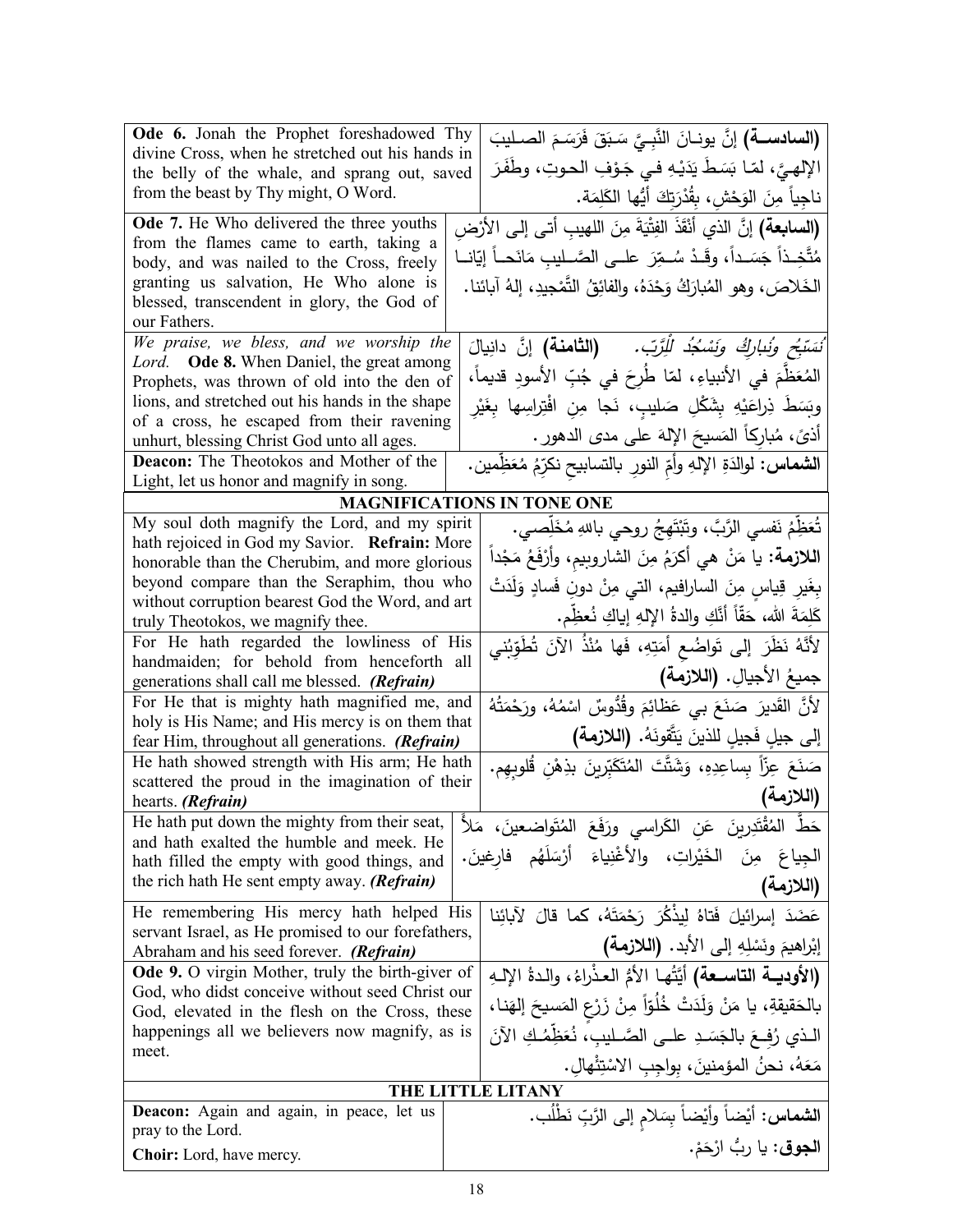| and keep us, O God, by Thy grace.<br>ا <b>لجوق</b> : يا ربُّ ارْحَمْ.<br>Choir: Lord, have mercy.                                                                                         |
|-------------------------------------------------------------------------------------------------------------------------------------------------------------------------------------------|
|                                                                                                                                                                                           |
| ا <b>لشماس: بع</b> دَ ذِكْرِنا الْكُلِّيَّةَ القداسَةِ، الطاهِرَةَ، الفائِقَةَ<br>Deacon: Calling to remembrance our all-                                                                 |
| holy, immaculate, most-blessed and glorious<br>البَرَكاتِ المَجيدة، سيِّدَتَنا والِدَةَ الإِلهِ الدائِمَةَ البَتوليَّةِ مَرْيَمَ مَعَ                                                     |
| Lady the Theotokos and ever-virgin Mary,<br>جَميع القدِّيسين، لِنودِعْ أنفُسَنا وبَعْضُنا بَعْضاً وَكُلَّ حَياتِنا<br>with all the saints: let us commend ourselves                       |
| and each other, and all our life unto Christ our<br>لِلْمَسيحِ الإِلهِ.                                                                                                                   |
| God.                                                                                                                                                                                      |
| ا <b>لجوق:</b> لكَ يا ربّ.<br>Choir: To Thee, O Lord.                                                                                                                                     |
| الكاهن: لأنَّهُ إِيَّاكَ شُبَبِّحُ كُلُّ قُوَّاتُ السَّماواتِ، ولَكَ يُرْسِلونَ<br><b>Priest:</b> For all the powers of Heaven praise<br>Thee, and unto Thee do they ascribe glory to the |
| المَجْدَ أَيُّها الآبُ والإبنُ والرُّوحُ القُدُسُ، الآنَ وكلَّ أوانٍ وإِلى<br>Father and to the Son and to the Holy Spirit,                                                               |
| now and ever, and unto ages of ages.<br>دَهْرِ الدَّاهِرِينِ.                                                                                                                             |
| Choir: Amen.<br>ا <b>لجوق</b> : آمين.                                                                                                                                                     |
| Holy is the Lord our God. (THRICE)<br>قُدُّوسٌ هُوَ الرَّبُّ إِلهُنا. (ثلاثاً)                                                                                                            |
| Exalt ye the Lord our God; and worship at His                                                                                                                                             |
| إِرْفَعوا الرَّبَّ إِلهَنا، واسْجُدوا لِمَوْطِئٍ قَدَمَيْهِ، لأَنَّ<br>footstool, for He is holy.                                                                                         |
| الرَّبِّ إلهَنا قُدُّوسٌ هو .<br>THE SEVENTH EOTHINON EXAPOSTEILARION IN TONE TWO                                                                                                         |
| $(**Upon$ that mount in Galilee **)                                                                                                                                                       |
| Alas, they took the Lord away; * as soon as<br>عِنْدَما قالَتْ مَرْيَمُ قَدْ حَمَلوا ربِّي، أَسْرَعَ إلى القَبْرِ                                                                         |
| Mary said this, * then Simon Peter ran in haste<br>سِمْعانُ بُطْرُس، ومُسارٌ المَسيح الآخَرُ الذي كانَ<br>* to the tomb with that other * initiate loved by                               |
| Jesus; * and when they both came running, *<br>يُحِبُّهُ، فَحَضَرا كِلاهُما فَوَجَدا الأَكْفانَ داخِلاً مَوْضوعَةً                                                                        |
| they found the linen clothes within * set apart                                                                                                                                           |
| وحدَها، والعَمامَةَ التي كانَتْ على رَأْسِهِ مُنْعَزِلَةً<br>from the napkin * once on His head, * each<br>abandoned, cast off, and lying sep'rate. * And                                 |
| ناحِيَةً، لذلِكَ اسْتَقرّا إلى أنْ أَبْصَرا المَسيحَ حقاً.<br>so again they held their peace, * until they had                                                                            |
| beheld Christ.                                                                                                                                                                            |
| <b>EXAPOSTEILIARION AND THEOTOKION FOR THE HOLY CROSS</b><br>IN TONE TWO $(*\cdot" Upon that mount in Galilee **)$                                                                        |
| Seeing today the precious Cross of Christ laid   فَأَنْسَجُدْ   Seeing today the precious Cross of Christ laid                                                                            |
| down, let us adore it in faith, rejoicing, and<br>بإيمانٍ لَهُ، ولْنُصافِحْهُ بِفَرَحٍ، مُبْتَهلينَ لِلَّذي صُلِبَ                                                                        |
| embrace it with longing, imploring the Lord<br>Who on it was willingly crucified, to make us                                                                                              |
| باخْتِيارِهِ، لِكَيْما يُؤَهِّلَنا جَميعاً لِلْسُجودِ لِلْصليبِ الكَريمِ،<br>worthy to adore the precious Cross, and to                                                                   |
| ولِنَبْلُغَ مَعاً نَهارَ القِيامَةِ البَهيَّ، خُلُوّاً مِنْ دَيْنونَة.<br>reach the day of Resurrection free of all                                                                       |
| condemnation.<br>O most pure one, in true worship we now adore                                                                                                                            |
| يا كُلِّيَّةَ النَّقاوَةِ، نَجْثو بِحُسْنِ عِبادَةٍ لِلْعودِ الذي بَسَطَ<br>the Tree on which thy Son stretched out His pure                                                              |
| ابْنُكِ   عَلَيْهِ   يَدَيْهِ   الطاهِرَتَيْنِ،    إِذْ   سُمِّرَ .   فامْنَحينا<br>hands, nailed thereto. Wherefore, grant us safety,                                                    |
| السَّلامَةَ، لِنَبْلُغَ بِها السُّجودَ إلى الآلام الباعِثَةِ<br>and arrival at the adoration of the all-revered<br>Passion of salvation, and the all-brilliant Pascha                     |
| الخَلاصِ، وإلى يَوْمِ الفِصْحِ السَّيِّدِيِّ الْكُلِّيِّ ضِياؤهُ،<br>Day that giveth joy to the world.                                                                                    |
| والمُبْهِج العالم.                                                                                                                                                                        |
| <b>AINOI (PRAISES) IN TONE SEVEN</b>                                                                                                                                                      |
| Let everything that hath breath, praise the Lord.<br>كُلُّ نَسَمَةٍ فَلْثُسَبِّحِ الرَّبِّ. سَبِّحوا الرَّبَّ مِنَ السَّماواتِ،<br>Praise ye the Lord from the heavens: praise Him        |
| سَبِّحوهُ في الأعالي، لأنه لكَ يَليقُ التَّسبيحُ يا الله.<br>in the heights. To Thee, O God, is due our song.                                                                             |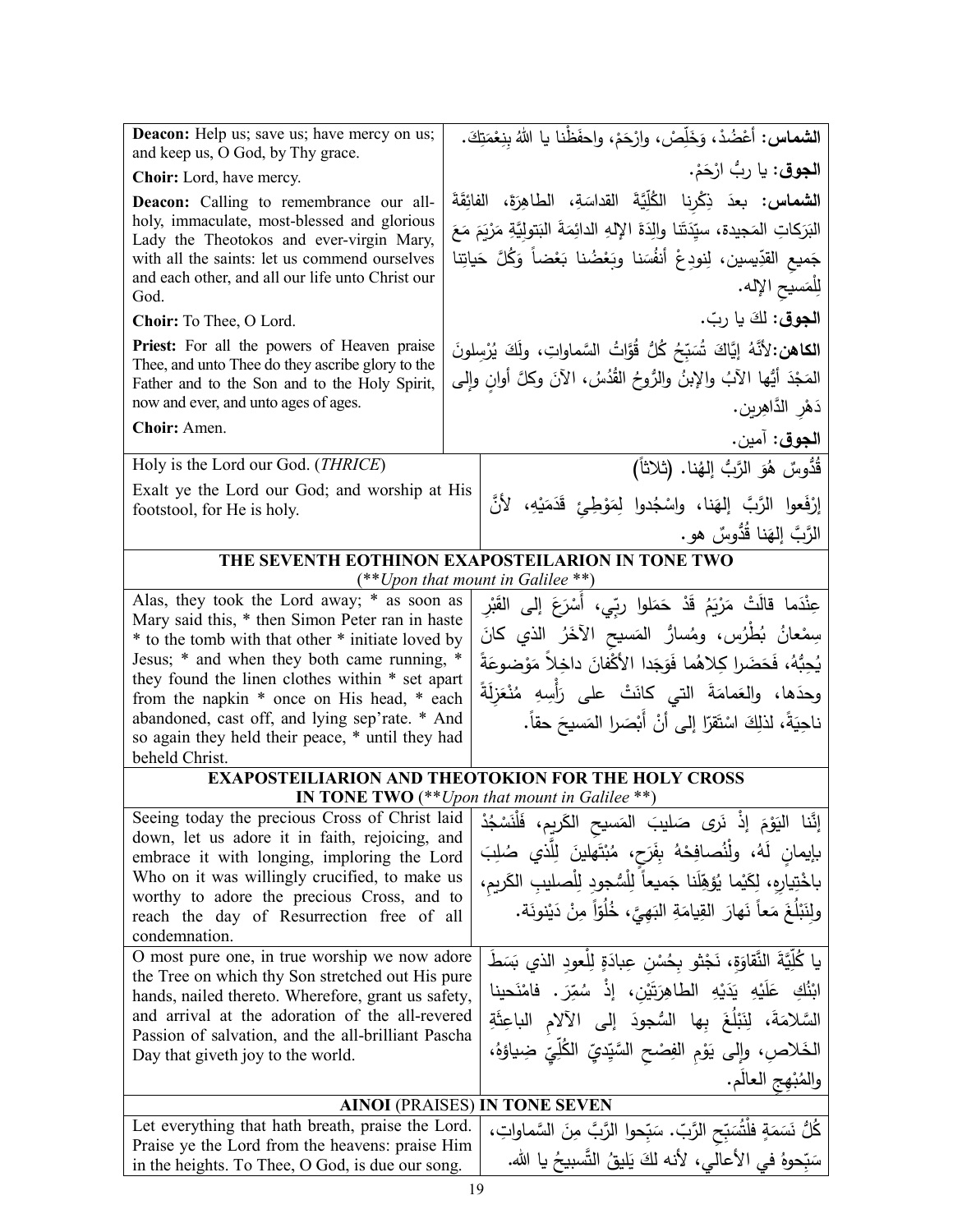| Praise ye Him, all His angels: praise ye Him, all                                                          | سَبّحوهُ يا جَميعَ ملائِكَتِهِ، سَبّحوهُ يا سائِرَ قُوّاتِهِ،                      |  |  |
|------------------------------------------------------------------------------------------------------------|------------------------------------------------------------------------------------|--|--|
| His hosts. To Thee, O God, is due our song.                                                                | لأنه لكَ يليقُ التَّسْبيحُ يا الله.                                                |  |  |
|                                                                                                            | For the Resurrection in Tone Seven                                                 |  |  |
| Verse 1. This glory shall be to all His saints.                                                            | 1− هذ <i>ا المَجْدُ يَكونُ لِجميعِ أُبْرارِهِ.</i> لَقَدْ قامَ المَسيحُ            |  |  |
| Christ hath risen from the dead, loosening the<br>bonds of Death. Be of good cheer, and of great           | مِنْ بين الأمواتِ حالاً عِقالاتِ المَوتِ، فاسْتَبْشِري أَيَّتُها                   |  |  |
| joy, and, O Heavens, praise the glory of God.                                                              | الأَرْضُ بالفَرَحِ الأَعْظُمِ، ويا سَماواتُ سبِّحى مَجْدَ الله.                    |  |  |
| Verse 2. Praise God in His sanctuary; praise                                                               | 2– سَبْحوا اللهَ في قَدِيسِيهِ، سَبْحوُهِ في فَلَكِ قُوَّتِهِ.                     |  |  |
| Him in the firmament of His power. Seeing the<br>Resurrection of Christ, let us worship the holy           | إذْ قَدْ رَأَيْنـا قِيامَـةَ المَسـيح، فَلِنَسْـجُدْ لِلـرَّبِّ القُـدّوسِ         |  |  |
| Lord Jesus, Who alone is blameless of all error.                                                           | يَسوعَ البَريءِ مِنَ الخَطَأِ وحدَهُ.                                              |  |  |
| Verse 3. Praise Him for His mighty acts; praise                                                            | 3– سَبْحوُه على مَقْدَرتهِ، سَبْحوُه نَظْيَر كُثْرَةٍ عَظَمَتِهِ.                  |  |  |
| Him according to His excellent greatness.<br>Verily, we cease not worshipping<br>the                       | ۚ إِنَّنا لا نَفْتُرُ مِنَ السُّجُودِ لِقِيامَةِ المَسيحِ، لأنَّهُ قَدْ            |  |  |
| Resurrection of Christ; for we are saved from our                                                          | خَلَّصَنا مِنْ آثامِنا، فقدّوسٌ هُوَ الرَّبُّ يسوعُ الذي                           |  |  |
| sins. Holy, therefore, is the Lord Jesus Who didst<br>manifest the Resurrection.                           | أَظْهَرَ القيامةَ.                                                                 |  |  |
| Verse 4. Praise Him with the sound of the                                                                  | 4– سَبْحوهُ بِلَحْنِ البوقِ، سَبْحوهُ بالمزْمارِ والقيثارَةِ.                      |  |  |
| trumpet; praise Him with the psaltery and harp.<br>With what shall we reward the Lord for all that         | بماذا نُكافِئُ الرَّبَّ عَنْ كلِّ ما أَعْطانا؟ لأنَّ الإِلهَ مِنْ                  |  |  |
| He hath given us? For God, for our sakes, dwelt                                                            | أجلِنـا سـاكَنَ البَشَرَ ، ومـنْ أَجْـلِ الطَّبيعَـةِ المَفْسـودَةِ                |  |  |
| among men; and for corrupt nature the Word<br>became flesh and lived among us. Yea, He hath                | صـارَ  الكَلِمَـةُ لَحْمـاً وحَـلَّ فينـا، والْمُحْسِنُ للعـادمي                   |  |  |
| done this, the Benefactor of ingrates, the Savior                                                          | الشُّكْرِ ، والمُنْقِذَ للمَسْبِيينِ، وشمسُ العِدْلِ للثَّاوِينَ فـي               |  |  |
| of captives, the Sun of justice to those lying in<br>darkness, the Passionless on the Cross, the Light     | الظَّـلام، وغيـرُ المُتَـألِّمِ علـى الصَّـليبِ، والنُّـورُ فـي                    |  |  |
| in Hades, the Life in death, and the Resurrection                                                          |                                                                                    |  |  |
| of the fallen. Wherefore, do we cry to Him: O                                                              | الجَحيم، والحَيـاةُ فـي المَـوتِ، والقِيامَــةُ لِلسَّـاقِطينَ .                   |  |  |
| our God, glory to Thee.                                                                                    | فلِذلكَ نَهْتِفُ إِليهِ: يا إِلَهَنا المَجْدُ لك.                                  |  |  |
|                                                                                                            | For the Third Sunday of Great Lent in Tone Four (** As one valiant**)              |  |  |
| Verse 5. Praise Him with the timbrel and dance;<br>praise Him with stringed instruments and organs.        | 5– سَبْحِوُه بالطُّبْلِ والمَصافِ. سَبْحِوُه بالأوتارِ                             |  |  |
| Let us shout with exultant voice, * let us sing                                                            | <i>وَٱلةِ الطَّرَب.</i> لِنُهَلِّلْ بِالنَغَماتِ، ونُعَظِّمْ بِالتَسابيحِ،         |  |  |
| joyous songs of praise, * let us kiss the ven'rable<br>Cross with faith and love; * and let us lift up our | صَليبَ الرَّبِّ الكَريمِ، مُصافِحينَ إيّاهُ ونَهْتِفْ نَحْوَهُ:                    |  |  |
| voice and cry: O all-blessed Cross of Christ, *                                                            | قَدِّسْنا بِقُوَّتِكَ، نُفوساً وأجْساداً، أيُّها الصَّليبُ الكُلِّيُّ              |  |  |
| bless and sanctify our souls * and our bodies by<br>thy great might; * and preserve unharmed * from        | وَقَارُهُ، ومِنْ أَضْرارِ المُضادّينَ احْفَظْنا، وصُنّا                            |  |  |
| all kinds of affliction by our adversaries us who                                                          |                                                                                    |  |  |
| now with gladness * offer thee worship in piety.                                                           | نَحْنُ الْجاثينَ لَكَ بِحُسْنِ عِبادةٍ.                                            |  |  |
| <b>Verse 6.</b> Praise Him upon the loud cymbals:                                                          | سَبْحوهُ بِنَغَماتِ الصُّنوجِ، سَبْحوهُ بِصُنوجِ التَّهْليلِ، $\epsilon$           |  |  |
| praise Him upon the high-sounding cymbals. Let                                                             |                                                                                    |  |  |
| everything that hath breath praise the Lord. Let                                                           | ك <i>َّلُّ نَسَمةٍ فَلْتُسَبِّحِ الرَّبِّ.</i> لِنُهَلِّلْ بالنَغَماتِ، ونُعَظِّمْ |  |  |
| us shout with exultant voice, * let us sing joyous<br>songs of praise, * let us kiss the ven'rable Cross   | بالتَسابيح، صَليبَ الرَّبِّ الكَريم، مُصافِحينَ إيّاهُ                             |  |  |
| with faith and love; * and let us lift up our voice                                                        | وِنَهْتِفُ نَحْوَهُ: قَدِّسْنا بِقُوَّتِكَ، نُفوساً وأجْساداً، أَيُّها             |  |  |
| and cry: O all-blessed Cross of Christ, * bless                                                            | الصَّليبُ الكُلِّيُّ وَقَارُهُ، ومِنْ أَضْرارِ المُضادّينَ                         |  |  |
| and sanctify our souls * and our bodies by thy                                                             | احْفَظنا، وصُنّا نَحْنُ الجاثينَ لَكَ بِحُسْنِ عِبادةٍ.                            |  |  |
| great might; * and preserve unharmed * from all<br>kinds of affliction by our adversaries us who now       |                                                                                    |  |  |
| with gladness * offer thee worship in piety.                                                               |                                                                                    |  |  |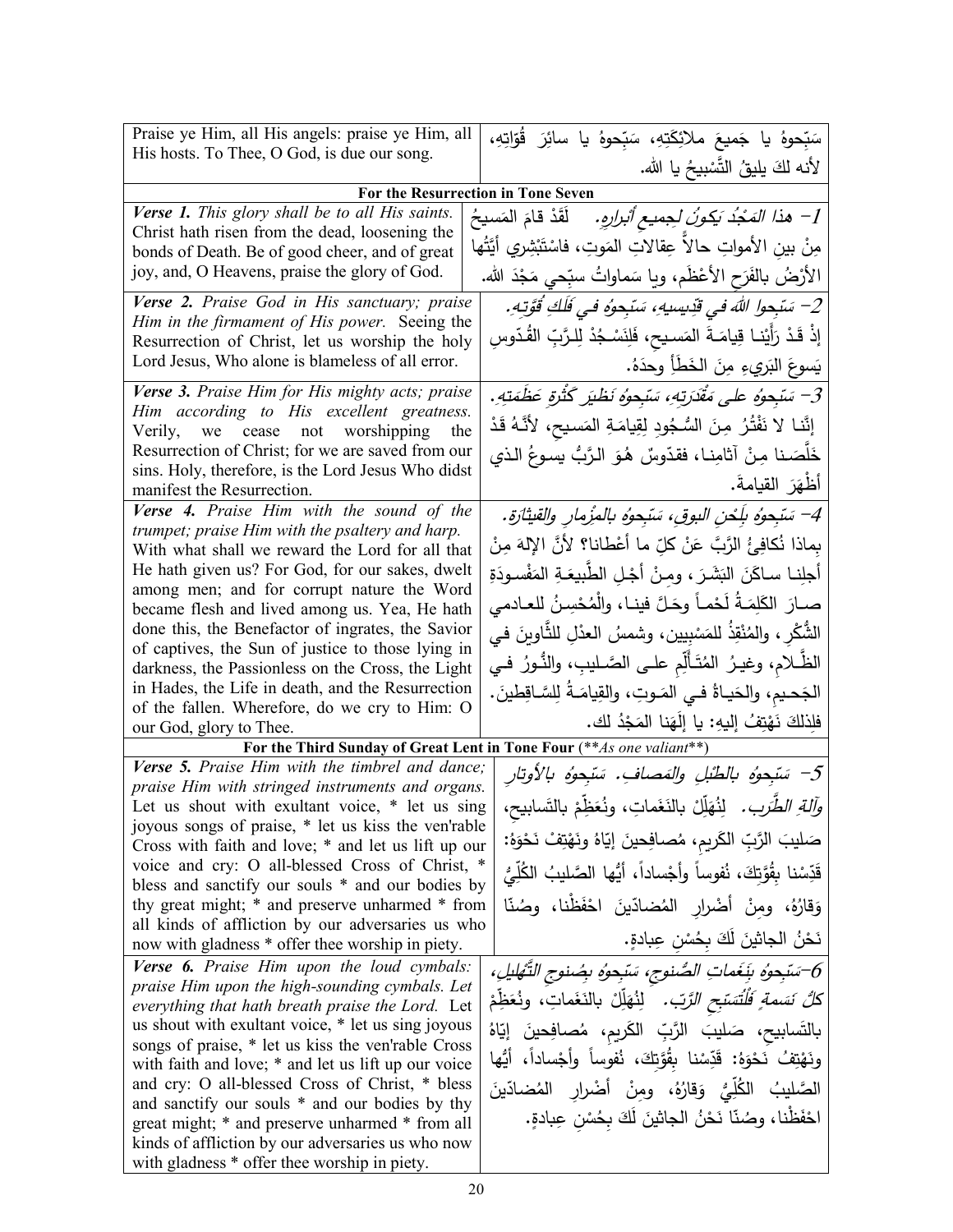| Verse 7. Exalt ye the Lord our God, and worship at                                                            | 7-ارْفَعوا الرَّبَّ إِلَهَنا واسْجُدوا لْمَوْطِئِ قَدَمَيْه،                        |  |  |
|---------------------------------------------------------------------------------------------------------------|-------------------------------------------------------------------------------------|--|--|
| His footstool, for He is holy. Come draw forth as                                                             |                                                                                     |  |  |
| though from a spring * the unfailing and mighty                                                               | َ <i>فَإِنَّهُ قُدُّوسٌ.</i> تَقَدَّموا فَاسْتَقوا الآنَ مِنْ مِياهِ لا             |  |  |
| streams * pouring from the grace of the Cross of Jesus<br>Christ. * For lo, the holy and precious Wood is set | تَفْرَغُ، تَجْرِي مِنْ جَداوِلِ نَعيمِ الصَّليبِ. إذْ نَرِي                         |  |  |
| forth for all to see, * as the fountainhead of gifts, *                                                       | العودَ المُقَدَّسَ، يَنبوعَ المَواهِبِ، مَوْضوعاً أمامَنا.                          |  |  |
| which is watered by the divine * Water and the Blood                                                          | المُرتَوِيَ مِنَ الدَّمِ والماءِ الجارِيَيْنِ مِنْ سَيِّدِ الكُلِّ،                 |  |  |
| * of the Master of all, Who of His own will was                                                               |                                                                                     |  |  |
| exalted on it freely * and so exalted all mortal men.                                                         | مَنْ رُفِعَ باخْتِيارِهِ عليهِ، كَيْ يَرَفَعَ النَشَرِ .                            |  |  |
| Verse 8. God is our King before the ages; He has                                                              | 8–الله مَلِكُنا مِنْ قَبْلِ الدُهورِ ، صَنَعَ خَلاصاً في                            |  |  |
| worked salvation in the midst of the earth.<br>The                                                            | <i>َوسْطِ الأرض.</i> أَنْتَ رُكْنٌ مُوَطِّدٌ لِلْكَنيسةِ                            |  |  |
| foundation of holy Church, * the adornment and<br>gem of monks, * and the boast and joy and salvation         |                                                                                     |  |  |
| of God's priests * art thou, O all-honored Cross.                                                             | والمُلوكِ، فَخْرٌ وخَلاصٌ لِلْمُتَوَحِّدينَ، أَيُّها                                |  |  |
| And for this cause, as we worship thee, * we this                                                             | الصَّليبُ الموَقَّرِ . لِذلِكَ نَجْثو لَكَ، مُسْتَنيرِينَ                           |  |  |
| day in heart and soul * are enlightened by the divine                                                         | اليومَ، بِقُلوبِنا والنُفوسِ، بِنِعْمَةِ مَنْ قَدْ بُسِطَ عَلَيْكَ                  |  |  |
| * grace of Him that once * was affixed unto thee                                                              |                                                                                     |  |  |
| and hath destroyed the might and rule of the                                                                  | الإلهيَّةِ، مُحَطِّماً بَأْسَ الغاشِّ، ومُبيداً قُوَّةَ اللعْنَة.                   |  |  |
| deceiver * and hath abolished the ancient curse.                                                              |                                                                                     |  |  |
| DOXASTICON FOR THE THIRD SUNDAY OF GREAT LENT IN TONE EIGHT                                                   |                                                                                     |  |  |
| Glory to the Father, and to the Son, and to the                                                               | <i>التَّمْجُدُ للآبِ والإبنِ والروحِ القدَّسِ.</i> إنَّ رَبَّ الكُلِّ،              |  |  |
| Holy Spirit. The Lord of all taught us by a                                                                   | قَدْ عَلَّمَ بِمَثَلٍ بِأَنْ نَهْرُبَ مِنْ شُمُوخٍ الفَريسيينَ                      |  |  |
| proverb to run away from the haughtiness of the<br>evil Pharisees; and instructed all not to exalt            |                                                                                     |  |  |
| themselves in their opinions from duty, having                                                                | الأَرْدياءِ، وأَدَّبَ الْجَميعَ كَيْ لا يَتَرَفَّعوا بِأَرائِهِمْ عَن               |  |  |
| Himself become a Symbol and an Exemplar,                                                                      | الواجِبِ، إذْ صارَ  هوَ نَفْسُهُ رَسْماً ونُموذَجاً، وأَفْرَغَ                      |  |  |
| emptying Himself unto the Cross and death.                                                                    | ذاتَهُ حَتَّى إلى الصَّليبِ والمَوْتِ. فَلْنَرْفَعْ لَهُ الشُّكْرَ                  |  |  |
| Wherefore, with the publican, let us offer Him                                                                |                                                                                     |  |  |
| thanks, saying, O Thou Who didst suffer for our                                                               | معَ العَشَّارِ قائلينَ: يا مَنْ تألَّمَ مِنْ أَجْلِنا، ولَبِثَ إلهاً                |  |  |
| sakes and remained an unsuffering God, deliver                                                                | غَيرَ مَأْلُومٍ، نَجِّنا مِنَ الأَلامِ، وخَلِّصْ نفوسَنا.                           |  |  |
| us from sufferings and save our souls.                                                                        |                                                                                     |  |  |
| Both now and ever, and unto ages of ages. Amen.                                                               | الآنَ وكُلَّ أُوانِ وإلى دهرِ الداهرينَ. آمين. أنتِ                                 |  |  |
| Most blessed art thou, O Virgin Theotokos, for                                                                | هِيَ الفائِقَةُ عَلى كُلِّ البَرَكاتِ، يا والِدَةَ الإِلَهِ العَذراءِ،              |  |  |
| through Him that was incarnate of thee is Hades<br>despoiled, Adam is recalled from the dead, the             |                                                                                     |  |  |
| curse is made void, Eve is set free, death is slain,                                                          | لأنَّ الجَحيمَ قَد سُبِيَت بِواسِطَةِ المُتَجَسِّدِ مِنكِ، وَآدَمَ                  |  |  |
| and we are endowed with life. Wherefore, in                                                                   | دُعِيَ ثَانِيَةً، واللُّعنَةَ بادَت، وَحَوّاءَ انعَتَقَت، والمَوتَ                  |  |  |
| hymns of praise, we cry aloud: Blessed art Thou,                                                              | أَميتَ، وَنَحنُ قَد حَيينا. فَلِذَلِكَ نُسَبِّحُ هاتِفين: مُبارَكٌ                  |  |  |
| O Christ our God, Who is thus well pleased,                                                                   |                                                                                     |  |  |
| glory to Thee.                                                                                                | أنتَ أَيُّها المَسيحُ إِلَهُنا، يا مَن هَكَذا سُرَّ ، المَجِدُ لَك.                 |  |  |
| THE GREAT DOXOLOGY IN TONE EIGHT                                                                              |                                                                                     |  |  |
| Glory to Thee, who has shown forth the Light.                                                                 | الْمَجْدُ لَكَ يا مُظْهِرَ النورِ ، الْمَجْدُ للهِ في الْعَلاءِ،                    |  |  |
| Glory to God in the highest, and on earth peace,<br>good will among men.                                      | وعلى الأرْض السَّلامُ، وفي النَّاس المَسَرَّة.                                      |  |  |
| We hymn thee, we bless Thee, we worship Thee,                                                                 |                                                                                     |  |  |
| we glorify Thee, we give thanks unto Thee for                                                                 | نُسَبِّحُكَ، نُبارِكُكَ، نَسْجُدُ لَكَ، نُمَجّدُكَ، نَشْكُرُكَ مِنْ                 |  |  |
| Thy great glory.                                                                                              | أَجْلِ عَظْيم جَلالٍ مَجْدِك.                                                       |  |  |
| O Lord King, heavenly God, Father                                                                             | أَيُّها الرَّبُّ المَلِكُ، السَّماوِيُّ، الإِلهُ، الآبُ الضَّابِطُ الكُلِّ؛ أَيُّها |  |  |
| Almighty; O Lord, the only-begotten                                                                           |                                                                                     |  |  |
| Son, Jesus Christ; and the Holy Spirit.                                                                       | الرَّبُّ الإِبْنُ الوَحيدُ، يا يَسوعُ المَسيح؛ ويا أَيُّها الرّوحُ القُدُس.         |  |  |
| O Lord God, Lamb of God, Son of the Father, that                                                              | أَيُّها الرَّبُّ الإِلهُ، يا حَمَلَ اللهِ يا ابْنَ الآبٍ، يا رافِعَ                 |  |  |
| takest away the sin of the world, have mercy on us,<br>Thou that takest away the sins of the world.           | خطيئةِ العالَمِ، ارْحَمْنا، يا رافِعَ خَطايا العالَمِ.                              |  |  |
|                                                                                                               |                                                                                     |  |  |